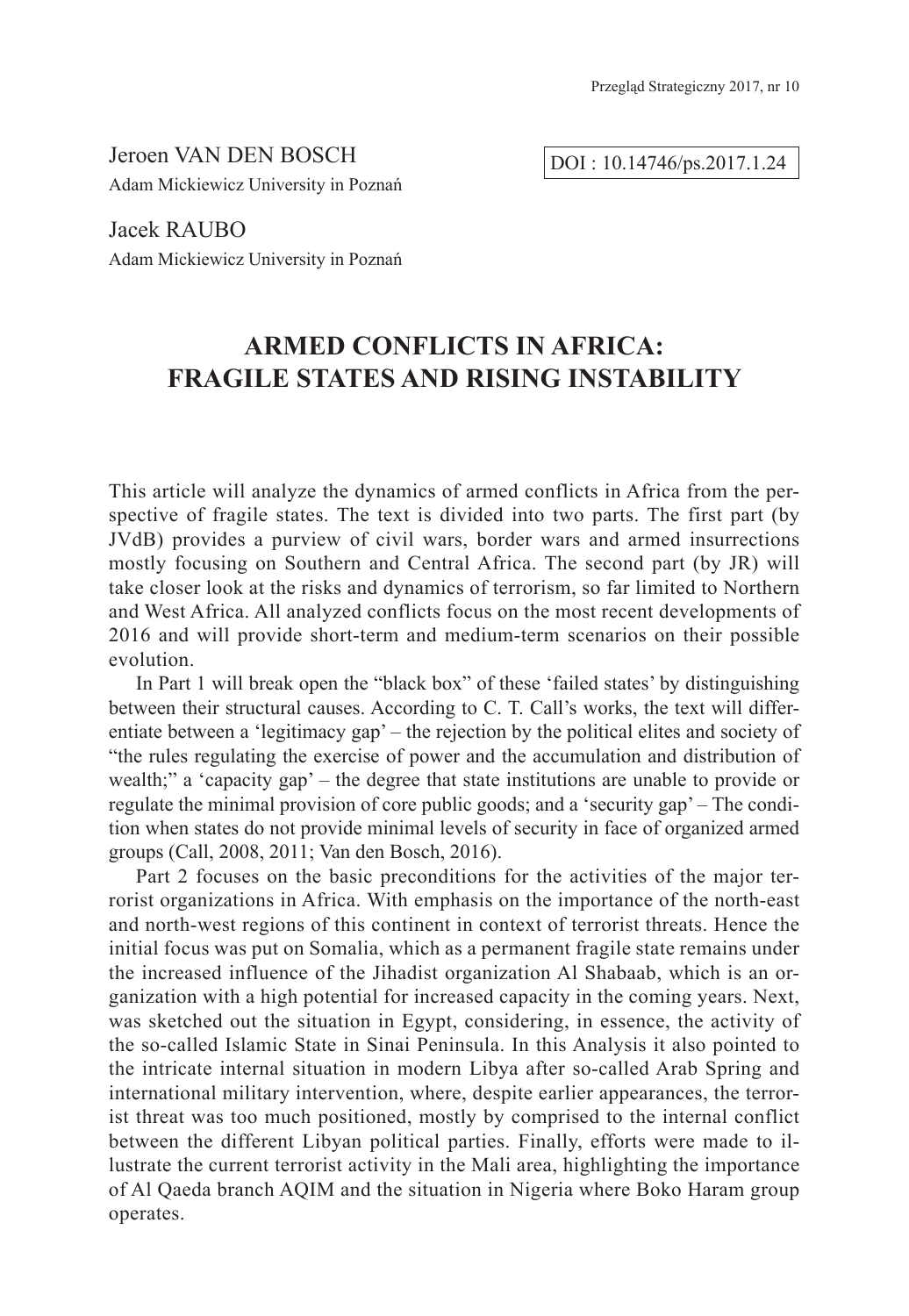# **PART I: ARMED CONFLICTS IN AFRICA: FRAGILE STATES, INSURRECTIONS & BORDER WARS**

#### **Smoldering Civil War in the Central African Republic**

The conflict in the CAR broke out after a loose rebel alliance or northern ethnic groups, *Séléka* (meaning 'alliance' in *Sango*) challenged the government of François Bozizé in late 2012, finally overthrowing him in March 2013. The rebel advance was followed by sectarian ethnic cleansing between northern Muslim militias and southern, riverine Christian communities, which in turn mobilized in various *Anti-balaka* militias. The CAR has followed the path of the DRC, in which entrenched personalist rule has hollowed out the state, resulting in the loss of the state's monopoly of violence over its territory and opening the gates for foreign predation. Elite conflict spilled over into communal conflict, which in turn led to a complete breakdown of the rule of law, leading to the further criminalization of many parts of the state, enforcing local conflicts and creating new ones.

Before losing power, a battered Bozizé had taken on a constructive attitude *vis-à-vis*  the international mediation attempts between his regime and opposition forces. From 2004 to 2008 a wave of conflict and attempted coups had broken out against his regime. State security forces, various rebel groups and road bandits all committed systemic violence against civilians, especially in the northeast. In need of foreign support, Bozizé had agreed to democratize, but did not intend to release power. In 2010 he postponed elections twice, but managed to win 64% of the vote. The elections were deemed free and fair, despite irregularities, a very low frequency, and the protests of the opposition. When violence broke out once more the international community became more critical toward Bozizé, but more crucial was the loss of Idriss Déby, president of Chad, as his ally. Déby was afraid that *Séléka* would link up with opponents of his regime residing in the CAR. As he withdrew his troops, the *Séléka* rebels were finally able to take Bangui in March 2013, forcing Bozizé to flee (Herbert et al., 2013; AIP, 2014; ACLED, 2015).

The CAR has had become an increasingly failing state (Call, 2008, 2011) as the stubborn consequent legitimacy gaps deepened the existing capacity gap and finally led to a severe security gap that even the current transitional government is not able to mend. For its inception, the CAR has been under personalist rule, with only one knows peaceful transfer of power since independence (Ange-Félix Patassé in 1993). The violent sectarian conflict that broke out in 2012 is the culmination of this legacy of structural exclusion and inequality. The country's ruling groups, dominated by ethnic riverine groups until 2003, started as broad ethnic coalitions, but became increasingly exclusive as state resources dwindled and patronage networks shrunk (Cederman et al., 2005).

When Bozizé overthrew the (only) democratic regime of Patassé in 2003, the new ruling coalition was dominated by the *Baya* ethnic group, coopting some other minor groups from the northern and riverine regions. After *Séléka* took over in 2013, rebel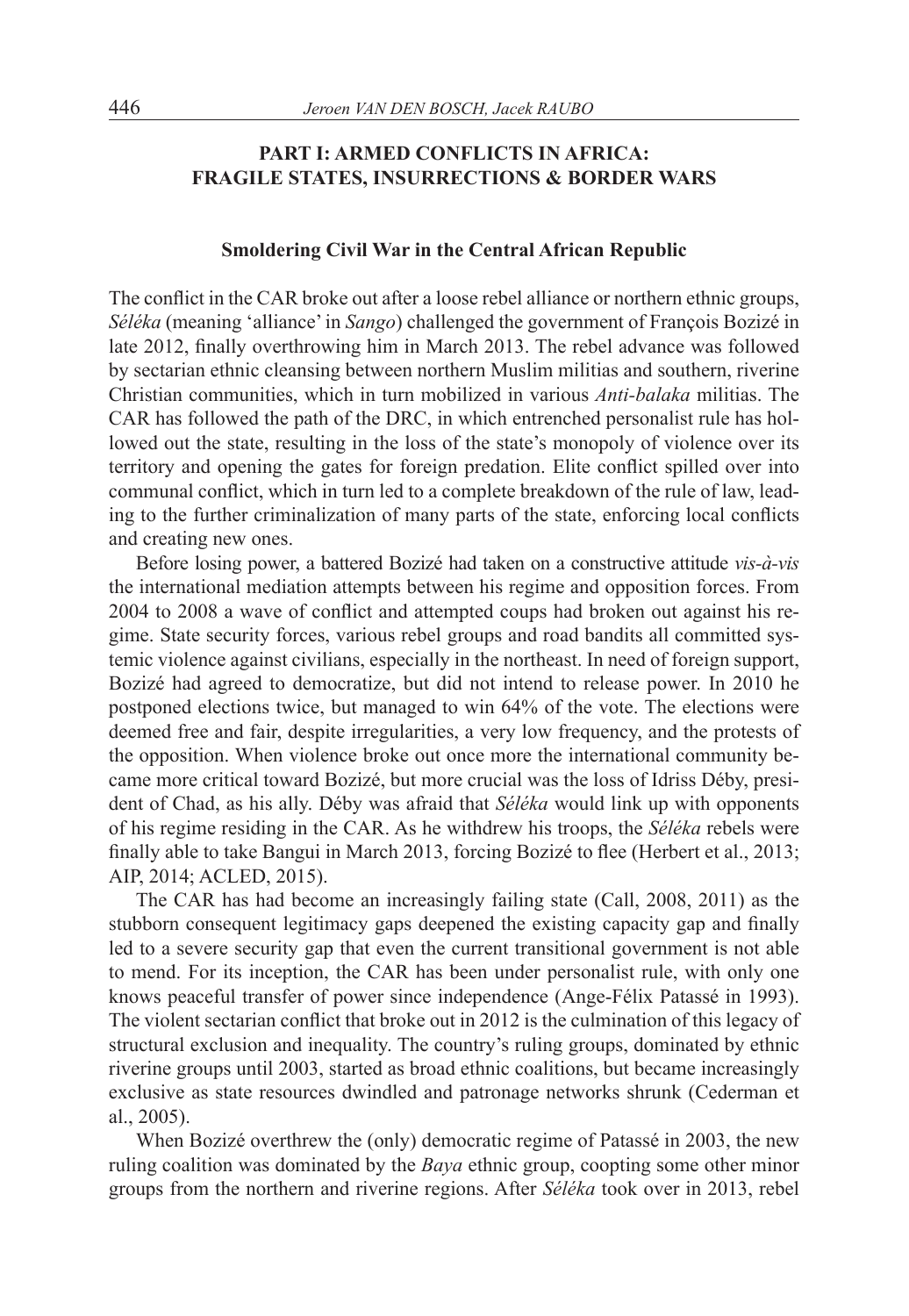leader Michel Am-Nondokro Djotodia's<sup>1</sup> main support base were the Muslim *Runga*, a very small ethnic group (comprising about 21,500 people) that had not been a political force in CAR politics before 2005 (Cederman et al., 2005; CAR CSG, 2011: 42). After taking the presidency, Djotodia disbanded the (predominantly) Muslim rebel movement that brought him to power, letting his militias (among them many mercenaries from Chad and Sudan) to pillage and terrorize the population on a massive scale. Since the population in the southern, riverine provinces was mostly Christian, they set up their own (*anti-balaka*) militias completing the spiral of violence (McCormick, 2013). As noted in the research of McCauley (2014), sectarian mobilization can be extremely violent is ethnic and religious identities overlap, which happened in case of the *Séléka* and *anti-balaka* militias.

Five days after the coup, warring militias left at least 600 dead. In light of this swift deterioration The UNSC remained hesitant to intervene with a multilateral peace enforcement operation, but still the Security Council gave the green light to France, CAR's former colonizer, which was willing to intervene (*Resolution 2127*, 2013). Operation *Sangaris*, launched between 5 and 8 December 2013 led to a deployment of a 1,600 French troops to support the 6,000-strong African-led *International Support Mission for the CAR* (MISCA). Despite the many warning signs, the risk of genocide proved difficult to avert, as the existing UN presence, the *UN Integrated Peacebuilding Office in the Central African Republic* (BINUCA), was understaffed and not equipped to protect civilians and MISCA experienced delays in reaching full operational capacity. French operations, however, stayed circumscribed to Bangui, and the difficulties immediately encountered by the French troops laid bare the scale of the challenge involved in restoring a modicum of order even in this limited area (Lockhart Smith, 2014: 177–181). In an evaluation of the situation I. Lockhart Smith argued that:

"The adoption of Resolution 2127 meant a rupture with what had hitherto been the status quo. But the absence of US15 and European troops (apart from France, despite approval of a 500-strong EU joint force in January 2014) meant entry into a perilous stage involving a new status quo: a presence in the CAR, but one that, critically, would not necessarily be either sufficient or effective" (Lockhart Smith, 2014: 180).

Enhanced international mediation and intervention became more acute as it became increasingly clear that Djotodia had no control over *Séléka*. He was pressed to resign by regional leaders, and Catherine Samba-Panza, former mayor of Bangui, was elected on 20 January 2014 to lead the new interim government until the new elections in 2015. Around the same time the EU pledged to reinforce the French presence with an addition 500 troops (Louw-Vaudran, 2014). In September, the AU handed over its peacekeeping mission to the UN. The former's 6,000-strong peacekeeping force, along with 2,000 French troops had struggled to restore order in CAR. With troops from Morocco, Bangladesh and Pakistan, the AU mission MISCA was renamed MINUSCA

 $1$  Diotodia, born in the remote, impoverished. Muslim north eastern part of the CAR, educated in Russia, had worked in Patassé's government as a civil servant and had been named consul to Nyala in Sudan's Darfur region. From there he was said to have used his time to cultivate alliances with Sudanese and Chadian rebels and guns-for-hire, which would become the backbone of his *Séléka* alliance (BBC News, 11.01.2014).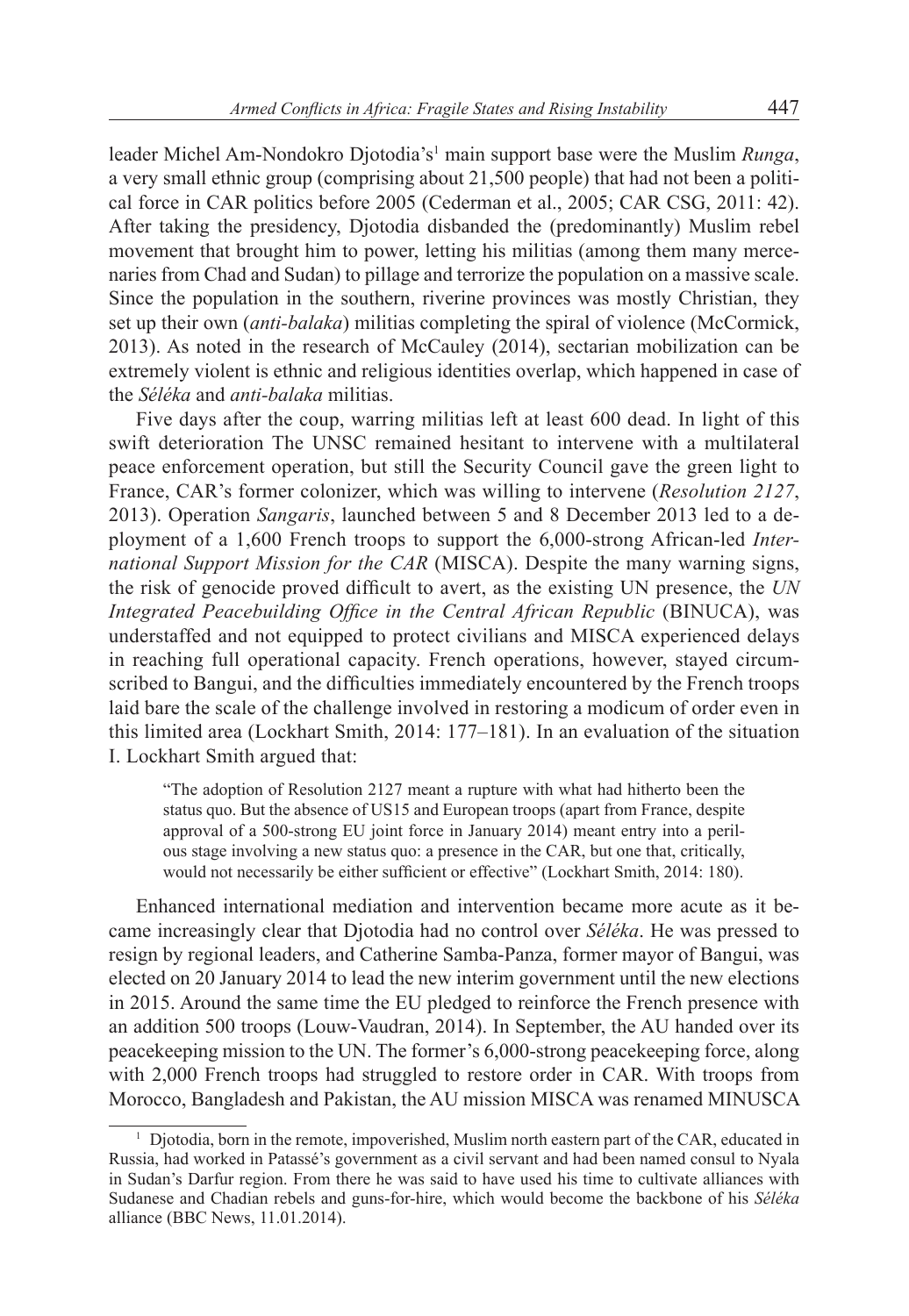(*United Nations Multidimensional Integrated Stabilization Mission in the Central African Republic*), subsumed the existing BINUCA, and would increase troops to 12,000, securing better financing and air support for peacekeepers (MINUSCA, 2017; *Africa report*, 2014).

By December 2014, at least 5,000 had been killed and hundreds of thousands displaced. Ethnic cleansing had driven the population in religious enclaves in order to protect themselves better. As the country is 75% Christian, the *Anti-balaka* militias had the advantage of sheer numbers in the southern regions committing a plethora of atrocities on Muslim enclaves. Many factions signed a cease-fire with the transitional government in July 2014, but *Séléka* had fractured internally, some factions rejecting the cease-fire. They remain in firm control of the northeast, while *Anti-balaka* militias maintain a grip on large sections of the west. The sudden influx of the displaced to safe zones – some 130,000 in Bangui alone in May – led to a humanitarian emergency. The peacekeeping force could not stop the sectarian violence in the countryside (Moran, 2014).

The situation remained unstable for most of 2015. The UN had not sent its most professional troops. The French presence had been accused (by Finian Cunningham) of being "a fox guarding the hen house" and that their humanitarian deployment was meant to mask Paris' real objective: regime change, that is, the removal Djotodia (The Herald, 2014). In addition, there were allegations of child rape and sexual abuse by French soldiers in the M'Poko refugee camp, and by other European and UN troops. An investigation was launched, but the UN was (initially) criticized for poorly handling the issue. In the end there were no charges for lack of evidence (The Guardian, 29.01.2016; Morenne, 2016). Renewed violence, even in Bangui, paralyzed the humanitarian relief effort in late 2015 (McCormick, 2015), further tainting the whole operation as a "gross institutional failure" (Deschamps et al., 2015). To make matters even worse, the NGO *Global Witness* issued a report accusing European timber companies (two based in Germany and one in France) of bribing rebel groups to get past road blocks and for protection services in order to maintain their logging activities. These bribes, estimated at  $63.4$  million, enabled rebels to continue their operations (African Research Bulletin, 11.08.2015).

In 2016, a new president was elected (Faustin-Archange Touadera), supported by a new constitution (from December 2015), and the US started support for capacity building,<sup>2</sup> raising hopes for stability (USIP, 26.09.2016). Nonetheless the situation remains dire, according to an international report: Since 2013, an estimated one-third of the population has been displaced. In September 2016, 467,000 Central Africans were still registered abroad with the *United Nations High Commissioner for Refugees* (UNHCR), and 385,750 were internally displaced persons (IDPs). More than half of the refugees have fled to Cameroon, a quarter to the Democratic Republic of Congo, and the remainder to Chad and the Republic of Congo. The crisis saw the emergence of enclaves, from which trapped populations have been unable to escape for fear of their security. These communities rely on the protection of peacekeeping forces and

<sup>2</sup> Before, they had closed their embassy in Bangui due to the violence and had limited their engagement to trying to hunt down Joseph Kony's *Lord's Resistance Army*, operating on CAR territory.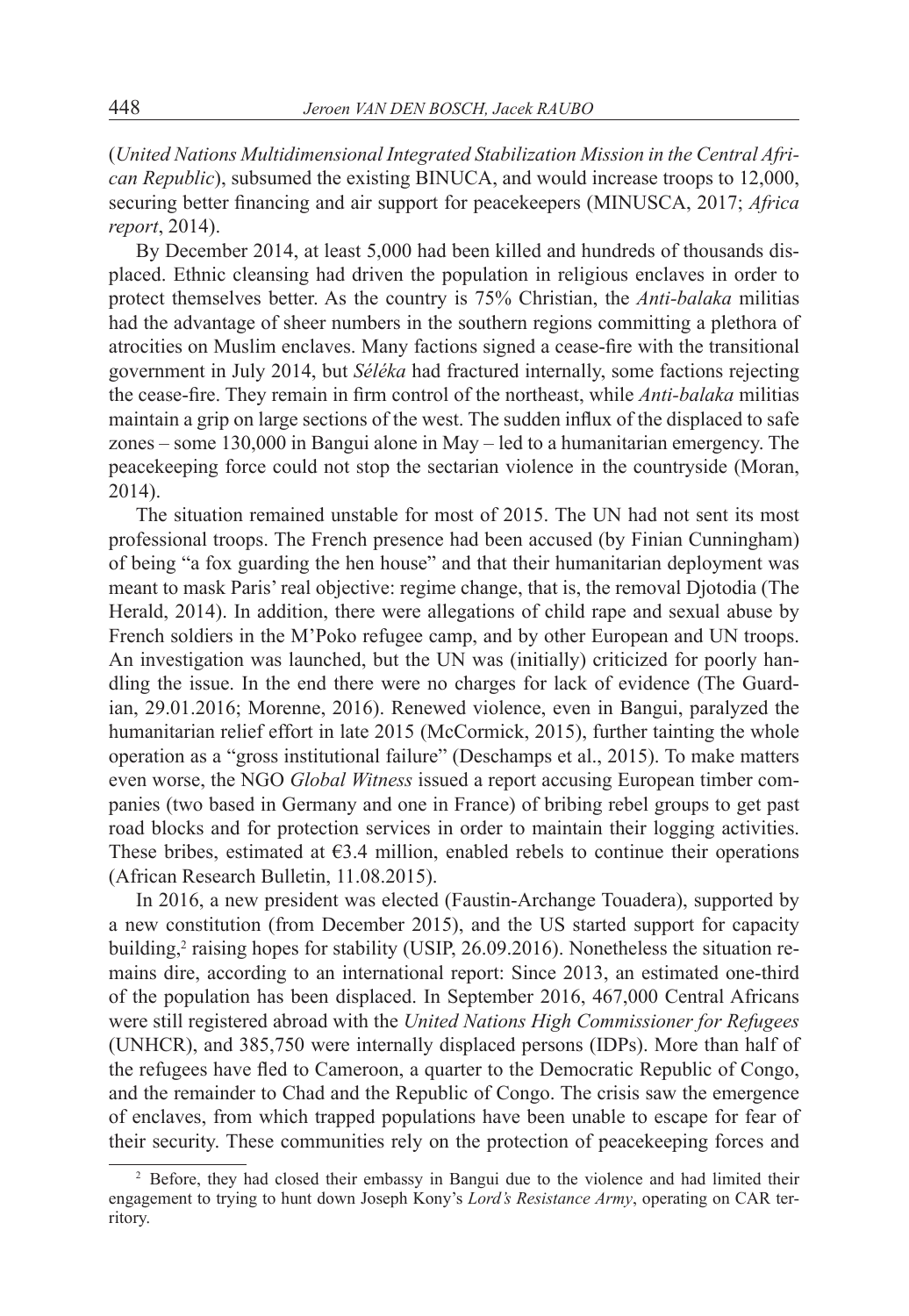remain in confined camps within which they lack access to basic services. The state has lost control of large parts of the territory, and armed groups have splintered into a multitude of uncontrolled rebel factions, which are increasingly engaging in criminal activities (CAR NRPP, 2016: 1, 6). In the midst of a renewed violent outbreak in late 2016, France declared its peacekeeping mission a success, and stated it would pull back its troops, leaving only a residual force of 350 troops in the country to support the UN (Gramer, 2016).

**SCENARIOS** – In the short-term, the state-of-affairs in the CAR remains precarious. So far, UN forces have been unable to control or neutralize the violent militias in various remote regions of the country, while their hold on security in Bangui is fragile. Even if positive steps at reconciliation have been taken by the new elected government – initiated by Samba-Panza – the state is non-existent in various parts and its institutions are weak after so many decades of personalist rule. If the government keeps up its efforts at inclusion and reconciliation, and a sufficient foreign peacekeeping and humanitarian presence remains, the state might be able to avert a reescalation of hostilities. Elite conflict over state resources, spilling over to fractured ethnic communities has been the main cause of the conflict (Isaacs-Martin 2016). Alas, the complete collapse of the rule of law has aggrieved rivalling ethnic groups to such a degree that setting up an inclusive government does no longer suffice to bring sustainable peace. Especially since numerous non-state actors got involved as well and are increasingly abandoning their political aspirations for criminal activities. For instance, the Targeted News Service (2014) has identified a conflict within a conflict as widespread crossborder cattle raiding – cattle being the wealth of the poor – has created a new stage for violent competition amongst the impoverished population.

In the mid-term, current peace efforts will be unlikely to succeed if they maintain their focus on the Bangui area and neglect the peripheral areas of the CAR. The state's boundaries are porous and foreign predation can reignite communal conflict. The CAR is located on a geopolitical fault line and will be affected by events in Chad, South Sudan, the DRC, and Northern Uganda. Since progress to counter group grievances, uneven development and abject poverty has been slow, it is likely that regional factors will overtake these efforts and plunge the CAR's once again into high-intensity violent contestation. The present UN deployment, with its mandate extended to 15 November 2017 (Resolution 2301 – MINUSCA, 2017) is not sufficient to counter these risks. Disarmament, demobilization and reintegration programs have not been effective and the ruling CAR leadership has very little interest in implementing these agreements (Mwakideu, 2017). The high number of refugees and internally displaced persons, of which most are unable to return at this point, will add to the future destabilization of CAR's neighbors, and in turn will trigger external shocks for CAR peacekeeping.

# **Relentless Civil War in South Sudan**

The history of South Sudan is one tragedy after another. After four decades of civil war with the government of Khartoum, the south was finally granted independence by the international community. Alas, in many respects South Sudan was a stillborn and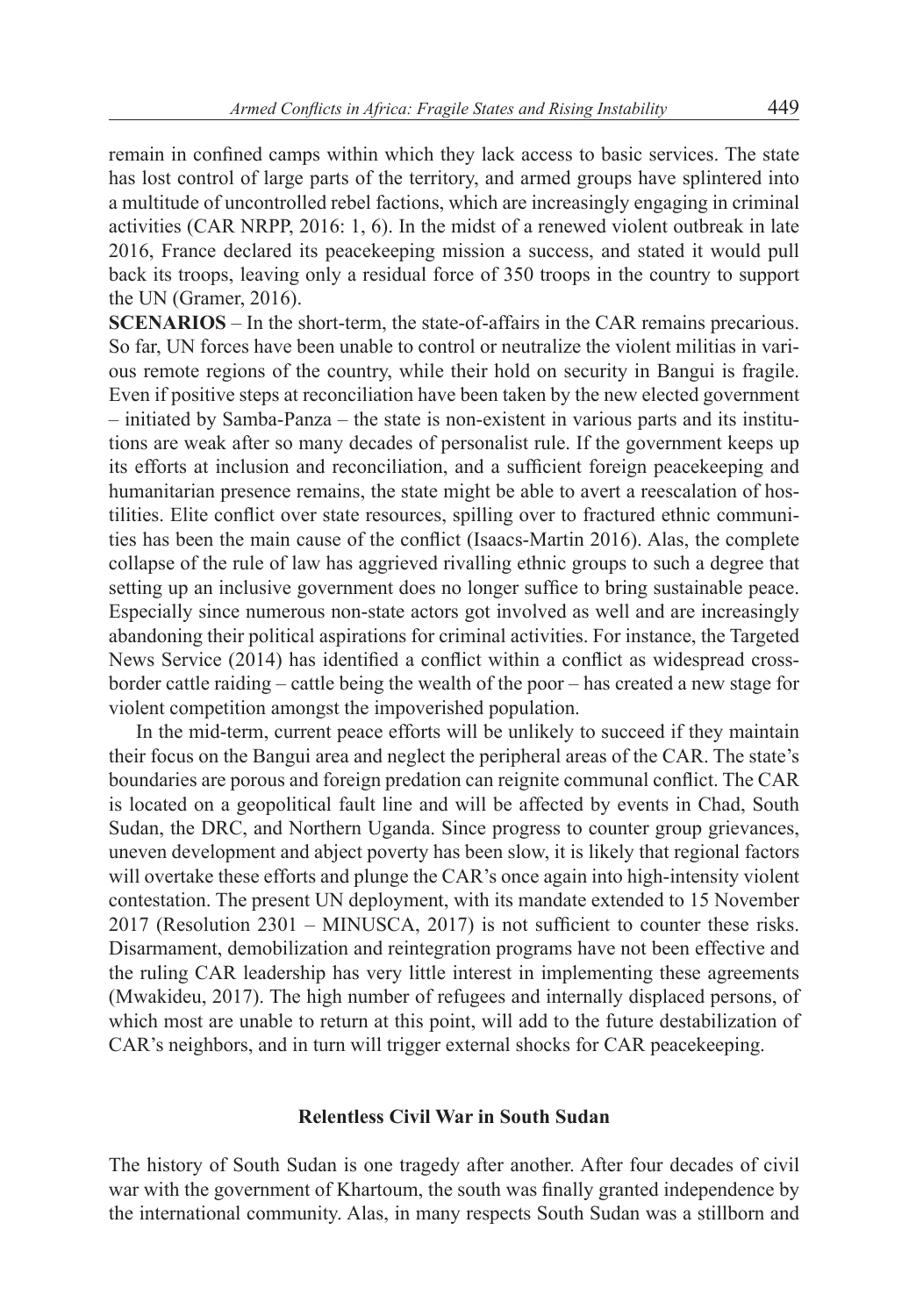failed state when it gained sovereignty. War-torn, with a severe capacity gap, former warlords failed to build inclusive institutions, while an 'oil curse' increased the stakes for political control for all factions. A legacy of weak and extractive institutions swiftly led to a new legitimacy gap, and just two years and five months after becoming the world's youngest state in 2011, a vicious security gap broke out across ethnic lines in December 2013, it's fast escalation taking the international community by surprise.

This article will not expand on the struggle for South Sudanese independence encompassing 20 years of guerilla warfare, claiming the lives of between 1.5 and 2.5 million people, and displacing more than 4 million. The root causes of the war included disputes over resources, the role of religion in the state, self-determination, the grievances over representation due to the distribution of power and the institutional legacy of colonialism (indirect rule) (Zambakari, 2013: 6; BBC, 24.02.2017). In January 2005, the Comprehensive Peace Agreement (CPA) formally ending Sudan's legal authority over its southern territories. The CPA transferred power to John Garang de Mabior, guerrilla leader of *Sudan's People's Liberation Movement/Army* (SPLM/A), the main participant in the Second Sudanese Civil War (Johnson, 2014: 168). His sudden (and suspicious) death in a helicopter accident in July 2005, three weeks after his inauguration as first vice president of the power-sharing *Government of National Unity* (GNU), paved the way for elite power struggles to obtain the leadership.

The main two rivals were Salva Kiir Mayardit, Garang's deputy, which assumed the leadership of the SPLM/A and his two constitutional positions; and Riek Machar, occupying the third highest position in the party, which became vice president after Garang's death. Kiir was a veteran guerrilla of the first civil war together with Garang, and now the last surviving founder of the SPLM/A. Machar had joined the movement from a civilian background, broke with Garang in 1991 over personal and ideological differences, failed to create his own movement, and finally could only partly control his rivalling *Nuer* ethnic militias. He reconciled with Garang in 2002, before the peace negotiations started (Johnson, 2014: 168).

From his new position, Kiir blocked his rivals within the SPLM by barring them from participating in future presidential elections.<sup>3</sup> For his cabinet he recruited loyalists from outside the SPLM and when dissatisfied factions started forming around Machar and other prominent SPLM figures, he disbanded their party structures and finally even dismissed Machar as prime minister. Machar gain prominence as Kiir's main challenger as he was able to gather these disgruntled, excluded factions and unite them in an unstable alliance (Zambakari, 2013; Johnson, 2014; Giffen, 2016). D. Johnson states that:

"the coalition was more united in its dissatisfaction with Salva Kiir than in support for Riek Machar's ambitions. Many, in fact, were old opponents of Riek, forced into an alliance by Salva Kiir's increasing authoritarianism and intransigence. They in-

<sup>&</sup>lt;sup>3</sup> This alone let to breakaway movements and mini-rebellions in the oil-rich states of Upper Nile, Unity and Jonglei escalating to violent ethnic communal violence. The government responded with heavy-handed disarmament campaigns if militias refused to be reintegrated in the national army. As Kiir had purged the SPLA, the balance of loyalties in the army was now skewed away from longterm veterans of the movement and toward defectors with a history of disaffection (Johnson, 2014: 169–170).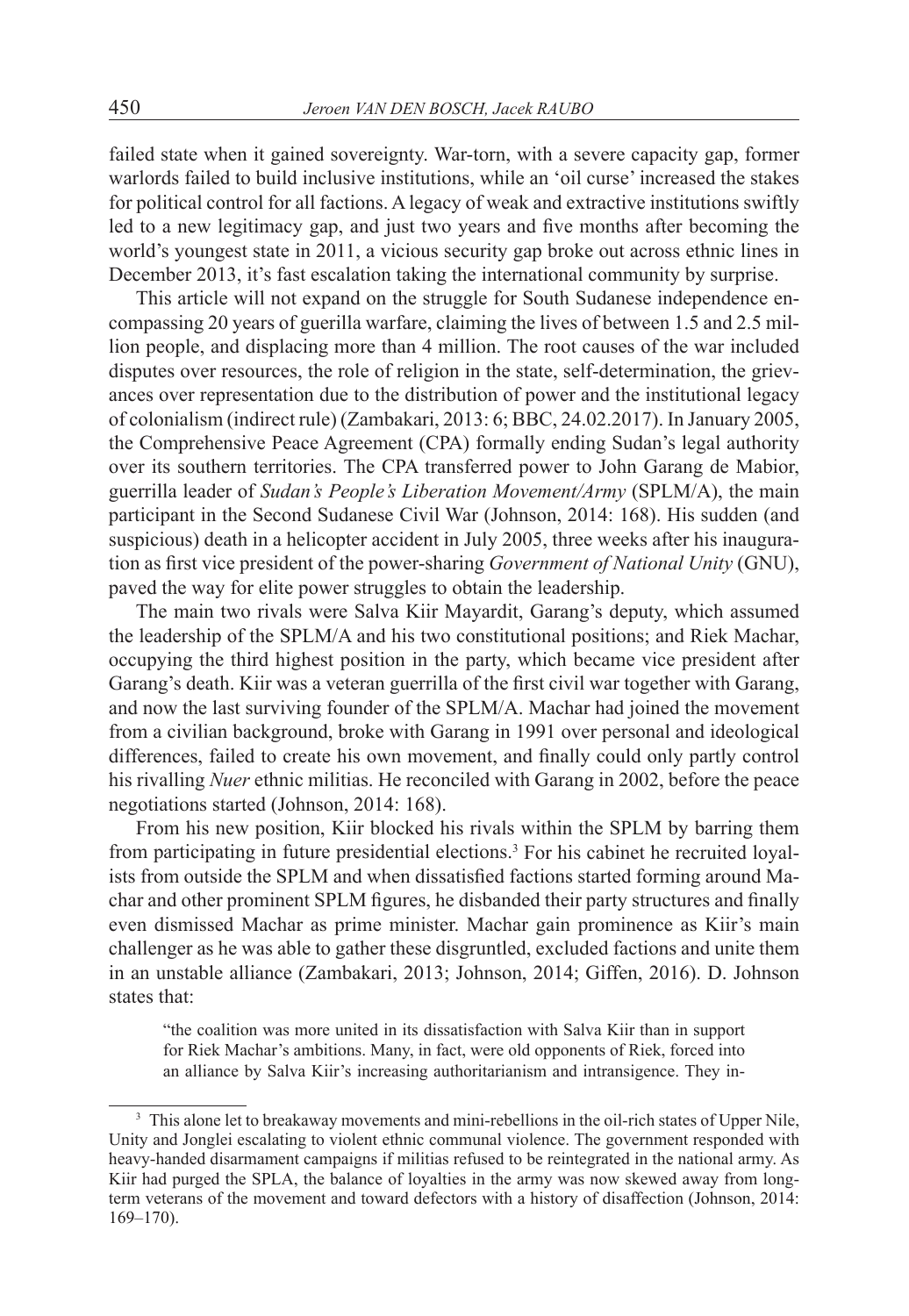cluded former governors of Unity, Northern Bahr el-Ghazal, and Lakes states as well as a defeated gubernatorial candidate from Central Equatoria; former ministers and senior figures in the army; members of John Garang's family and one-time close associates of Garang such as Deng Alor Kuol from Abyei. Ethnically they were diverse, coming from the three largest Nilotic groups of Dinka, Nuer, and Shilluk, as well as some Equatorian peoples. Nevertheless, the majority were drawn from Jonglei, Upper Nile, and Unity states, the former strongholds of pro Khartoum militias and Riek Machar's 1990s breakaway group. It was an unlikely alliance and proved to be an unstable one" (Johnson, 2014: 170).

Opposition forces prepared for rallies, but Kiir took the initiative by attacking Machar publically at a *National Liberation Council* meeting. The opposition denounced the allegation and boycotted the meeting. The trigger that escalated the situation in open warfare was Kiir's decision to disarm of the presidential guard, a combination of SPLA veterans and recently integrated *Nuer* troops (Johnson, 2014: 171). Fighting between largely *Nuer* and *Dinka* soldiers spread to other garrisons around Juba and one day later Kiir announced publically that Machar had been behind a coup-attempt,<sup>4</sup> sending out security forces for his arrest. Machar was able to flee Juba (Giffen, 2016). Mutinies of largely *Nuer* units in Jonglei, Upper Nile, and Unity states followed (Johnson, 2011: 171).

In response Machar set up the *Sudan's People's Liberation Movement-in-Opposition* (SPLM-O) in Jonglei and declared war on the government drawing on recruits from the *Nuer* ethnic groups. Fighting has been mostly confined to three of the ten states (Jonglei, Upper Nile and Unity), but did spread very fast along ethnic lines, especially ethnic militias committed serious atrocities on the civilian population:

"By January 2015, 1.5 million people had been displaced by violence inside the country, another 490,968 had fled the country, and an unprecedented 100,000 were seeking refuge from violence inside UN bases. Although casualties are difficult to count, the International Crisis Group estimated that 10,000 had been killed in the first four months of the conflict" (Giffin, 2016).

When dividing state failure along the three dimensions of a legitimacy, capacity and security gap (Call, 2008, 2011), South Sudan at independence would be classified as war-torn with a significant capacity gap at the moment of the CPA. Garang's death triggered a legitimacy gap, in which kleptocratic elite struggles in combination with high oil-rents for regime insiders, led to violent mobilization across ethnic lines, re-opening the simmering security gap. Between 2005 and 2013, the security gap had been badly addressed: defecting militias were bought off with high salaries and promotions for the officers in exchange for their reintegration in the national army, expanding the force to 240,000 (six times the size since the CPA). As Kiir purged the SPLM/A he fired many SPLA officers in the army, and by 2013 his SPLA faction was a minority within the national force, while at the same time salaries did not reach the rank-and-file (corruption etc.), leading to mutinies. A. de Waal observes that there were cycles of rent-seeking rebellions as army commanders or local political leaders with armed constituents rebelled against the state and then agreed to be reintegrated back into the government for

<sup>4</sup> These allegations were fabricated, no evidence has ever been found nor officially presented (Ylönen, 2014: 468; Johnson, 2014: 171–172).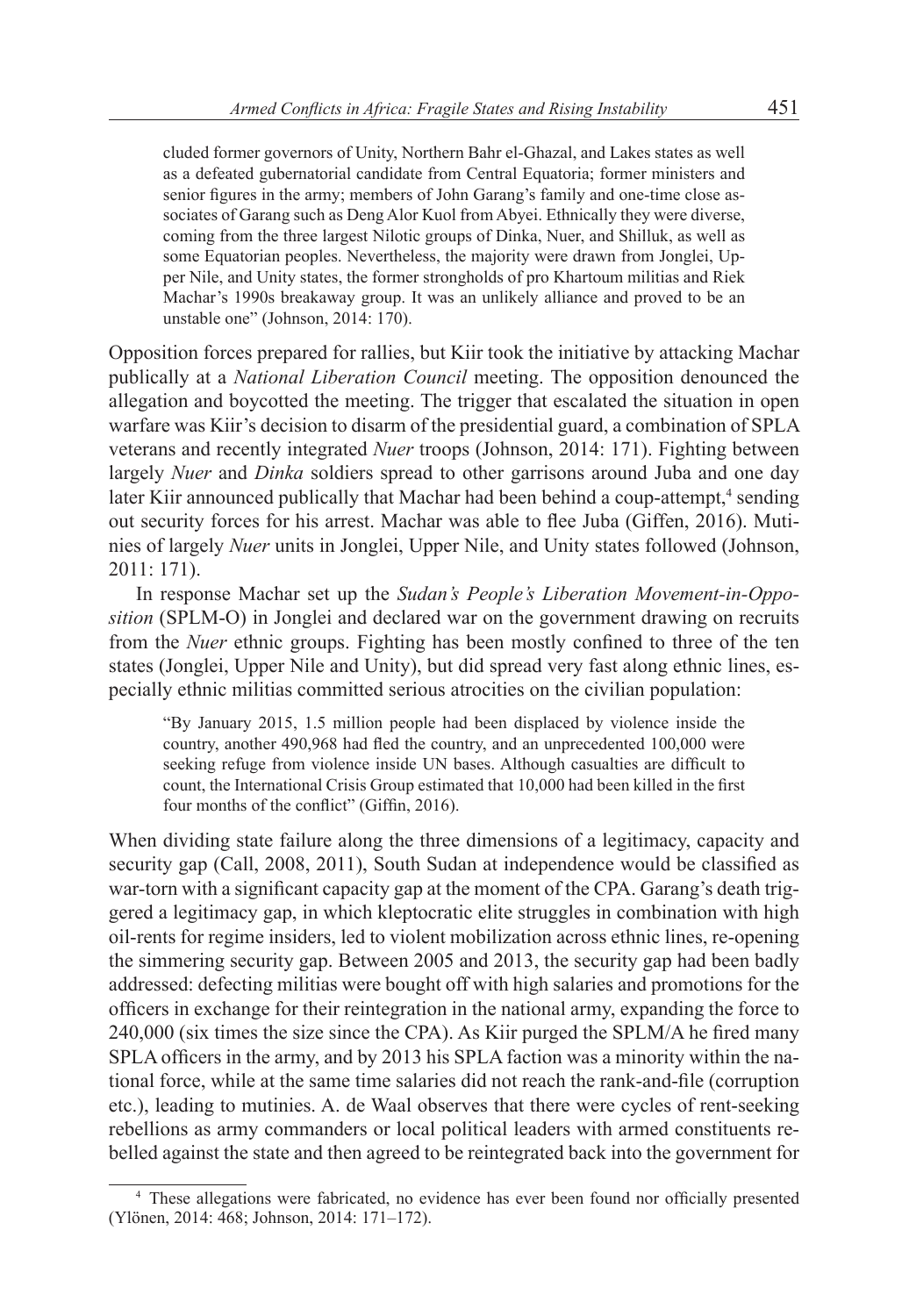higher political and economic rewards; especially before elections or referenda. With oil revenues, Kiir was on top of an enormous patronage system, allowing key supporters to join the kleptocracy, but he was not in charge of them. And when he could not pay them or excluded them, they rebelled to strengthen their negotiating position (de Waal, 2014; Giffin, 2014).

During the outbreak of the conflict, Kiir's SPLA could count on extensive support of Uganda's Museveni, a long-time ally – from his anti-*Lord's Resistance Army* Unit stationed in the region; and from the SPLA-North in the Blue Nile state and the Darfur Justice and Equality Movement (JEM), the former's ally in South Kordofan.<sup>5</sup> Surprisingly, the Khartoum government has backed Juba diplomatically at the outbreak of the conflict, offered mediation assistance and was willing to help protect South Sudanese oil installations, as the conflict undermines oil production and Sudan is dependent on its transit fees. Ethiopia has played an active role to find a negotiated settlement as Addis Ababa fears a further escalation. Kenya, concerned about Uganda's extensive involvement, offered moderate support to Kiir's government as well<sup>6</sup> (Ylönen, 2014: 469–470).

Then UN has been present as well since South Sudan's inception. As their mandate in Sudan ended, their presence was prolonged and their operation rebaptized as the *United Nations Mission in South Sudan* (UNMISS) with UN Resolution 1996 in 2011. They assisted in implementing the CPA, and aimed to strengthen the capacity of the Government of South Sudan to govern effectively and democratically and establish good relations with its neighbors. To cope with the rapid spread of the violence and the unexpected influx of refugees and IDPs the UNSC temporarily increased the overall troop and police strength of the Mission: The interim troop level of UNMISS was raised to 12,500 personnel and the police component to 1,323 personnel, including appropriate formed police units, through temporary transfers from existing peacekeeping operations through inter-mission cooperation, with matching funds (UN Resolution 2132 in 2013). As the civil war broke out, the UNSC unanimously adopted UN Resolution 2155 in 2014 to reprioritize UNMISS's mandate towards the protection of civilians, human rights monitoring and support for the delivery of humanitarian assistance, and increased the Mission's troop strength to 12,500 and a police component to up to 1,323 personnel. In addition, it created the *Intergovernmental Authority on Development* (IGAD) task force to support protection of civilians and monitor the cease fire agreement (UNMISS, 2017). Kiir has been adamant in refusing AU troops, potentially including Sudanese soldiers – to bolster the UN mission (IRIN, 27.07.2016).

In December 2016, the conflict has been roaming for three years. Multiple ceasefire and peace agreements (the last one in 2015) have been routinely breached by all warring sides, flouting disarmament and dragging their feet on constitutional reforms (Patinkin, McCormick, 2016), while their undisciplined militias continue to terrorize the population:

<sup>&</sup>lt;sup>5</sup> The SPLA-North and JEM are former SPLA militias that decided to remain in Sudan after independence. They have been officially disbanded after clashes with president al-Bashir, but still operate (Mahr, 2011).

<sup>6</sup> Both Kenya and Ethiopia have tried to mediate the conflict within the *Intergovernmental Authority on Development* (IGAD).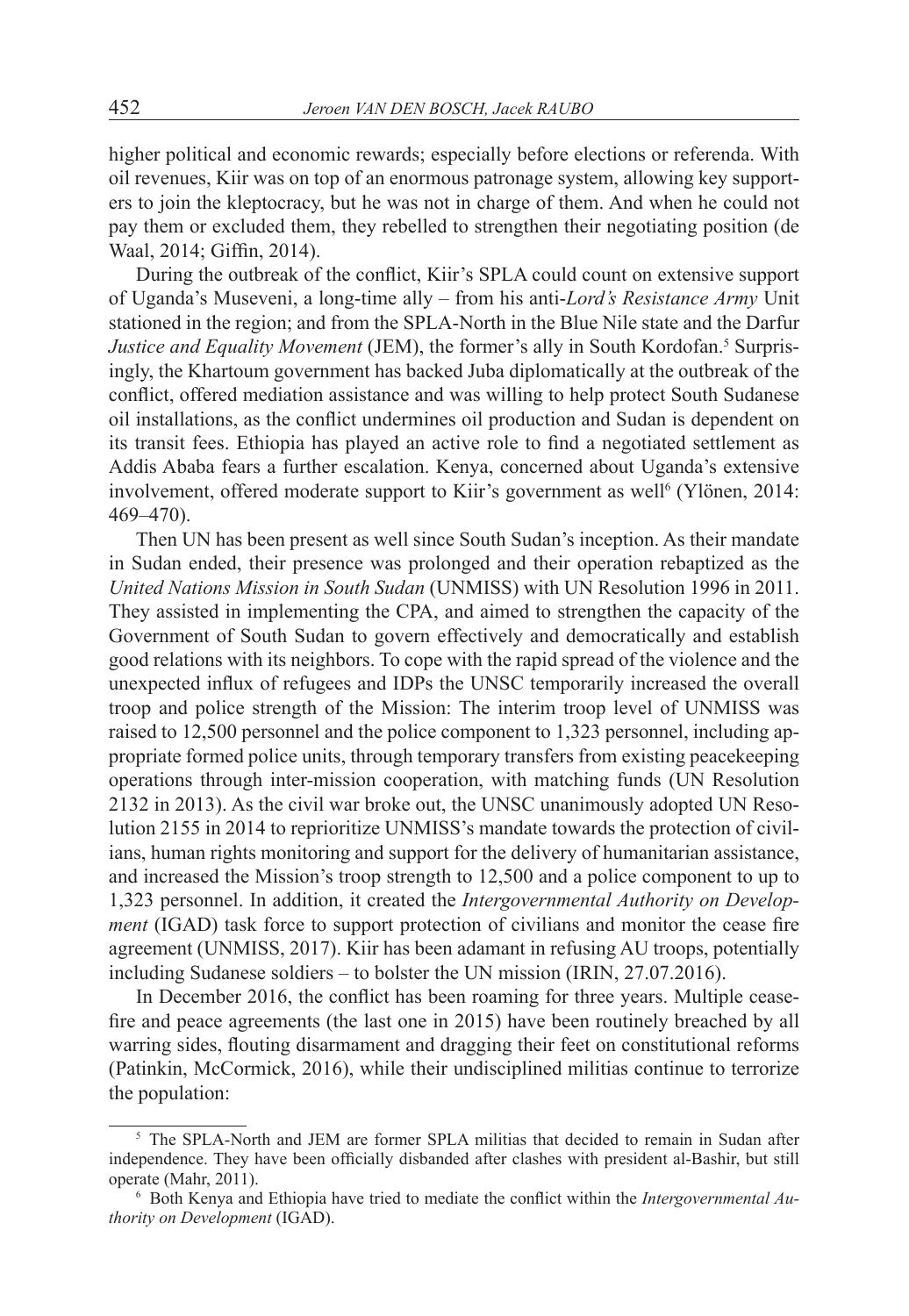"Apart from mass killings, 1.87 million civilians have been displaced internally to overloaded camps, placing excessive burdens on shelter, health care, sanitation, water, and food services. 1.1 million civilians have sought shelters as refugees in neighboring countries, mainly Uganda. Food insecurity has reached an unprecedented high; 4.8 million South Sudanese, roughly more than a third of the population, are facing severe food shortages. [...] The absence of clean water and proper sanitation has led to re-emergence of cholera outbreaks. [...] Children, in particular, are severely affected by the conflict; it has been estimated that 3.2 million children under the age of 18 years are affected. 16,000 children have been recruited by military forces, and they are increasingly susceptible to detention, exploitation, physical violence, psychological trauma, and sexual assault. 13,000 children are missing, separated from their families, or unaccompanied" (Abu-Zaid, 2017).

Last July (2016) Riek Machar's troops managed to fight their way to the forests near Juba resulting in heavy casualties. However the SLPA succeeded in chasing his militias from the capital southwest through Yei and into the neighboring DRC. Citizens of Yei, which is ethnically diverse, but had remained peaceful so far – were subjugated to ethnic cleansing, indiscriminate killings, gang rape as SLPA troops hunted down Machar. So far, violence continues in the area (Miles, 2017; Sudan Tribune, 30.07.2016). The conflict remains complicated due the amount of foreign predation and spoilers. The PRC for instance, protecting its oil interests, suddenly had to deal with two Sudans in 2011, with most of the oil deposits in the south. The PRC has mostly been unwilling to intervene in Sudanese affairs, but as civil war broke out in 2013 this has led to a situation where the PRC has been providing arms to both Sudans, since it was unwilling or unable to rein in its own (Chinese) arms dealers, such as Norinco. Since Khartoum has been supporting Machar's rebels (as it did before with the Yau Yau rebellion), Chinese arms have been provided to opposing sides (either directly by the PRC or indirectly through Khartoum) (IRIN, 27.07.2016). This also shows that Sudan is playing every card in its hand to ensure it has influence in South Sudan, as it still has major stakes in the boundary delimitation and disputed oil fields (Ferrie, 2016; O'Grady, 2015).

**SCENARIOS** – There are few indicators that violence will abate. The causes of the conflict are the legitimacy gap caused by Kiir (Biar Ajak, 2015), resulting in a new security gap as Machar set up the SPLA-O to overthrow him. The country's capacity and security gaps had not been sufficiently addressed by the kleptocratic oil-regime in Juba after independence (de Simone, 2013; Munive, 2014). New institutions were weak and meant to extend patronage along ethnic lines, not to be redistribute or inclusive, resulting in inter-ethnic animosities and struggles for state resources (Zambakari, 2013). Without such institutions, ethnic groups like the *Dinka* and *Nuer*, but also the *Aguok*, *Apuk* and *Kuac* will continue to negotiate balances of power through violent conflict at regional and local levels. If one group became advantaged, others would take up arms to restore the power balance (Pendle, 2014).

In the short-term, President Kiir – even when increasingly criticized by the international community – has no attractive exit-option for the SPLM/A. In absence thereof, he will continue to fight challengers as long as he has the military clout to do so. At the moment, Museveni's support is crucial and has emboldened him to refuse AU intervention and defy demands for an inclusive peace process and political reforms that might result in him losing power (Ylönen, 2014: 471). An impatient US wanted to im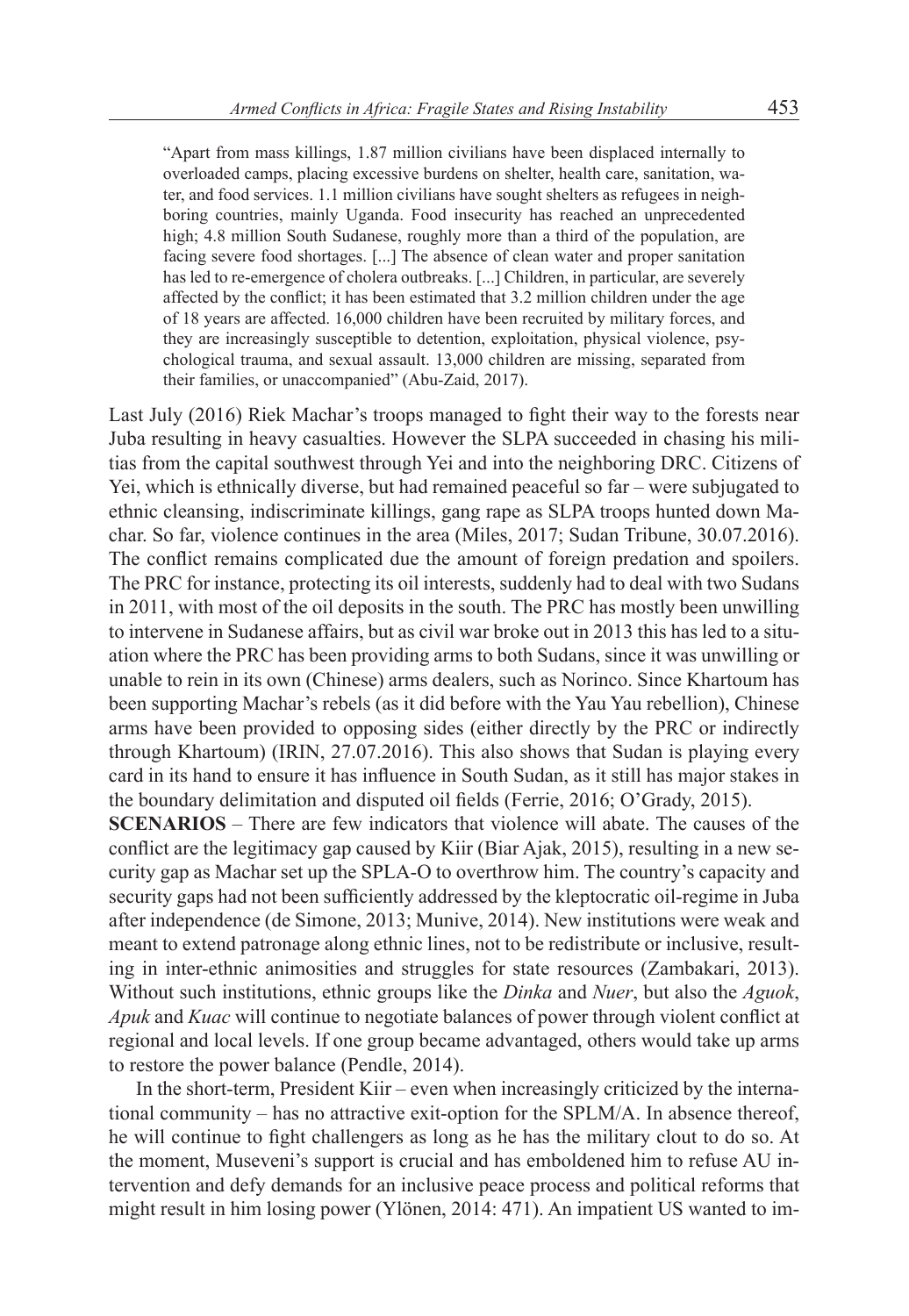pose more sanctions, but an adamant Russia and PRC have blocked this in the UNSC. The PRC is still Juba's greatest diplomatic and economic ally and wants to stabilize the conflict while not antagonizing Kiir's regime or its Sudanese partners. This balancing exercise has been most difficult for Beijing and – contrary to its bilateral habits – the PRC even engaged in multilateral frameworks and (uniquely) sent troops to the UN peacekeeping Mission (Vasselier, 2016). Nonetheless, Chinese support for Kiir diverts international pressure on his regime and their attempts to strike a balance between their allies' interests makes progress too slow.

The mid-term perspective is equally grim. Even if Machar would be defeated militarily, the ruling regime of Kiir does not have the legitimacy to continue its rule over South Sudan. Rival spoilers (like Kampala and Khartoum) and the abundance or arms will continue to brew a violent mix as grievances among ethnic groups are peaking due to the humanitarian horror and famine. The only way to divert South Sudan from more future civil war is to create an inclusive transition government, cease using oil-rents to bribe rebel groups back into the fold, but on the contrary deter them from taking up arms, and use the oil-wealth to start addressing the capacity gap. This is highly unlikely as Juba's even has enemies beyond its disputed borders and keeps up its current military budget in order to extend patronage and ensure regime survival. Anyway, oilwealth has never been conductive to mend exclusive state institutions, but enhances uneven development and authoritarianism instead (Guliyev, 2014).

#### **The Niger Delta Cyclical Conflicts**

West Africa in 2016 has also seen a resurgence on the Niger Delta Conflict in 2016 after President Muhammadu Buhari won the 2015 elections. His predecessor, Goodluck Jonathan, originating from the Delta himself, had managed to broker a peace deal with militants, which now has collapsed again (BBC, 28.10.2016). The conflict has a long legacy, tracking back to the Biafran secession and the brutal repression of the Ogoni protests under Sani Abacha in the mid-1990s. Uneven development, pollution by spilling and flaring, and the 'oil curse' have made the Niger Delta the epicenter of domestic conflict. It stretches across five littoral states and six internal landlocked ones encompassing about 20 million impoverished villagers and shantytown folk (Clarke, 2010: 89; Oduah, 2016). They have struggled for autonomy, equal distribution of oil revenues, environmental and social justice from the federal government and against land grabbing since the 1950s. The Niger Delta produces about 90% of Nigeria's crude and accounts for roughly 70% of government revenue (totaling around \$80–90 billion in 2012 and 2013). People are aggrieved that such revenue is not reinvested in their region. They consider oil money as their birthright and feel they have a right to its wealth. Instead they suffer the costs of severe environmental degradation (Oduah, 2016). Historically, numerous groups have taken up the cause of the Niger Delta in one form or another, with various programs of contention ranging from peaceful petitions to pipeline sabotage and assassinations. However since 2006 violence have flared up again. As of 2016 there were five militant groups, the most prominent one being the *Movement for the Emancipation of the Niger Delta* (MEND). One of the new groups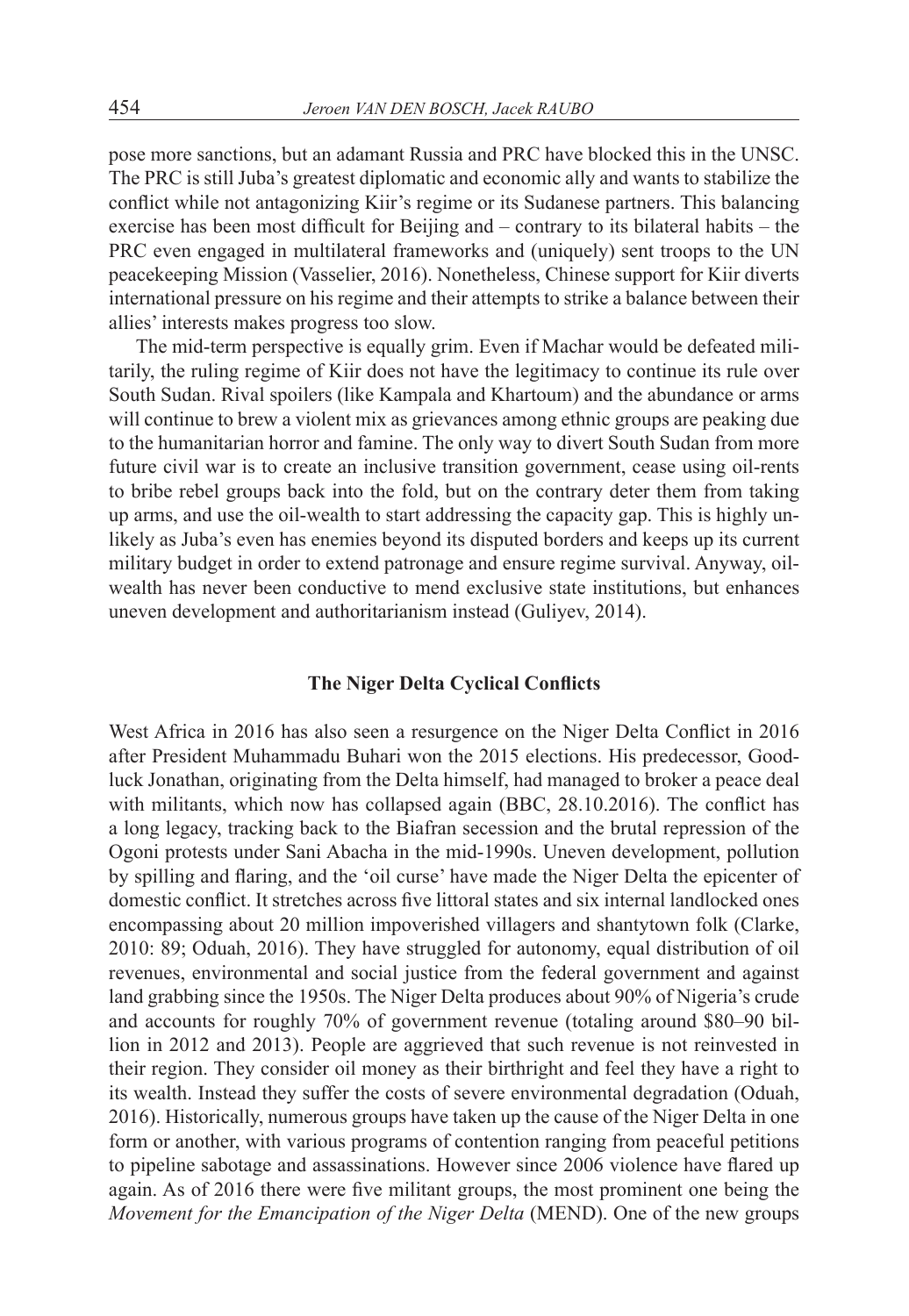is the *Niger Delta Avengers* (NDA), which are responsible for various acts of sabotage since March 2016 (Muvunyi, 2016).

The Nigerian federal government was running a *Presidential Amnesty Program* (PAP) since 2009. It is being continued today, but Buhari's background (a Muslim from the north) and his decision to slash funding for the program (by about 70%), revoking some security contracts, and scrapping the plan to build a new university, has made Delta inhabitants suspicious of his commitment. They feel that they are being punished for supporting his electoral challenger (and incumbent) G. Jonathan in the last elections (Oduah, 2016). The NDA was one of the first to open hostilities and through pipeline sabotage demanded concessions from the state. A ceasefire agreement was signed in August 2016, but soon after, new militias, like the *Niger Delta Greenland Justice Mandate* formed and started operating independently (Uldom, 2016). The PAP shows that granting amnesties to violent militias can be effective, but if it is the main or only method of coping with violent insurrections, rent-seeking groups will corrupt the co-optation mechanism and create new groups to commit acts of sabotage just in order to be paid off. The MEND has fallen into this pattern in 2009 (Dickinson, 2009), the NDA did in 2016, and new groups will follow.

**SCENARIOS** – As there have been serious disruptions in Nigeria's oil production, the government has agreed to invest \$10 billion to build infrastructure, including roads and railways, and to tackle widespread poverty in the region (BBC, 2.10.2016). However, without any commitment to political settlement on the rebels' demand that the Niger Delta receive a greater percentage of the country's oil revenues. Nor has there been any effort to stem the local corruption that enriches local officials at the expense of pretty much everyone else and diverts huge development funds from reaching the Delta. Without such improvement, the only short-term scenario will be more or the same – that is – cyclical local rebellions and attacks on infrastructure, keeping the state revenues from production hostage in exchange for immediate pay-offs (see also: Dickinson, 2009). If the militant groups are payed off, new ones will appear in the blink of an eye, as the structural causes of the militancy are not removed, and, on the contrary, the PAP provides incentives to resort to violence.

A mid-term scenario is hard to predict as Nigeria suffers from the 'oil curse' (Guliyev, 2014) and is unlikely to democratize and become more inclusive and less corrupt. These exclusive political and economic structures are maintained by the oil revenues, making subsequent regimes unaccountable. This state-of-affairs, in turn, recreates these same structures. The Boko Haram insurrection can likewise be traced back to the same structural causes of horizontal group grievances<sup>7</sup> and uneven development. In absence of any other factors, the mid-term scenario, alas, might be slow progress in providing infrastructure and government services to the region as the federal government understands that withholding these will result in an even more fertile breeding ground for armed militant groups. Nonetheless, progress is likely to be slow and in absence of a political agreement to redistribute rents, violence will not disappear altogether.

<sup>7</sup> Socioeconomic 'horizontal inequalities' (or inequalities among identity groups) contribute to violent political mobilization (Stewart, 2012: 93–103).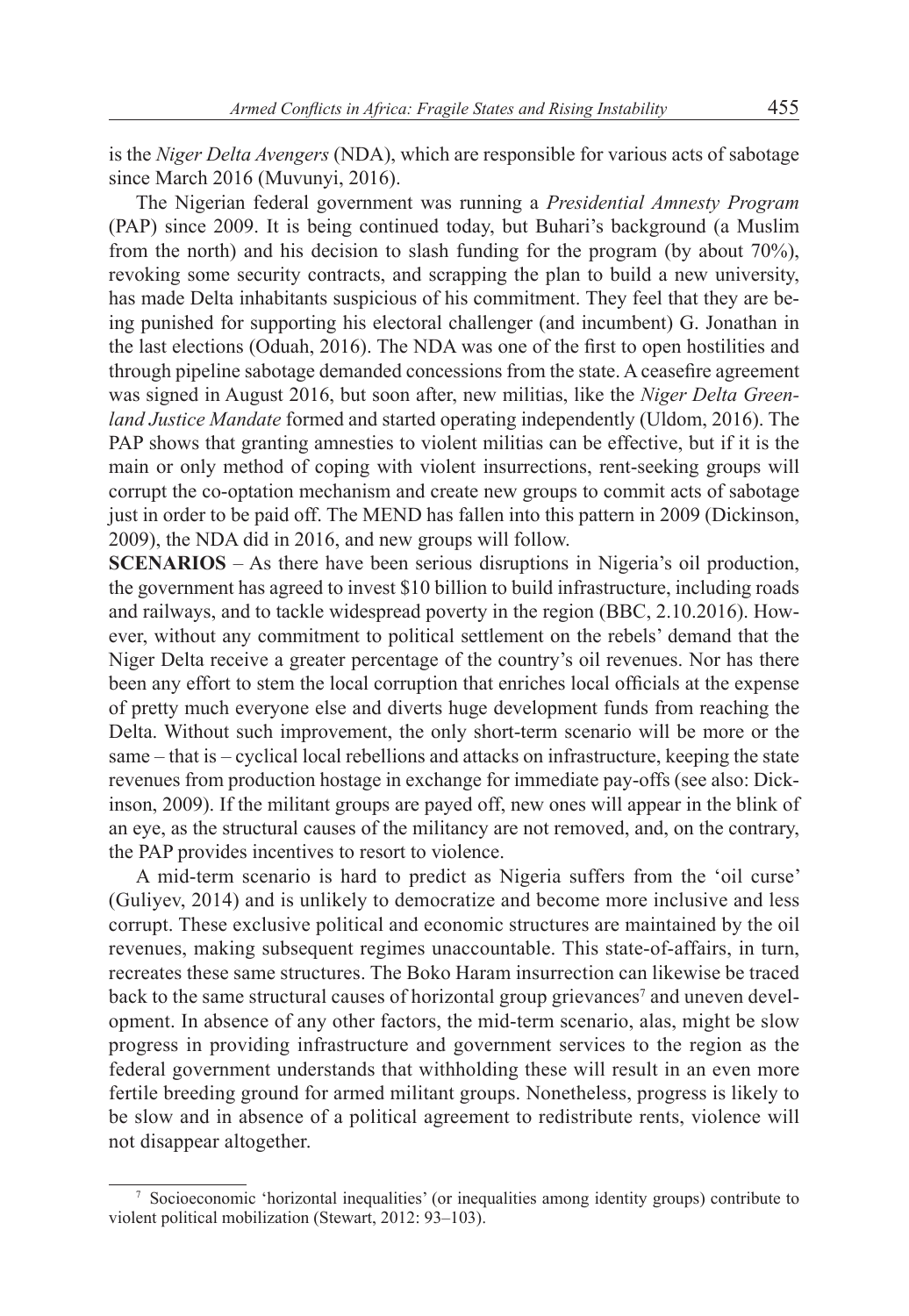#### **Festering Border Disputes**

Due to the colonial legacy, Africa has known a whole array of border disputes. As – especially offshore – oil extraction progresses some of these have become salient again, and have flared up in recent years. Examples of those oil-related maritime disputes are currently undergoing between the Ivory Coast – Ghana, Kenya – Somalia, Congo (Brazzaville) – Angola, Gabon and Equatorial Guinea, and Malawi and Tanzania (over oil deposits in lake Malawi/Nyasa). Most of them are brought to the AU or International Court of Justice (ICJ) or are peacefully resolved bilaterally, since warfare would disrupt production, in which all involved parties lose (Africanews, 2016; Malek, 2016; Okello, 2016; Oilreviewafrica, 2016; Salau, 2016). This is a break with the past, where some of these disputes did escalate into violence, like for instance the *Sand War* between Algeria and Morocco in 1963, or the *Petrol War* between Guinea-Bissau and Senegal, or the conflict over the Bakassi Peninsula between Nigeria and Cameroon (1990s). In those cases, extraction had not yet or barely begun, and therefore could not be disrupted.

Uncertain land borders and staunch sovereignty do not go well together. Even the changing of the Akanyaru riverbed over time since 1965 (due to siltation and flooding caused by heavy rainfalls), altering the border between Rwanda and Burundi, can create cause for conflict if there is no political will to play ball (The East African, 9.01.2017). In general, land border disputes (excluding resource wars) have escalated to open warfare only in one region: the Horn of Africa, even when there were twice as many in Western Africa. M. Kornprobst (2002: 367) has explained this by looking at the status of Ethiopia, which is considered a 'colonial power' in the eyes of Eritrea and Somalia, leading to a variation in their adherence to the 'territorial integrity norm,' which other Sub Saharan states do share (since none considers the other a colonizer), preventing violent escalation.

The Eritrean-Ethiopian border war, a remnant of Eritrea's 30-years war for liberation, followed by their high-intensity interstate war from 1998 to 2000 (killing 100,000), did flare up violently on 12 June 2016, resulting in hundreds of casualties. Cynical analyses that both parties initiated the conflict to mask internal human rights violations aside, the conflict probably escalated due some provocation on the ground as the border is heavily guarded on both sides (Wrong, 2016; Gaffey, 2016).

The Sudan-South Sudan share a border of 2,010 km and still have no agreement over its final delimitation. Both countries have repeatedly committed themselves to the establishment of a *Safe Demilitarized Border Zone* (SDBZ), but the border remains militarized and trade is disrupted. Especially northern pastoralists who seasonally migrate into South Sudan continue to be harassed on both sides of the border. Since South Sudan's independence in 2011, the border has been marked with clashes since both the SPLM/A and the al-Bashirs's *National Congress Party* (NCP) have attempted to gain territorial advantages on the battlefield that can later be translated into gains at the negotiating table.

When it comes to South Kordofan and the Blue Nile regions, they had been on the frontline of the Sudan Civil Wars, and now continue to fight for autonomy and politi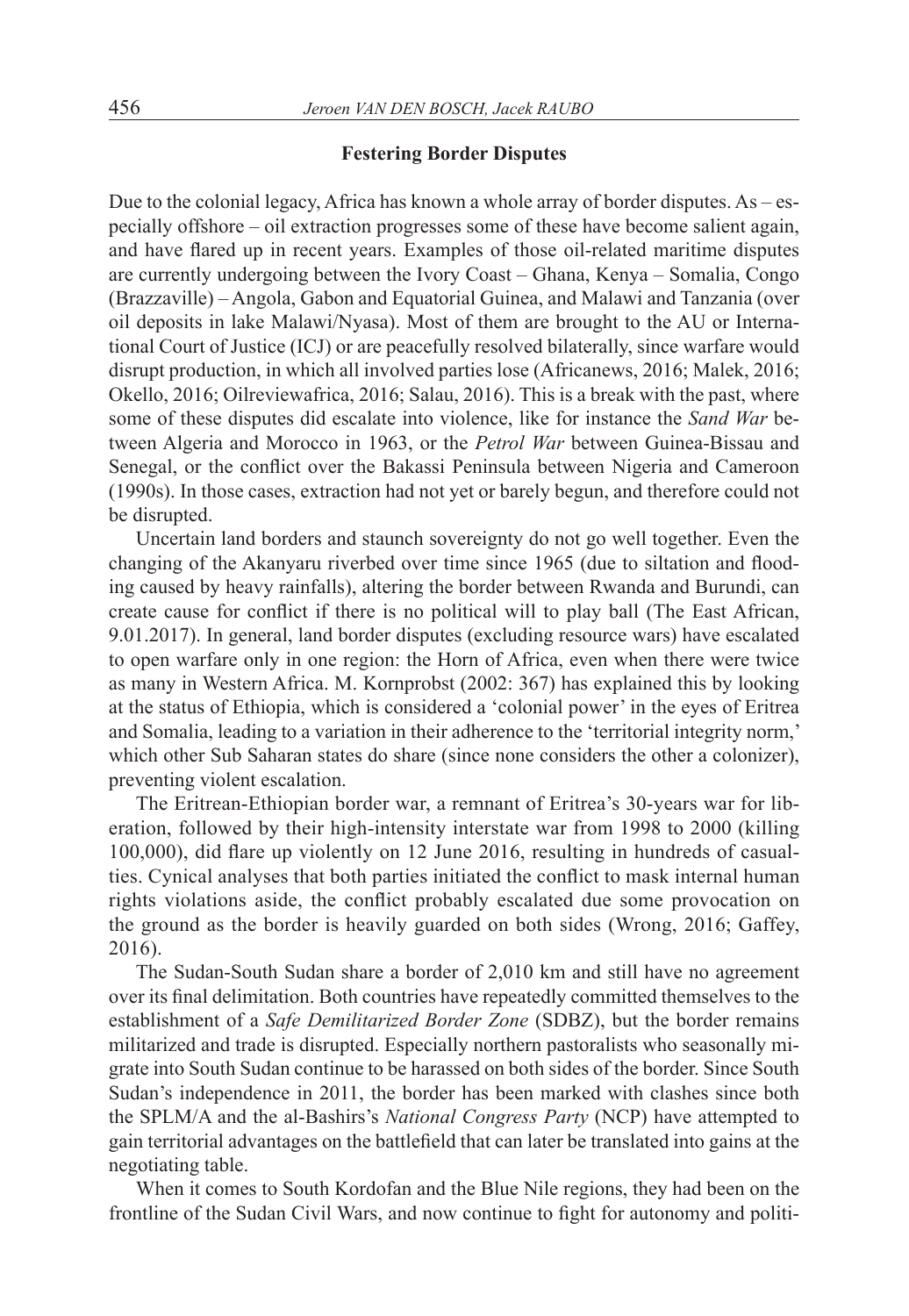cal reform. Both regions are split between communities wanting to join Khartoum and Juba respectively. Especially, but not exclusively the large *Nuba* population in both regions identify with the latter (Insight on Conflict, 2009). In essence the conflict in both regions is a continuation of the Sudanese Second Civil War (1983–2005) as both areas were given the (vague) right to popular consultation during the CPA, and both have suffered social, political, and economic marginalization even since. Fighting broke out when the Khartoum demanded that all SPLA forces in the two areas fully disarm by 1 June 2011, before the CPA implementation deadline (De Alessi, 2015). Khartoum has responded by aerial bombings and ground offensives, which have not ceased since 2017.

After a 2009 referendum, the oil-rich area of Abyei awaits a referendum to decide its fate, but its biggest oil fields have been granted to Khartoum. One of the local communities, the *Ngok Dinka*, have launched their own referendum in October 2013, voting to join South Sudan, but the result has not been internationally recognized. Disagreements over who is eligible to vote continue, and boycotts from other communities make the results invalid (Insight on Conflict, 2009; HSBA, 2015).

**SCENARIOS** – In the short or mid-term it is unlikely that the situation will improve between Ethiopia and Eritrea, and future escalations are possible and likely, since the conflict has been entrenched for decades, and both regimes would lose face domestically if they would abide by earlier rulings from the border commission in The Hague. None of the two authoritarian states can stand to lose more legitimacy in this regards and in addition, the Asmara regime does stand to gain by keeping the conflict 'lukewarm,' since it is their foremost excuse to keep up their obligatory military service, effectively their main repressive control element to keep to Eritrean population in check, resulting in systematic enslavement of their population. Without regime change at least in Eritrea, one cannot expect an improvement of this situation in the near future.

A similar conclusion can be drawn for Sudan-South Sudan's border disputes. As the border zone contains oil deposits and agricultural land, and the groups living on the territory switch alliances regularly, there is no hope for an easy solution. The lack of progress in negotiations, the effective failure of the CPA, despite diplomatic statements to the contrary, is eminently productive for Khartoum, which in the meantime can collect the totality of oil revenues from deposits in Abyei, while influencing South Sudanese politics through South Kordofan and the Blue Nile region. So the current, uncertain state-of-affairs are far better than any of the diplomatic proposals currently on the table (HSBA, 2015). Any agreement on a common border will require both states to make substantial compromises. It seems likely that, if the 1956 border is adhered to, Sudan will lose Kafia Kingi and South Sudan will lose the 14-Mile Area. Such losses risk upsetting communities that constitute powerful political constituencies for the NCP and SPLM/A, respectively an it turn for al-Bashir's and Kiir's personalist power coalitions. If these break down, so might their regimes. In this context, both sides have every reason not to agree on a final border, which allows them to placate groups whose support they can ill afford to lose at a time when both regimes face various internal crises (Craze, 2014: 15–16).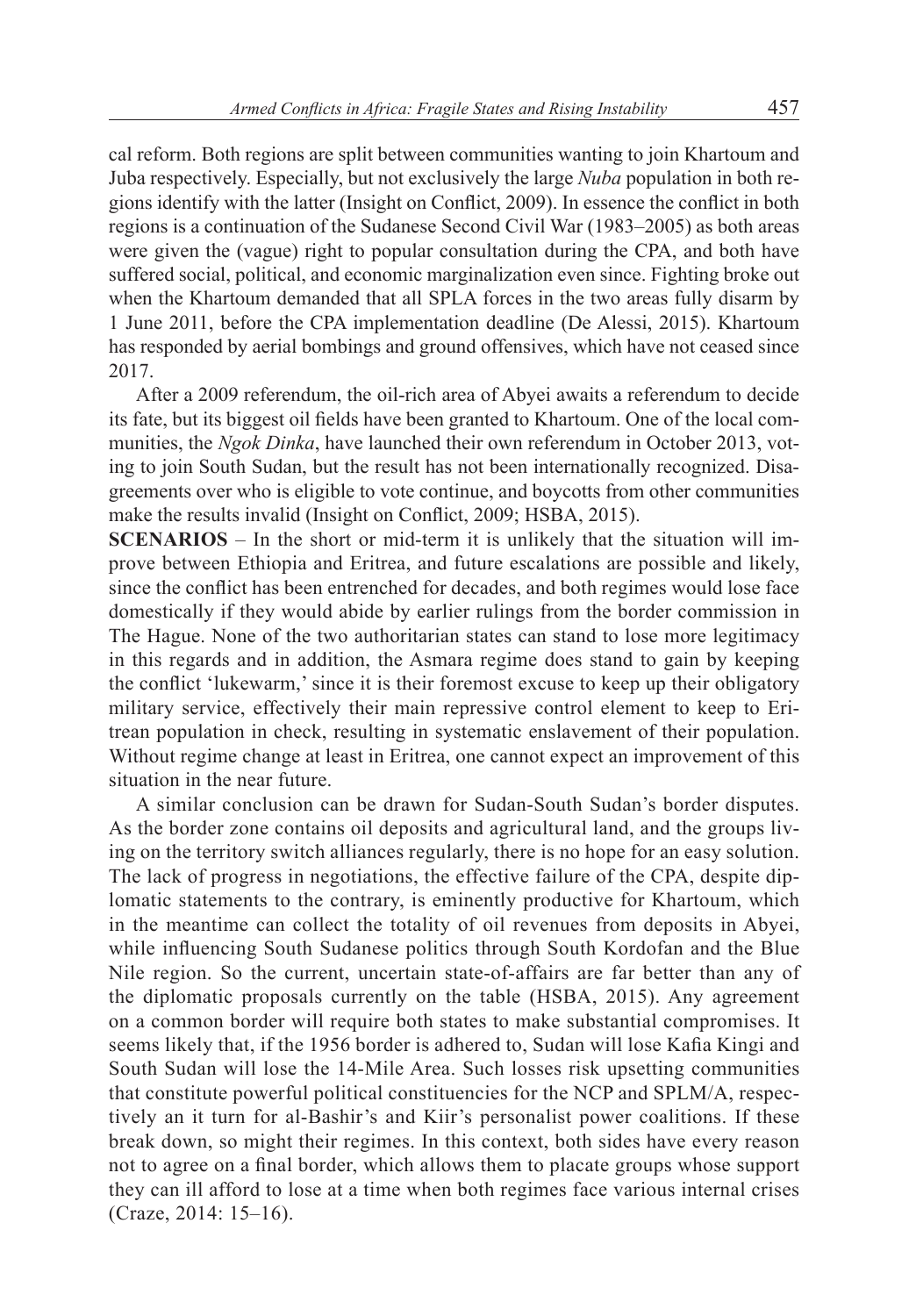## **Pockets of Regional Insurrection**

Sub-Saharan Africa is also the arena of various regional rebellions, great and small, new and old, which flare up at various intervals. A full exposition on their origins and dynamics is beyond the scope of this article, but in all cases it is important to highlight that since their structural causes (uneven development, discrimination and government-sponsored retaliation (either directly or by proxy through local (ethnic) militias), and inter-group grievances) have not been addressed, nor can one expect a peaceful resolutions of these conflicts in the near future.

**DARFUR** – notwithstanding its disappearance from the global headlines since the government's genocide, the Darfur region in Sudan is still not at peace (Insight on Conflict, 2009). In 2014 it experienced the highest levels of violence since 2004, nearly half a million people were displaced. Al-Bashir has become desperate to end at least one of the three rebellions in his country, so – as before – his troops have been working in concert with Arab militias to attack the rebels, imposing arbitrary violence and ethnic cleaning on the population (The Guardian, 2.05.2017). The latest assault started in May 2016 (Reeves, 2016): A large-scale military offense in Jebel Marra was followed with chemical gas attack in September, killing hundreds (Rothwell, 2016). With Russia and the PRC blocking sanctions against Khartoum, it is unlikely the international community will be able to put much pressure on the regime. In addition, in order to stem the influx of refugees, the EU has reached out to al-Bashir to monitor Sudan's borders in exchange for EU funds. Such conflict policy agenda toward Khartoum makes a strong condemnation of the Darfur crisis even more unlikely (Malik, 2016).

**CONGO (Brazzaville)** – in the Republic of Congo, the so-called Ninja-rebels have resumed activities after their opposition candidate (Guy-Brice Parfait Kolélas) lost to the incumbent, dictator Denis Sassou Nguesso in the March 2016 elections. Historically, the militia had rebelled in support of Kolelas' father (Bernard), which fought against Nguesso's Cobra militias during the 1990s struggle for power and subsequent coup d'état. B. Kolélas fled the country afterwards and died in exile in France in 2009. During his exile, the Ninjas were commanded by the messianic, Frédéric Bintsangou, known as 'Pastor Ntoumi.' However the conflict relocated to the Pool province in southern Congo (Kolélas' birth region) after Nguesso took power. It is obvious that the political deal with the government in June 2008 has broken down now and that the early progress of *National Program of Demobilization, Disarmament and Reintegration* (NPDDR) is being reversed. After sporadic incidents in the 2000s, escalating violence has displaced some 13,000 people in the Pool province, disrupted their health care and education services. In addition, violence has already made residents miss one harvest and makes them unable to plant their crops before the rainy season, raising fears of famine among the IDPs (The Japan Times, 3.10.2016; Buchanan, 2016; UNHCR, 2016).

**DRC** – in the DRC likewise elections – or at least their unlawful postponement – have made old conflict resurface. J. Kabila's stubborn determination to hold onto power beyond his legal mandate, have triggered protests in Kinshasa and many other towns. As insecurity and anti-regime contention spread over the war-torn DRC with its deepen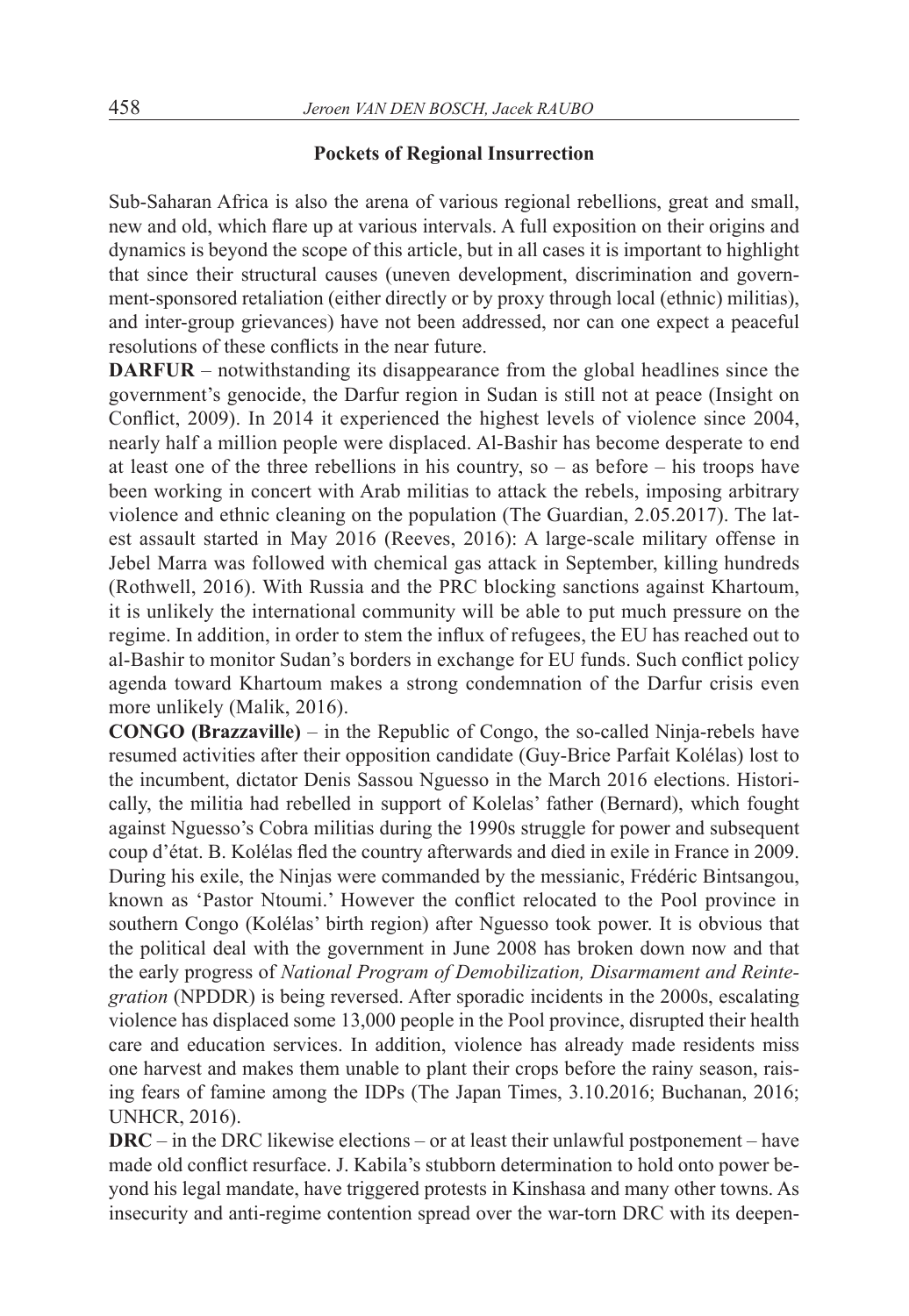ing legitimacy gap, M23 rebels<sup>8</sup> from refugee camps in Uganda flooded back to eastern Congo (The East African, 21.01.2017). And a new rebel group (the *Kamuina Nsapu* militia) has emerged in the Kasai region at the moment of writing (BBC, 24.04.2017; Clowes, 2017). 57 years of civil war, warlordism and personalist rule will continue to spawn rebellions if the DRC's legitimacy and capacity are not addressed. The continuation of the former precludes the improvement of the latter, and the situation is most precarious due to continues foreign predation on Congo's resources in the east.

**ANGOLA** – in Cabinda, the *Front for the Liberation of the Enclave of Cabinda* (FLEC) has also renewed its activities in August 2016, bringing the total death toll to 40 casualties from clashes between the FLEC and Angolan government forces. FLEC demands Cabinda's independence since it accounts for half of Angola's oil output. They have reasserted their demands since the death this year of its 88-year-old founder, Nzita Tiago, in exile in France. The rebels, however, do not have the ability to affect oil output in Angola, since nearly all extraction happens offshore. For obvious reasons, Luanda will never part with its exclave. So low-intensity conflict is expected to flare up from time to time in the future (Reuters, 1.08.2016, 8.08.2016).

**SENEGAL** – the conflict in Casamance (south Senegal, separated by the Gambia), has faded down after *Movement of Democratic Forces of Casamance* (MFDC) declared a ceasefire in 2014 (BBC, 30.04.2014). The recent removal of Gambian dictator Yahya Jammeh by ECOWAS forces, might contribute to stability in this region. Since Senegal's relations with Guinea-Bissau also have improved, most foreign support for the MFDC has dried up, and the rebel groups' cannabis trafficking is more a criminal enterprise than the movement's bread basket. (Although they still facilitate and tax the contraband flows, the revenues are too small for sustained armed rebellion in the mid-1990s.) By the 2000s, financial and material commitments from Dakar to incentivize peace have had the opposite effect, preventing incentives to sustain the conflict for the benefits of government financing. Enhanced cooperation between Senegal, Barrow's new democratically elect government in the Gambia, and Guinea-Bissau are likely to keep violence down. There exist fears that the cocaine trafficking – of which Bissau is the continental hub – might reach Casamance due to its porous borders, but so far this is not the case (Zartman, 2016).

# **PART II: THE TERRORISM THREAT IN AFRICA IN 2016. MAJOR DETERMINANTS & PERSPECTIVES**

# **Permanently Unstable North, South, and East Africa**

The situation in North Africa in 2016 was permanently unstable mainly because of a correlation of three major factors, directly connected to some actions that the state and non-state actors had taken. The first factor was linked to the high risk of activity of various terrorist organizations, like Da'ish (the so-called Islamic State) or those which

<sup>8</sup> Named after the March 23 2009 peace agreement, also known as the *National Congress for the Defense of the People* before splintering into various fractions.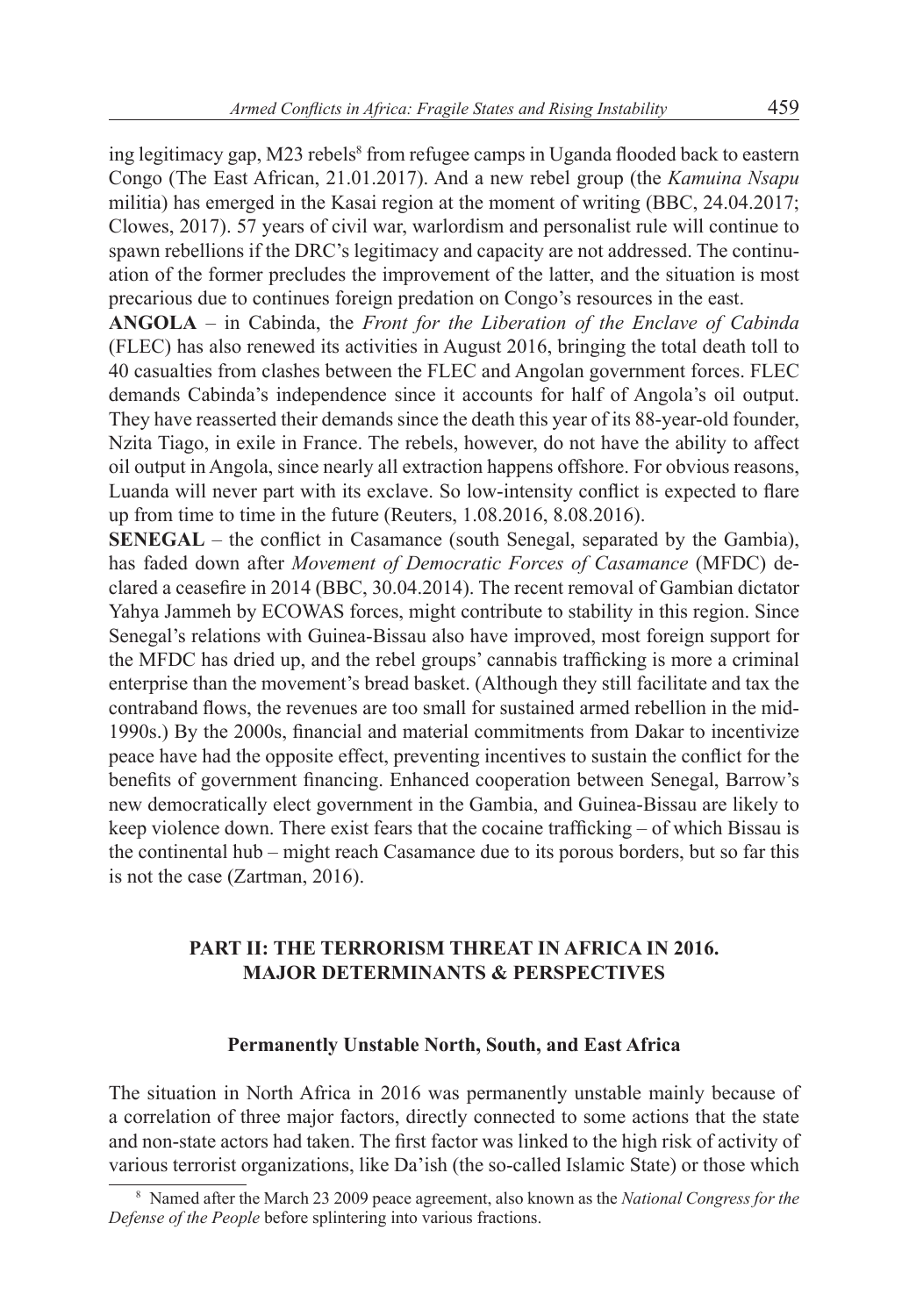still have some relationship with classical Al Qaeda. The second factor was strongly related to the internal destabilization of states like Libya or Egypt due to their complicated political situation, which had a source in the trends that had been started in the period of the so-called Arab Spring. The third of the aforementioned factors was the potential threat of rivalry between some of the major states of the region, mostly Algeria and Morocco, which might have had an impact on the onset of the regional conflict. This analysis will focus on such matters and, simultaneously, attempt to present possible scenarios of development in the selected states.

#### **Al Shabaab in Somalia**

Since the 1990s, the Horn of Africa is one of the most turbulent regions of the world where the major security challenges intersect: from a permanent destabilization of the central government in Somalia and the existence of local separatist movements in the regions of Puntland or Ogaden and almost fully independent Somaliland, to piracy in the Gulf of Aden, a famine threat among people who lived in this region and, of course, terrorism. All of these happened mainly due to the internal situation in Somalia, which ranked first in the 2016 Fragile State Index (Found for Peace, 2017) and became a general source of destabilization for other states, such as Kenya, Ethiopia or Eritrea. For a fuller picture of this region, it should be mentioned that Somalia has been listed in the top ten of the most fragile states in the world since 2006. Nevertheless, it is also important to pay more attention to the operations of one of the most effective and strongly present Islamic Jihadi terrorist organizations called Al-Shabaab. The name of this structure stands for "The Youth" and it was coined around 2006, directly as a result of the Ethiopian military intervention in Somalia (BBC, 9.12.2016). The aim of this intervention was to overthrow the radical Islamic Courts Union's (ICU) power in Somalia and to retake control by some Somali antiterrorist fractions supported both by the United States and the most influential regional actors, carried out with the aforementioned Ethiopia. This successfully military operation ran by external forces ended in 2009 and was replaced by the UN peacekeeping operation AMISOM, which was officially launched in 2007 and has been operated in Somalia ever since.

However, the strategic victory over the conventional powers and forces of the ICU has left an enormous void of space for other forms of resistance by Somali Islamic radicals to fill. Because of that, a major youth fraction from the former ICU decided to start an independent long-term partisan warfare; as a result, a wave of terrorist attacks against the targets, located not only in Somalia, followed. Al Shabaab concentrates their actions within Somalia where the governmental forces in Mogadishu and the AMISOM units have never gained full control over the situation. Almost since the beginning, Al Shabaab has been the symbol of terrorism in East Africa, carrying out a lot of minor and major terrorist attacks in 2006–2016 (Sky News, 2.04.2015). One of the most publicized was the one in the Kenyan capital city of Nairobi in 2013 when an Al Shabaab terrorist group stormed the West Gate shopping mall and killed or seriously injured several hundred innocent people. It is necessary to underline that this situation in Kenya has sparked a worldwide discussion about the security in shopping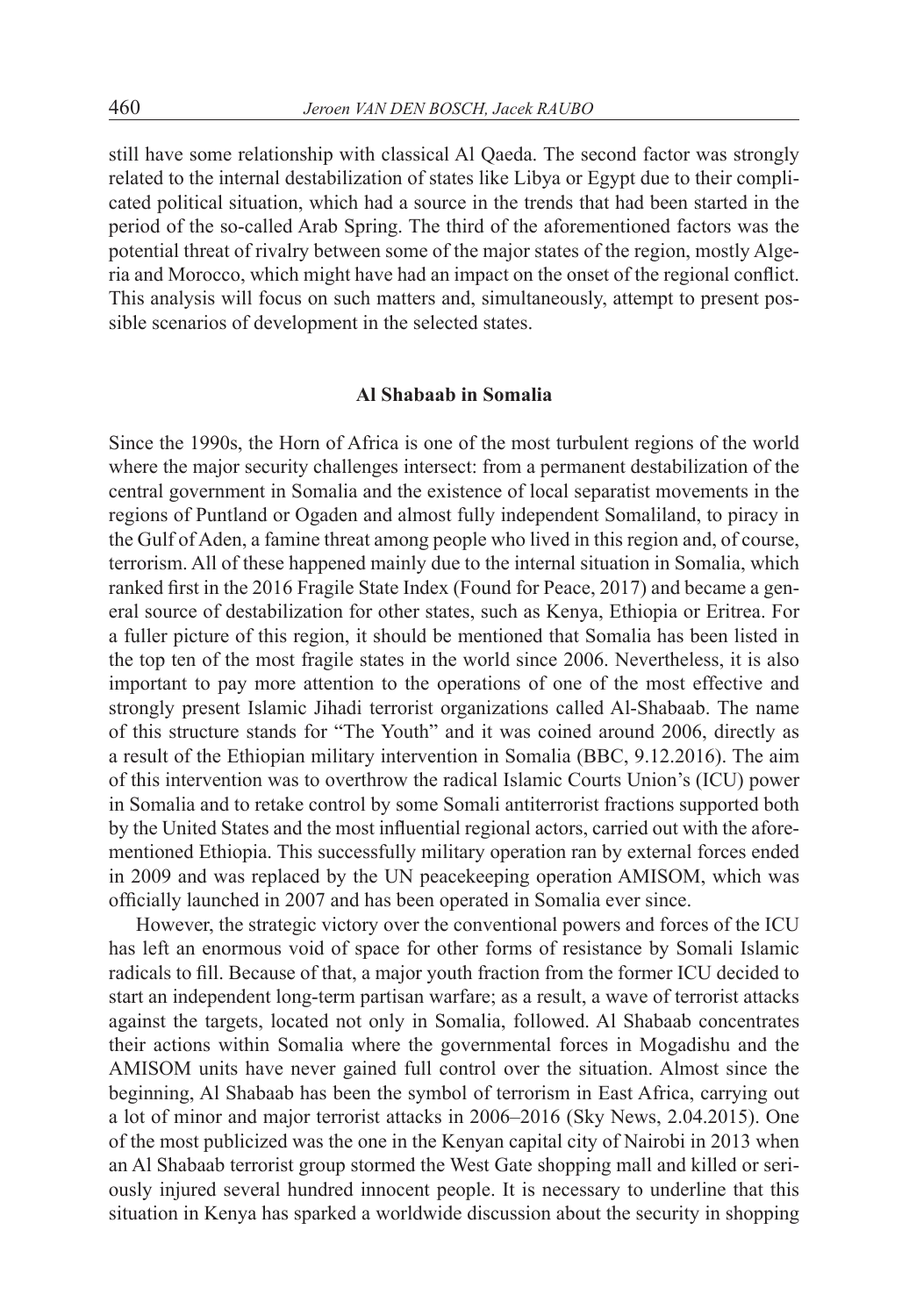malls in the face of a danger of 'active shooter' scenarios. Structurally, Al Shabaab is still a part of the global Al Qaeda's network. In 2008, the then leader of Al-Shabaab, Ahmed Abdi Godane, vel "Mukhtar Abu Zubair," pledged allegiance to Osama bin Laden. Moreover, in 2012 Ayman al-Zawahiri declared that Al Shabaab had formally joined Al Qaeda; this was stated after a video release in which Abdi Godane pledged full allegiance to the successor of bin Laden (Horadam, Cleaves, Sorhaindo, 2015). After the creation of the so-called Islamic State in Syria and Iraq, they rejected joining this new organization and even initiated some brutal actions aimed against the Somali Abu Bakr al-Baghdadi supporters.

At the beginning of 2016, Al Shabaab was mostly focused on a kind of a twopronged strategy. The first goal was to secure their stable position of an official ruler in some of the controlled regions in the South and North of Somalia. Even though they were pushed out of the cities, the stabilization of the sanctuary in rural regions gave them an opportunity to plan some further attacks against AMISOM and the governmental forces. At the same time, they intensified a campaign of typical terrorist attacks, mostly in some urban areas. Of course, the potential destabilization of the situation in Mogadishu was their main aim, as a symbol of the ineptitude of the new government, supported by African states and the West. For this purpose, in January they attacked e.g. a very popular Beach View café, located at the Lido beach, using a combination of bombs and shooters to kill and injure as many as they can. It is necessary to highlight that this attack against a café was also a symbol of a new enlargement of a list of potential targets for Al Shabaab in Somalia. Previously, the terrorists mostly tried to threaten hotels or some strategic public buildings (Mutiga, 22.01.2016).

After that, in 2016 multiple other attacks followed, aimed at a broad spectrum of targets located mostly in the capital city of Mogadishu. An evaluation of the organization's capabilities at that time shows that an assault against the SYL hotel in February was definitely symbolic. Although the security forces managed to stop a suicide bomber and gunmen at a checkpoint before they could reach the above-mentioned hotel, Al Shabaab signaled that they possessed the ability to organize more attacks even in a close proximity to the most secure presidential palace. Terrorists repeated such a tactic in June 2016 when another hotel, Nasa-Hablod, became a target of a coordinated strike by a vehicle-borne, improvised explosive device – VBIED, and a group of shooters (The Guardian, 25.06.2016). Like in the West Gate case, all terrorist attacks against hotels in 2016 in Somalia prompted an important discussion about the level of security in the most well-known tourist locations in East Africa, Kenya in particular, where Al Shabaab has some influence not only in the border region but also in some major cities. Of course, Kenyan intelligence and security forces carried out numerous operations against recruitment and logistic cells of this terrorist organization on their own soil in 2016, to prevent this threat.

From the global perspective on the terrorist threat, another significant case was the attack onboard the Daallo Airlines Flight no. 159 in February 2016. An Airbus A321-111 on route to Jeddah in the Kingdom of Saudi Arabia took off from the Mogadishu International Airport in Somalia. The flight was never completed because of an explosion onboard. The aftermath investigation of this incident brought an alarming hypothesis that the explosive device was built into a laptop computer. Probably, the bomb was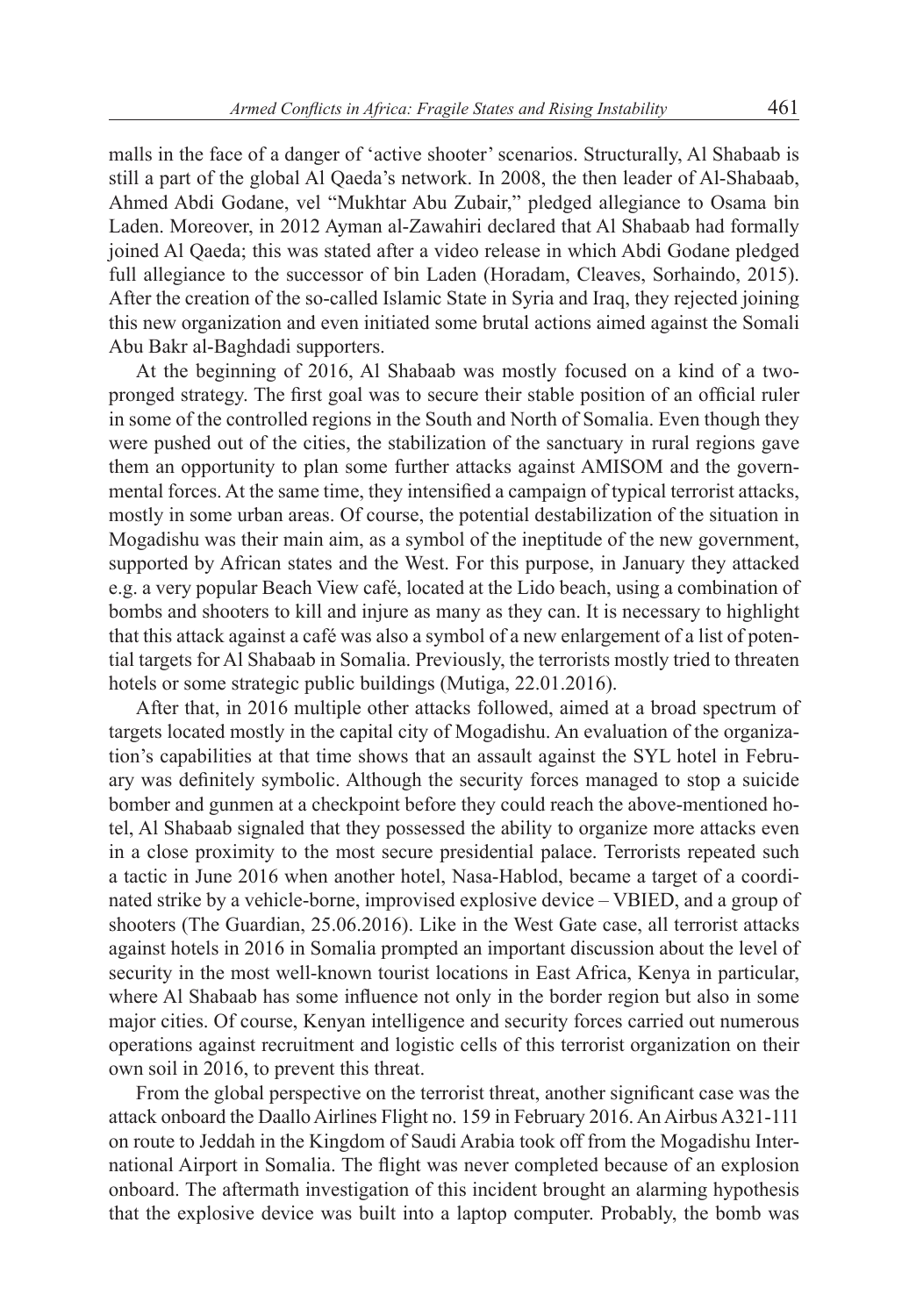so sophisticated that the terrorist could carry this item past the X-ray machines at the Mogadishu airport. This might be a clear evidence of a far-reaching cooperation between Al Qaeda of the Arabic Peninsula (AQAP) and the Somali Al Shabaab, regarding explosive devices construction (Kriel, Cruickshank, 12.02.2016). This proves Al Shabaab is an organization which focuses not only on internal and regional issues.

However, an even greater risk of destabilization in Somalia in 2016 came not from a terrorist tactic but rather conventional attacks and raids of the Al Shabaab paramilitary units outside of Mogadishu. AMISOM and the newly trained Somali National Army – SNA – pushed Al Shabaab away from its major strongholds owing to better equipment, air support etc. But, since 2016, it has become apparent that the strategic initiative has weakened and the military operations have lost their impetus. This happened not only because of the weakness of the Somali government and its armed forces but also due to the differences between AMISOM forces and Ethiopia's or Kenya's military and political leaders (Meservey, 2016). It is worth noting that in 2016 the problem of financing the presence of multinational forces in Somalia became more visible. For instance, at a meeting of the UN Security Council on 19 May, 2016, President Uhuru Kenyatta said that AMISOM was not receiving the resources and equipment it needed to carry out its mandate. He said it was not his government's responsibility to fill the funding gap (Muvunyi, 30.05.2016). Each weakness was militarily and politically used by Al Shabaab to expand the controlled area. This was evident at the beginning of 2016 when the control over a large territory and groups of cities like Dayniile, Tooratorow, Yaq Bari Weyne, Buufow, Ababay, Qoryooley, Awdheegle or Golweyne has been taken.

Since 2016, Al Shabaab's local commanders have felt confident enough to begin a series of military operations aimed at the military bases of AMISOM, Kenyan or Somali armed forces. In January, they assaulted the El-Adde compound, manned by the elite, by Somali standards, of the infantry units from Kenyan Defense Forces – KDF. Terrorists used VBIED and small units to force their way into the military zone and to inflict losses on a group of defenders (Raubo, 19.01.2016). In the following month, they also took control over a very important city of Merca because of its strategic location and a close proximity to the capital. Of course, like in every such a situation, Al Shabaab was not able to keep all the territorial gains for long; each offensive or even a single battle showed increased capabilities of this terrorist organization.

**SCENARIOS** – As some of the most important last year's events indicate, in 2017 Al Shabaab have regained their operational sources; this has happened because of a limited military pressure from AMISOM in 2015–2016, in conjunction with financial problems, some misunderstandings between political leaders from African states who are the members of the peacekeeping mission and, of course, because of the internal problems of Somali governments. However, a new potential trend in fighting a campaign against Al Shabaab, started earlier by the USA, can be seen. The external forces will focus their attention only on strikes on selected targets from terrorist organizations, without any long-term, holistic strategy to rebuild Somalia. Such a situation occurred before, after El-Adde battle in which (most likely) Kenyan air forces had attacked some of the Al Shabaab's camps. It is necessary to underline that the American Special Operation Forces – various SOF units, are present in Somali territory and perhaps even use the base in Mogadishu for a full spectrum of missions. This might be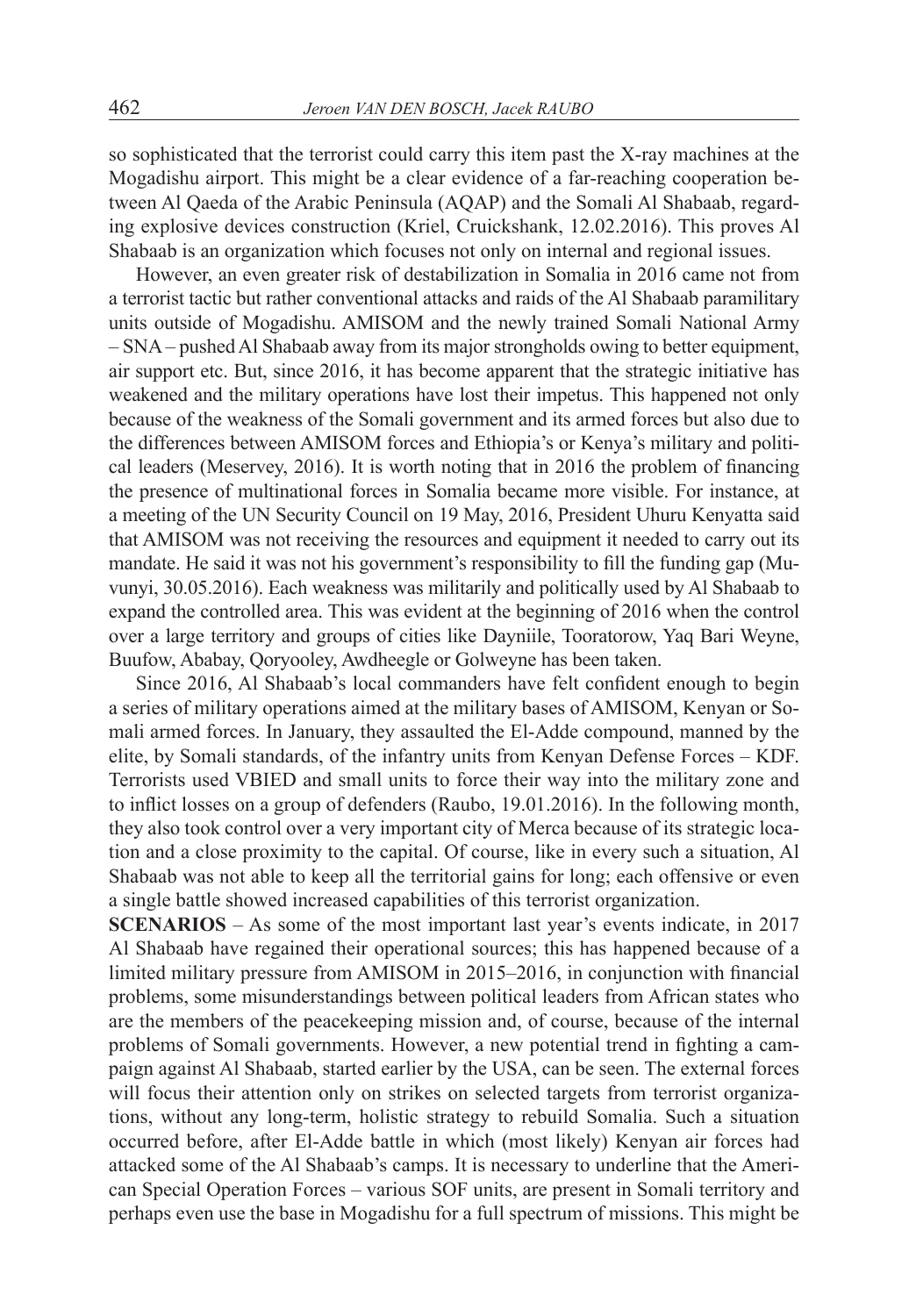a modus operandi for Kenya or Ethiopia. However, it will be carried out at the expense of further weakening of some AMISOM operations. Perhaps there will also be much more air attacks on the targets connected to Al-Shabaab, both with conventional planes and unmanned aerial vehicles UAVs.

An open question is how Al Shabaab leaders could use the present problems of drought and famine in Somalia for their own strategic purposes in 2017. For instance, any imbalance within the external humanitarian aid might be some kind of a turning point for them. Local tribes could withdraw their support for the central government and this will create perfect circumstances for first – infiltration, and second – expansion of Al Shabaab, straight from the terrorists' sanctuaries to new lands which they lost after 2011. However, this is only one of many challenges faced by the central government in Mogadishu. Therefore, it is impossible for the government to use all its forces against them. Other problems include, for example, the threat of a new wave of piracy in the Gulf of Aden, the problematic relations between Somalia and Somaliland but also some other regions, etc.

For Al-Shabaab, 2017 will be a period of implementing and testing their new strategy in fights against their internal and external enemies. On one hand, they will do this based on stronger guerrilla warfare and their attempts to control and govern more territories. On the other hand, they will try to launch stronger terrorist campaigns in major cities like Mogadishu, using the methods they had already tried out not only in their past actions but also in Yemen or Syria. There is a need for the present emir of Al-Shabaab, Ahmed Umar aka Abu Ubaidah (Counter Extremism Project *1*), to halt the creation of some kind of an internal opposition, based on the cooperation with Da'ish. Similarly to Afghanistan or Syria, the terrorists of Al Qaeda and Da'ish fight each other for power, money, and new recruits. Somalia is no exception; some struggles are even crueler in comparison to other regions.

## **Egypt's Internal Instability**

Similarly to Somalia, most of the North African states have struggled not only with a terrorist threat but also with some others security challenges. Of course, the so-called Arab Spring and a series of rapid popular revolutions or armed uprisings after 2010– 2011 were a turning point which has propelled a change in the structural vision of the regional order and, like in Libya, put this state on the brink of collapse and full internal division. Hence, in 2016 we witnessed certain continuity of same dangerous trends which might have a further impact not only on them but also on Europe. Generally, this issue is related to such problems as counterterrorism and the fight against Al Qaeda and Da'ish, border security, especially of the Libya-Egypt border, the potential level of rivalry between the regional state players, and the maritime security in strong migration crisis. There is also a question about how to deal with some new authoritarian governments formed after 2013, e.g. in Egypt, and whether the West will accept any forms of new potential authoritarian regimes in North Africa.

At the beginning, considering the strategic location of Egypt, all plans of a longterm stabilization of the North Africa's region need to be based on a strong cooperation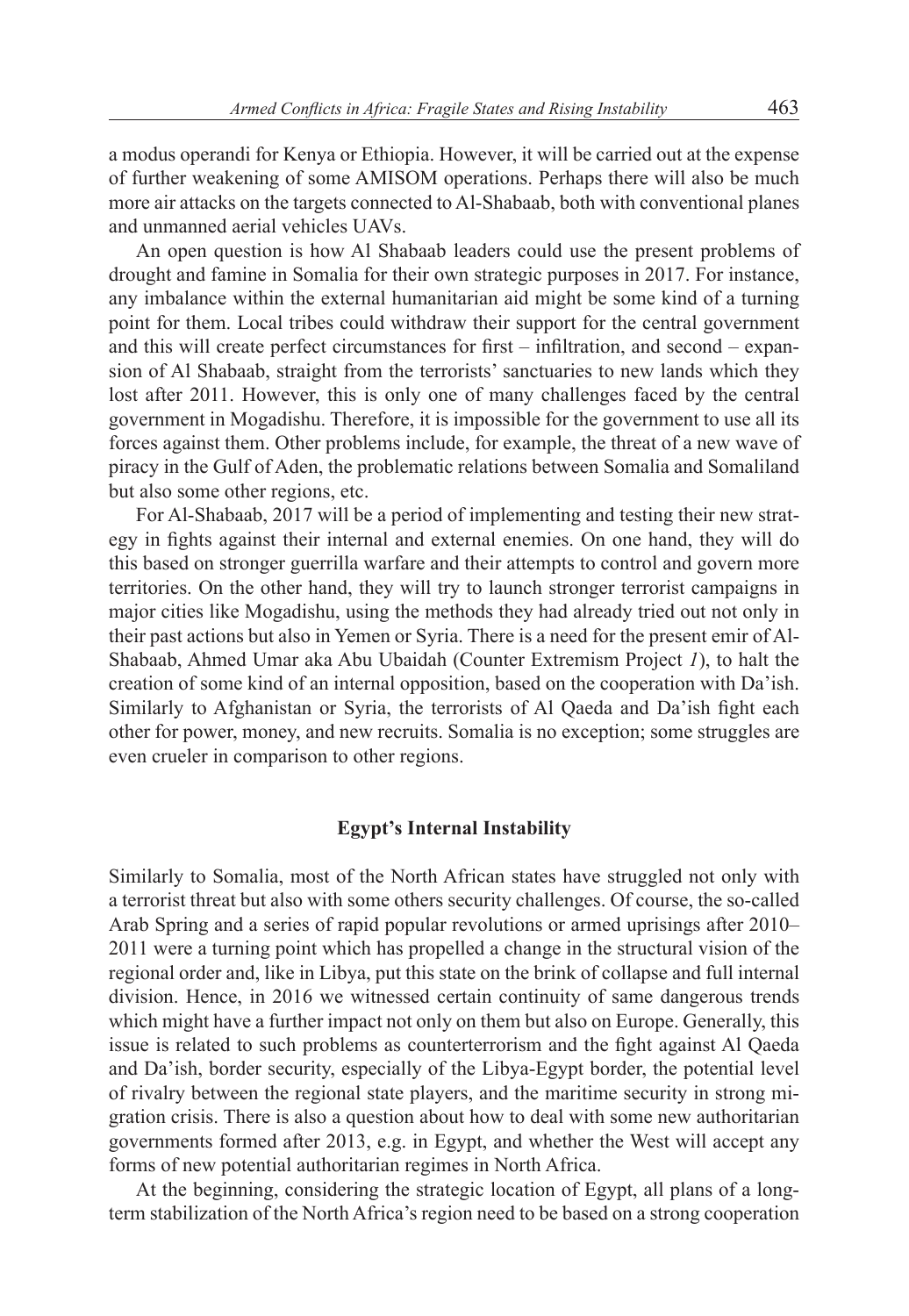with the rulers from Cairo. Unfortunately, this country's internal situation is far from a satisfactory security level. First of all, Egyptian armed forces, border guards and other security structures in 2016 were still involved in open warfare with terrorism on the Sinai Peninsula. It is important to mention that Sinai has never been a secure place and that this territory was an arena of a series of armed conflicts and disputes between Egypt and Israel. In the words of Z. Laub:

"Though the peninsula is a land bridge connecting Africa and Asia, historically it has separated as much as joined them. The region's majority Bedouin population shares closer historical and cultural ties to the Levant and Arabian Peninsula than the Egyptian mainland" (Laub, 2013).

The most important jihadi player in this Egyptian region is, of course, Da'ish, also known as Wilayat or in English, the Sinai Province which, officially, constitutes a part of a self-styled caliphate, with the headquarters in Syria and Iraq. This structure uses a global brand of Bakr al-Baghdadi organization, adding some local aspects and enjoying the operational freedom. Formally new Wilayat was "established in late 2014 when the Sinai-based Salafist-jihadi group Ansar Bayt al-Maqdis (ABM) pledged its allegiance to the 'caliphate.' Previously, ABM had declared war on the Egyptian government following the 2013 overthrow of Egyptian President Mohammad Morsi" (AIPAC, 2016). A big publicity has been achieved by them after a November 2015 terrorist attack, against the civilian Russian airplane, carrying tourists from Sharm el-Sheikh. Because of it, some previously concealed by the government in Cairo security problems from Sinai suddenly became an international threat, adding to the wider struggles of the global antiterrorist coalition. This event also had a strong impact on a crucial, for an Egyptian state, branch of economy – tourism.

Nevertheless, a landscape of terrorist attacks in Sinai of 2015–2016 presented quite a systematic change in the tactic of a local Da'ish branch. Previously, they were assaulting military compounds, mainly some checkpoints, smaller military bases or security posts; most likely when the Egyptian government decided to send reinforcements to the conflict zone, further attacks on the military positions started to cost the local Da'ish too much. So, because of this, terror cells have shifted their tactic and a turned the vector of their offensive actions to killing innocent people: first, those Egyptians who had any connections with the central government or the structures whose functioning is necessary for efficient local administration. For instance, there was an assault on some ambulance workers in Sinai (Fouad, 2016).

In 2016 an important question was asked: can Da'ish Wilayat in the Sinai Peninsula spread their actions and spill the wave of violence among other Egyptian regions? Any major local activity of terrorists from Da'ish was targeted mostly on Bedouins and some other tribes which stood in the opposition to the government. Even if some violence in Sinai could be observed, it was contained within a limited area; obviously, it is easier to use the armed forces and other security forces there. But a new challenge for Egypt in 2016 was a potential growth of numerous assaults in cities, primarily in Cairo, and rising terror in some of the key tourist resorts. Last year was full of examples of such terrorist activity. For instance, in January three foreign tourists were stabbed at the Hurghada hotel (BBC, 9.01.2016); in December 2016, a bomb exploded near the major route to the Giza Pyramids, often used by those who visit the world her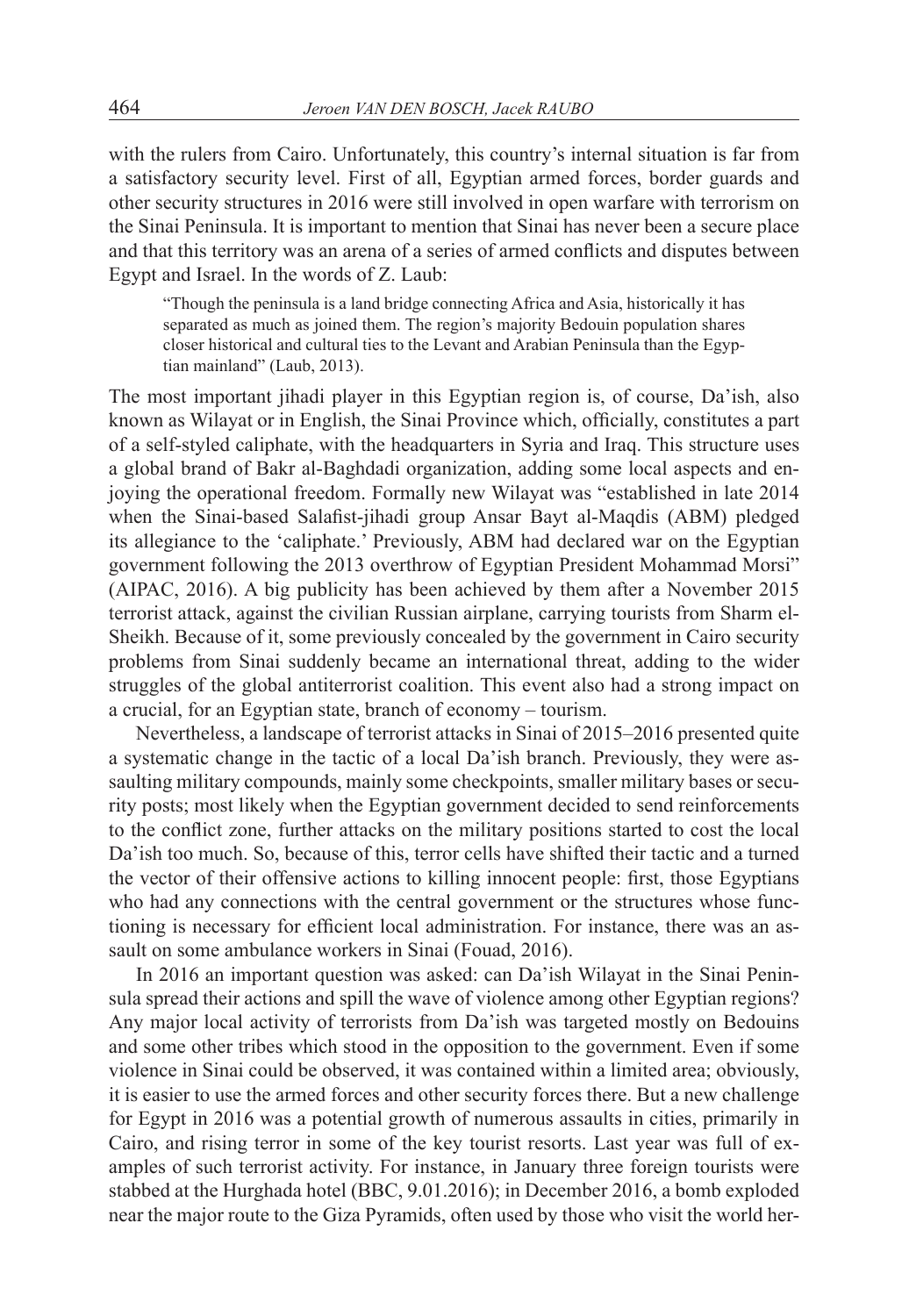itage monuments (Elgood, 9.12.2016). Also in the same year, terrorists tried to attack security forces more often, and this was not limited to Sinai. Simultaneously, Islamists targeted the Christian Coptic minority and the places connected to them and their religious practices (The Economist, 17.12.2016). For example, in December 2016, 25 Egyptians were killed in a bomb blast near St Mark's Cathedral in Cairo, one of the most important churches for Christians in this state (Al Jazeera, 11.12.2016).

Nevertheless, there are some doubts as to who was fully responsible for destabilization in Egypt. Of course, the easiest answer in such a situation was to name Da'ish and it is necessary to mention that this organization openly claimed responsibility for many incidents and larger attacks. There is also another, not so internationally well-known Hasm "Popular Resistance" terrorist organization. The group, which was formed in 2014, "first gained widespread attention in June 2015 when it claimed responsibility for the murder of the country's chief prosecutor, Hisham Barakat, in Cairo" (Shay, 19.03.2017)*.* Hasm's case is important for an understanding of the general situation in Egypt since they have been linked to some waves of attacks, mostly against government workers and security personnel in 2016. They could assume a new role of a bridge between the radical fractions in the Muslim Brotherhood and Da'ish Wilayat Sinai, thus significantly expanding the terror-prone Egyptian territory and ipso facto creating a contingency for more occasions to use force in internal policy, all along referring to the suspicion towards the Islamists.

**SCENARIOS** – In the future, Da'ish or Hasm might become a very effective tool, both for the current government in Cairo and for right now the most important official illegal opposition in the form of the Muslim Brotherhood. For the president Abdel-Fattah al-Sisi and his armed forces or security institutions, any long-term operation in Sinai or counterterrorist operations against other terrorists is a visible sign that Egypt is a reliable partner for its international partners both from the West and from the Arabic Peninsula. Therefore, it will be possible for them to maintain some forms of the authoritarian rule without a strong external resistance. In addition to this, another matter is the Coptic Church's security problem, treating the present regime in Cairo as the last defense of religious diversity and a barrier between the modern world's standards and the radical Sunni ideology – approaching them to a useful status quo ante which existed in the Hosni Mubarak's years. For an internal situation in the country, such a continuity of domestic violence, strongly connected to terrorist activity, is an excuse for harsh law and the presence of the military units in major cities, thus blocking any occasion for a replay of some forms of popular uprisings, also in Cairo.

A continuation of the terrorist threat in Egypt gives many more possibilities for important foreign support (Sharp, 2017), mostly for some governmental projects, like building a security barrier on the border with Libya but also for other forms of empowering the armed forces, police, riot formations or even the most important – intelligence and counterintelligence. Still, a question remains how Egypt will benefit from a political and military cooperation with Saudi Arabia. A token of this relation is a participation of the Egyptian naval forces in a maritime blockade of Huthi in Yemen. In 2016, Egypt's government also approved a deal to hand over two Red Sea islands to Saudi Arabia. However, this plan might have a strong impact on the internal opposition in the country which may gain a great opportunity to invoke the nationalist concepts.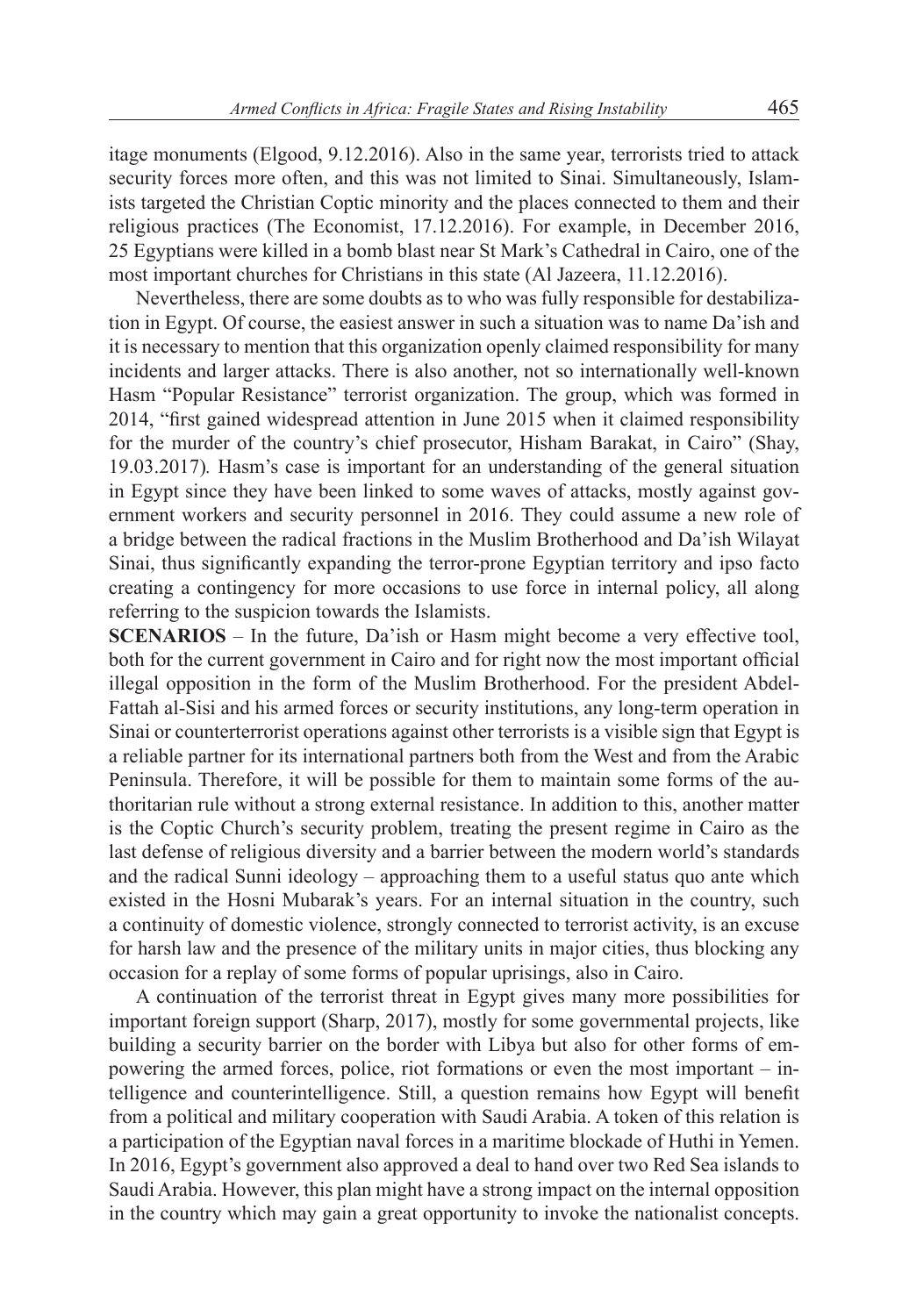Notwithstanding, that is a dangerous and risky policy for Abdel-Fattah al-Sisi. First, any terrorist incident in Egypt has had a real economic dimension to it, related to the fact that tourism is an important source of income. So, the best scenario for the Egyptian government assumes that any terrorist activity will be pushed back to the Sinai Peninsula but without any forms of danger to the resorts located along the Red Sea coastline or major places of mass interest, like Giza.

On the other hand, terror is acceptable for the Muslim Brotherhood and the supporters of the former president Mohamed Morsi. Any new casualties cause internal chaos and develop a sense of danger by weakening the security forces, as well as the President al-Sisi. However, the most important issue for them is the transfer of the security problems to the situation in the tourism sector because any shortcomings might have an impact on the state finance and an everyday life of the citizens. Of course, it is a well-known fact that pauperization brings more supporters to the political opposition and favors the occurrence of riots and demonstrations. Therefore, there is a high probability of a distributed violence in Egypt, even after curbing the activity of Da'ish.

#### **The Crawling Decay of Libya**

In hindsight, the situation in Libya in 2016 was perhaps even more complicated than in Somalia this same year. After 2011's revolution and the Western military intervention, the state plunged into a deep and strong internal division. Without Muammar Gaddafi, Libyans have never organized any efficient government which would be able to control at least the capital; different groups and fractions normally use power against each other as they try to control major cities and strategic branches of the natural resources infrastructure. Unfortunately, a strong presence of various terrorist organizations has an impact on an increasing level of violence in the country – robbery in huge weapons stores favored it. Therefore, Libya has become a typical example of a fragile state which projects its negative impact on almost all neighboring states – for instance, as a strategic part of the migration crisis from Africa to Europe because of a permanent lack of border controls.

In 2016 in Libya, two major contractual front lines could be observed. The first one was a vital part of anti-Daish or wider anti-terrorist struggles in the MENA region. On one side stood a loose coalition of militias controlled by moderate leaders; on the other side stood Da'ish Wilayat and Jihadist groups connected e.g. with Al Qaeda. Numerous Jihadi fighters have been present in Libya and have taken part in the fights since the beginning of the revolution against Muammar Gaddafi, mostly because the old regime in Tripoli has lost its control over prisons where they were detained. It is necessary here to underline that the former Libyan dictator started a cooperation with the Western intelligence agencies after 9/11 attacks and the US Iraq invasion, to fight the Islamist groups. The radical Islamists used internal chaos like in Syria or Iraq to create their own militia units: first, of course, to collaborate on a tactical field with the opposition in a struggle with Gaddafi and his allies. In this phase of the war, from the opposition's side, they were useful for their actions characterized by fanaticism. But, after their final victory, Islamists aimed at a creation of a strict and harsh religious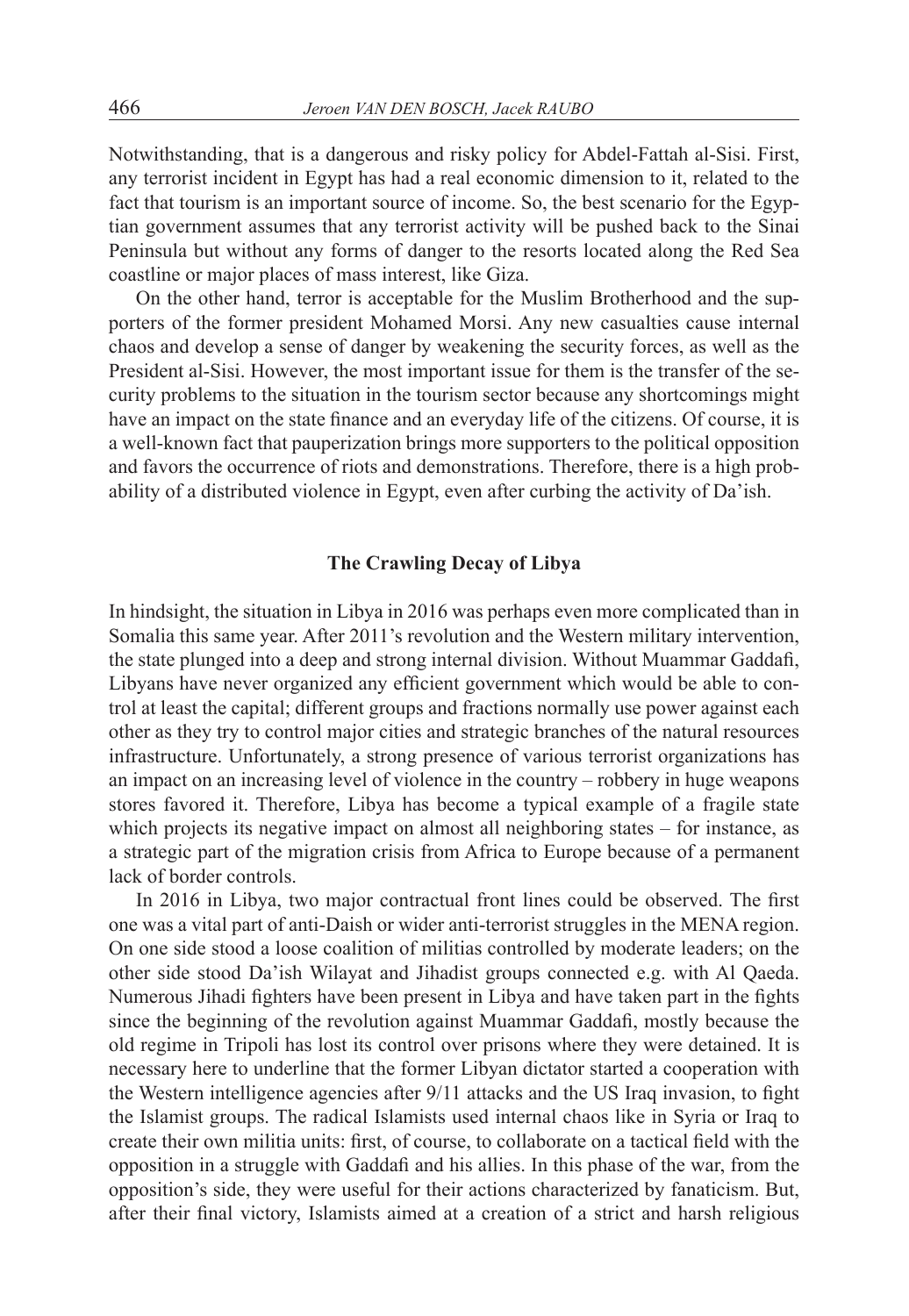state based on Sharia law. So, they never decided to disarm or join in the attempt of the unification process; they even started their own campaign against former coalition forces and the Western presence in Libya. A clear expression of this terror policy was an attack on the US consulate in Benghazi in September 2012 in which the US Ambassador was killed.

A new quality of terrorist activity came to Libya after 2014, with the beginning of the presence of the first formal Da'ish terrorist cells on this territory. Their origins are mostly related to the creation of the al-Battar Brigade in 2012 but only the Da'ish supporters, probably based on the patterns checked in Syria, started a new wave of Jihadist strategy. They wanted to link traditional terrorist operations targeted at Westerners and moderated forces with a classical territorial expansion based on paramilitary militia units. Since 2015, Da'ish have "built on an existing presence in the eastern city of Derna, a long-time jihadist hub, where groups active pledged allegiance to IS and took over local administration buildings" (BBC, 11.01.2016)*.* Afterwards, they started a larger offensive which effected in, for example, taking control over Sirte in 2015. At the same time, Da'ish increased their presence in Libya and their enemies felt threatened so, mainly in 2016, varied Libyan internal fractions began a massive counteroffensive against the terrorist strongholds to retake Sirte and 150 miles of the Mediterranean coastline (Wintour, 5.12.2016). The main reason for so many Libyan groups to join in this operation was related to a potential threat that the Jihadists could gain an access to the country's natural resources which were, and still are, the pillars of Libyan economy and without them, no future government can build their power. After a heavy fighting with the Da'ish militias, moderate fractions seized the majority of important cities by the end of 2016. An important role in this victorious operation was played an external support, for instance from the US Air Force.

Still, any strategic conventional defeats of Da'ish in Libya in 2016 cannot cover the fact that there is still a significant number of functioning Jihadi organizations in Libya. Last year, the Ansar al-Sharia group was very active in Ganfuda, southwest Benghazi; heavy fighting with the troops from the so-called Libyan National Army (LNA) ensued. It is necessary to highlight that this terrorist organization is linked to a very influential regional Al Qaeda of Islamic Maghreb (AQIM) but they still keep the connection with al-Mourabitoun, a splinter group from AQIM. But besides Da'ish or AQIM supporters, the presence of other radical Salafist groups was noticeable in Libya in 2016 (Pack, 7.06.2017). They positioned themselves between the moderate forces and both terrorist organizations. For instance, some of the militia faithful to Sadeq al-Ghariani, Libya's Grand Mufti, could be seen as fully equipped Islamists with a radical vision of the future of Libya but without a strong external pressure to be delegitimized or destroyed. Because of it, perhaps, they are more dangerous right now than Da'ish, since they can use military tools based on paramilitary units, religious indoctrination, and political actions on weak public institutions.

An overall level of security and stability in post-revolutionary Libya depends not only on violent struggles with terrorists. The other field of rivalry is directly conjunct to a new map of aspirations of some political and military leaders. Several types of actors scramble for power in today's Libya: "armed groups; 'city-states', particularly in western and southern Libya; and tribes, which are particularly relevant in central and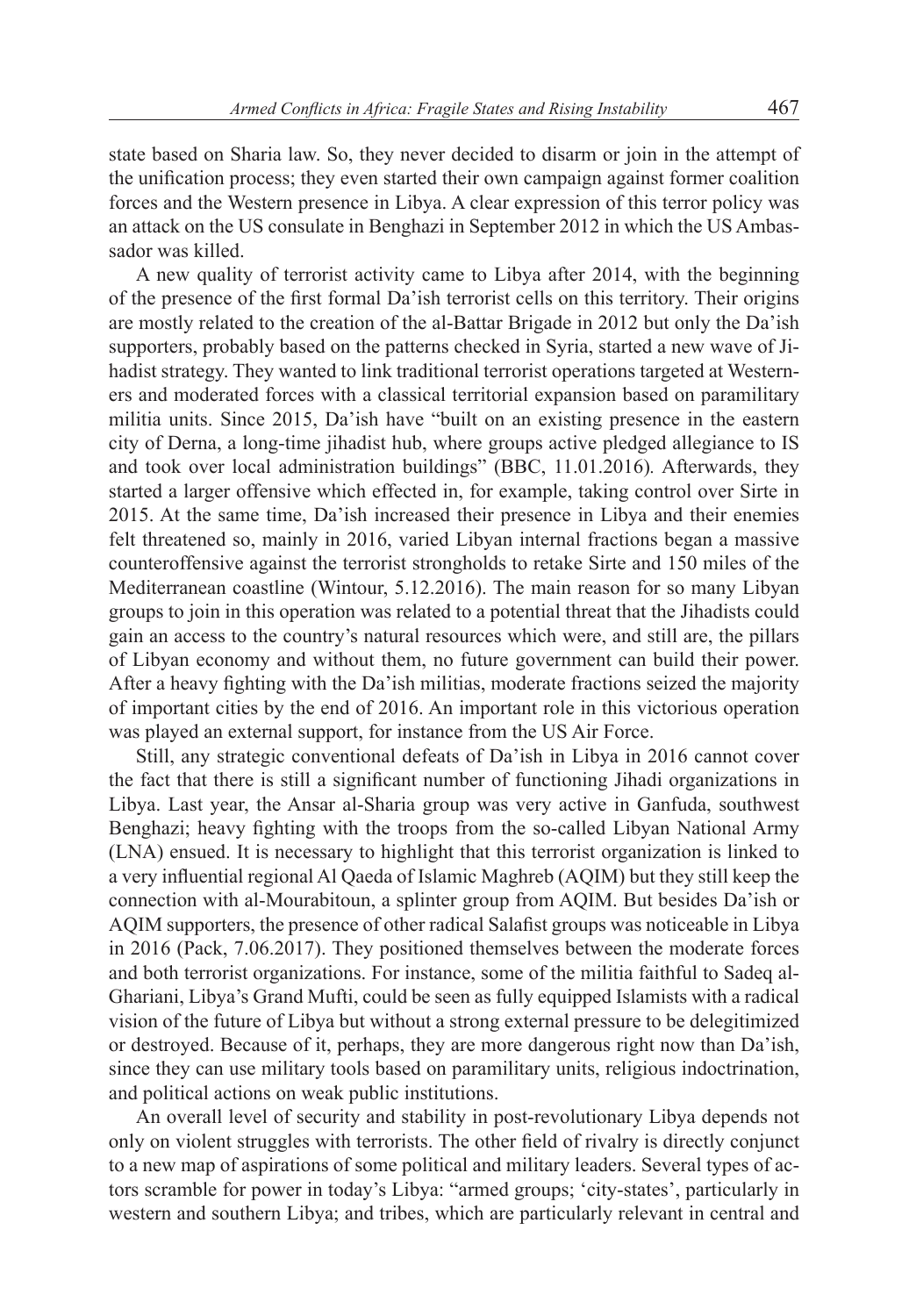eastern Libya" (Toaldo, 2017)*.* This multilayered political and military situation made ground for a concept of a new, strong-handed ruler, as the leader of Libya. Therefore, 2016 witnessed further efforts in this direction, mostly from the general Khalifa Haftar. Officially, he is a chief of the armed forces, loyal to the internationally recognized government of Libya – the so-called Libyan National Army 'LNA'. Practically, last year he led a very autonomous and independent policy regarding the internal situation in the country and in the field of relations with other foreign state actors. Obviously, what he used was a weak position of the Tripoli Libya's Government of National Accord 'GNA' to promote his leadership as a response to security problems. For instance, last year he had refused to cooperate with an internationally recognized government until they took control over the self-directed militias around the state (Irish, 20.05.2016). Simultaneously, the fights in Benghazi or Sirte continue and the influences in East Libya are being strengthened, thanks to a power center in Tobruk; while looking for his moves, he receives political and military support from Russia (The Guardian, 29.11.2016), mostly to balance the involvement of France and the US in the Libyan conflict.

**SCENARIOS** – To summarize, unfortunately, the events from 2016 do not promise anything good for the coming years. Of course, a hypothesis that Libya will become a safe-haven for major terrorists from Da'ish after their general withdrawal from Syria and Iraq was much exaggerated because, with a collapse of Sirte, they suffered a loss of conventional strategic initiative. However, Da'ish and other Jihadist organizations will have an impact on the conflict in Libya since there have been many people who support radical Islam's vision for the state since 2011. Terrorists can also use strong divisions and differences among their political rivals in Libya to their advantage, mostly to maintain a net of smaller but dangerous cells and even militia formations, hiding their activities behind internal instability.

On one hand, further presence of Da'ish or Ansar al-Sharia will bring more foreign military operations in Libyan territory, including actions of the Special Operations Forces from the US or France and Egypt but, perhaps, also some problematic air strikes. It might have a direct impact on the local population and their attitude to the weak central government in Tripoli. This will mostly result in a rising negative reception of the western states and their allies on the ground. On the other hand, none of the major Libyan political actors wants to focus their forces on the fight with Jihadists due to the fear of weakening of the internal political position. However, in the next years, the greatest risk can be the penetration of local political institutions by some radical Islamists who have not had any direct connections with major terrorist organizations. Their long-term policy could block any moderate vision for the new Libya.

Political ambitions of, for instance, the general or even the marshal Haftar suggest that any UN-backed or other international forms of peaceful agreements can be very easily blocked by a form of an internal military coup. The long-term activity of numerous militias, in combination with a deepening economic crisis, create a very good opportunity to unify the state by the armed forces, creating an authoritarian regime. We cannot neglect a role of external players in Libyan policy. Not only from the West's perspective – the UK, France, Italy, the US, etc., a new balance of power in this North African state is an important part of their actions. For example, Libya's game is being played by the governments of Russia and Egypt right now.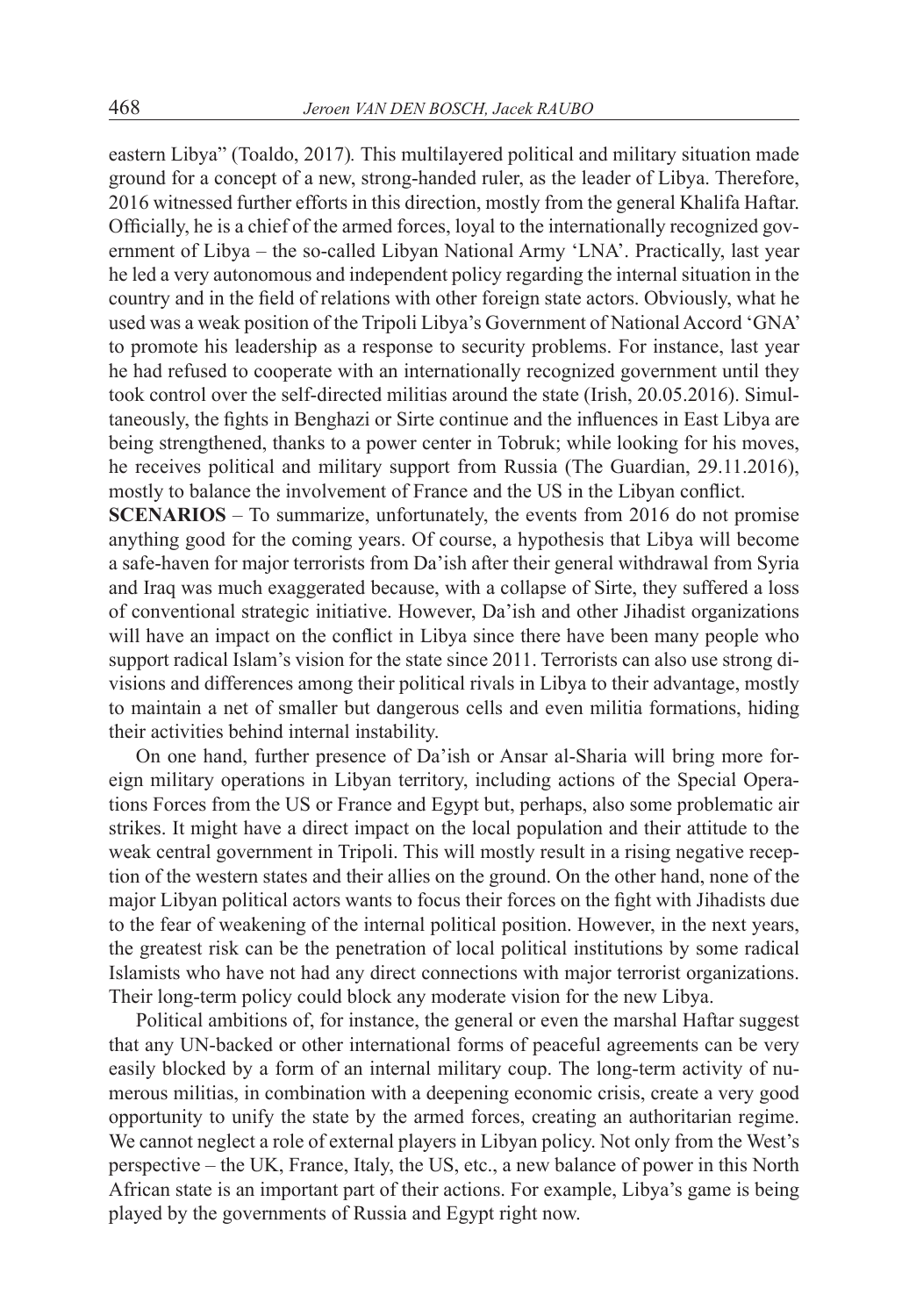For Europe, the conflict in Libya has another important factor to consider; perhaps even more crucial than terrorism or destabilization of a role of a traditional natural resources exporter. It is the migration problem and the role of Libya's territory and its coastline in the generation of a new wave of people who try to cross the Mediterranean Sea. The former dictator Gaddafi fully controlled the migration paths leading to Italy because he knew well enough the true value of the fears of illegal immigrants in the West. Nonetheless, since 2011 the internal situation has opened new ways for smuggling people from Africa to Europe This was reflected in the 2015's crisis and after the EU agreements with Turkey; truth be told, Libya remains the biggest threat. This, in particular, is a chance for different Libyan militias to make a lot of money. Therefore, a lack of stabilization in Libya in 2017 will eventually shift to a bigger problem across the EU.

#### **AQIM Strategy for a Long-term War in Mali**

While the international community has generally been focusing on counterterrorism operations against Da'ish's supporters in the MENA region, other organizations have been regrouping and carrying out their own campaigns in Sahel and other parts of Africa. At the turn of 2015/16, such a new-old role was played by the Al Qaeda of Islamic Maghreb AQIM which developed new quality in its own activity. The first signal was clearly connected to the terrorist attack which happened at the end of 2015. AQIM, in cooperation with other group known better as the Al-Mourabitoun, stormed the Radisson Blu hotel in Bamako, the Malian capital. This attack "signaled a declaration of unity between both groups. Al-Mourabitoun has since taken the lead in AQIM operations, including a high-profile attack on a U.N. base in northern Mali" (Counter Extremism Project *2*)*.* In 2016, major non-Da'ish Jihadi organizations in North-West Africa ceased open competition initiated by the division in late 2012. The result of this was a series of deadly attacks in various states, like the one which happened in January 2016 in Burkina Faso or the other in March 2016 in Côte d'Ivoire.

The AQIM and its affiliated groups concentrate on three general operational fields. The first one is a typical guerrilla warfare against the local armed forces and other security formations. But of course, when the international coalition led by France decided to intervene in 2012 after the Malian coup d'état in this country, Jihadists targeted also foreign soldiers. In 2016, a series of ambushes in Mount Sammama area of Kasserine Governorate followed. Terrorists from the local branch of AQIM generally used an IED's to stop Tunisian or other military columns; after that, they used small arms to attack soldiers (Weiss *1*, 1.09.2016). This tactic assumes an increase in the number of casualties among foreign military personnel deployed to Mali or neighboring states. Therefore, the United Nations Multidimensional Integrated Stabilization Mission in Mali MINUSMA, established in 2013, has become one of the most compromised operations in Africa. In 2016, the international forces from MINUSMA and other missions were repeatedly attacked by terrorists and suffered casualties. Methods used by AQIM or other groups are similar to those already observed in Iraq or Afghanistan. For instance, they fired Grad rocket against the French military compound located in Tim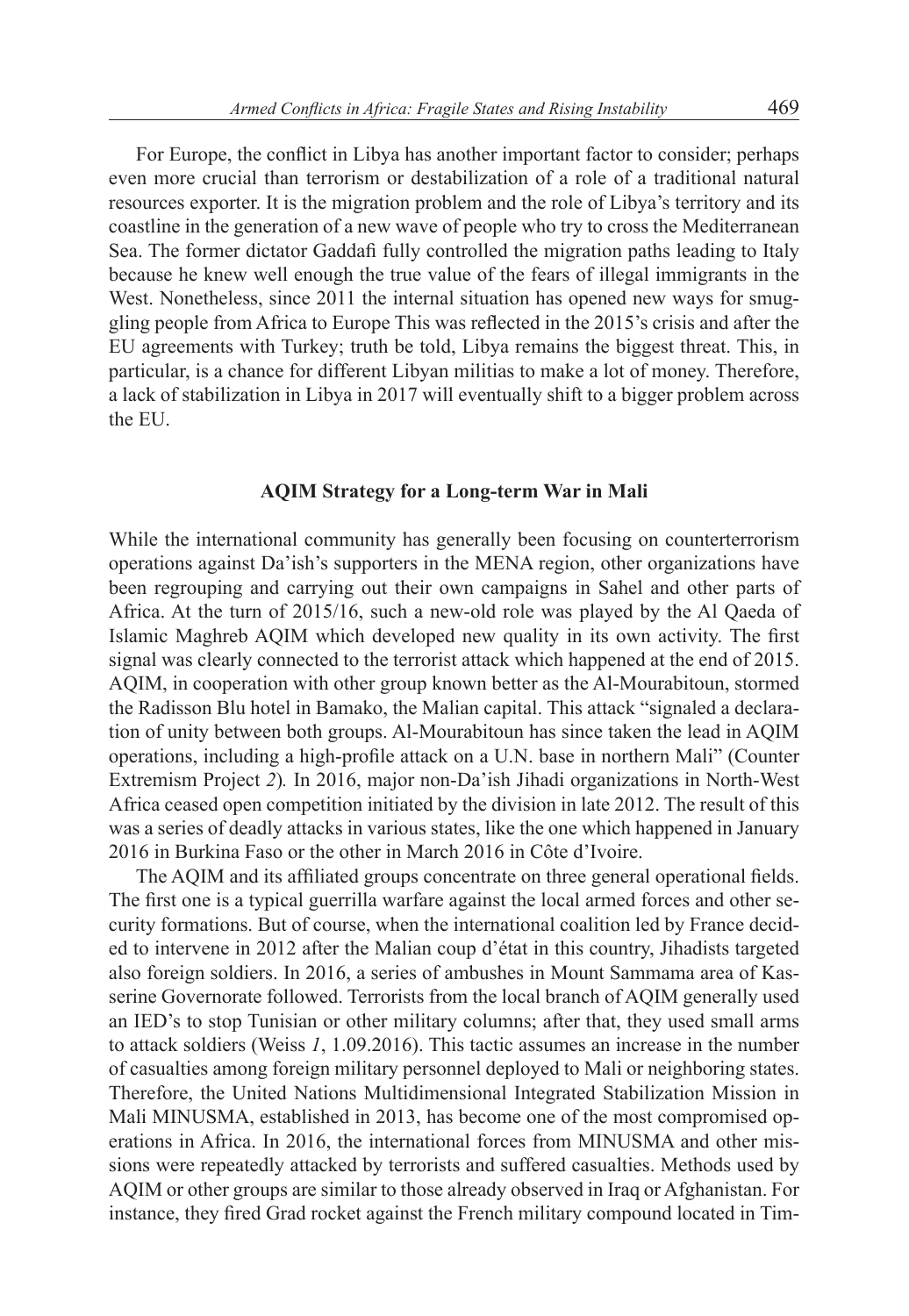buktu or stormed military positions with a combination of suicide bombers or vehicles and groups of riflemen. It is worth noting that in one such attack in Gao, a Chinese peacekeeper was killed.

The second form of terror activity, used in 2016 by AQIM, Al-Mourabitoun, etc. were attacks against civil targets, not directly connected with the military or security forces in the region. Until November 2016:

"Mali and the wider West African region have seen at least 228 al Qaeda-linked attacks. Much of these have occurred in Mali's north, but over 40 have been in the southern part of the country. At least 19 incidents have occurred in neighboring states such as Niger, Burkina Faso, Algeria, and even the Ivory Coast. This represents a significant increase in the al Qaeda-led insurgency in northern Mali since last year, which has also spilled over the borders more frequently than the prior two years" (Weiss 2, 30.11.2016).

In this context, we saw a real danger for hotels, tourist attractions and the infrastructure related to the regional pillars of the economy.

Terrorists try to gain new sources of funding by typical criminal actions and this is the third form of activity of the AQIM and its affiliates. Therefore, Jihadists want to control smuggling routes in the entire region which are later used to redeploy e.g. people, cigarettes (like a famous terrorist leader – emir Mokhtar Belmokhtar), weapons etc. An important part of such activity is also kidnaping foreign citizens and forcing high ransoms from individuals, families, private sector or even states. In January 2016 some "missionaries were kidnapped in Mali and Burkina Faso, in October another (American) missionary/NGO worker was grabbed near Abalak, south of Agadez in Niger, on Christmas Eve 2016 a French NGO worker was abducted in Gao and a nun was also grabbed in Mali" (Sahara, 02.2017)*.* A very important signal for the security situation in the region is that all forms of activity in 2016 revealed cross-border challenges that cannot be solved by a single state or even a multinational intervention in one state.

Therefore, mostly France tries to employ a holistic spectrum of military operations which will cover the entire region – Operation Barkhane is of a major importance here. It "began in August 2014, when France reorganized Operation Serval and a concurrent 28-year-old mission in Chad called Operation Épervier into a unified counterterrorism mission consisting of more than 3,500 French troops across Burkina Faso, Chad, Mali, Mauritania, and Niger" (Powell, 1.02.2016)*.* They use a combination of their own kinetic, direct operations against some high valued targets together with the AQIM and other Jihadists, generally carried out by special operations forces supported by French helicopters and military or intelligence airplanes deployed into Sahel states. Also, training and assistance to support local formations of armed forces in their struggles with terrorists were provided. Unfortunately, no efficient military operations can solve the problems based on dysfunctional governments, borders disputes or the exclusion of the whole ethnic groups like Tuaregs in Northern Mali.

**SCENARIOS** – Since a new wave of violence and other forms of activity affiliated with the AQIM in Sahel in 2016, doubts have arisen regarding the long-term stability in the region. In contrast to Da'ish in Syria or Libya, the Jihadists from Mali and its neighboring countries are aware that they are not able to reach their goals fast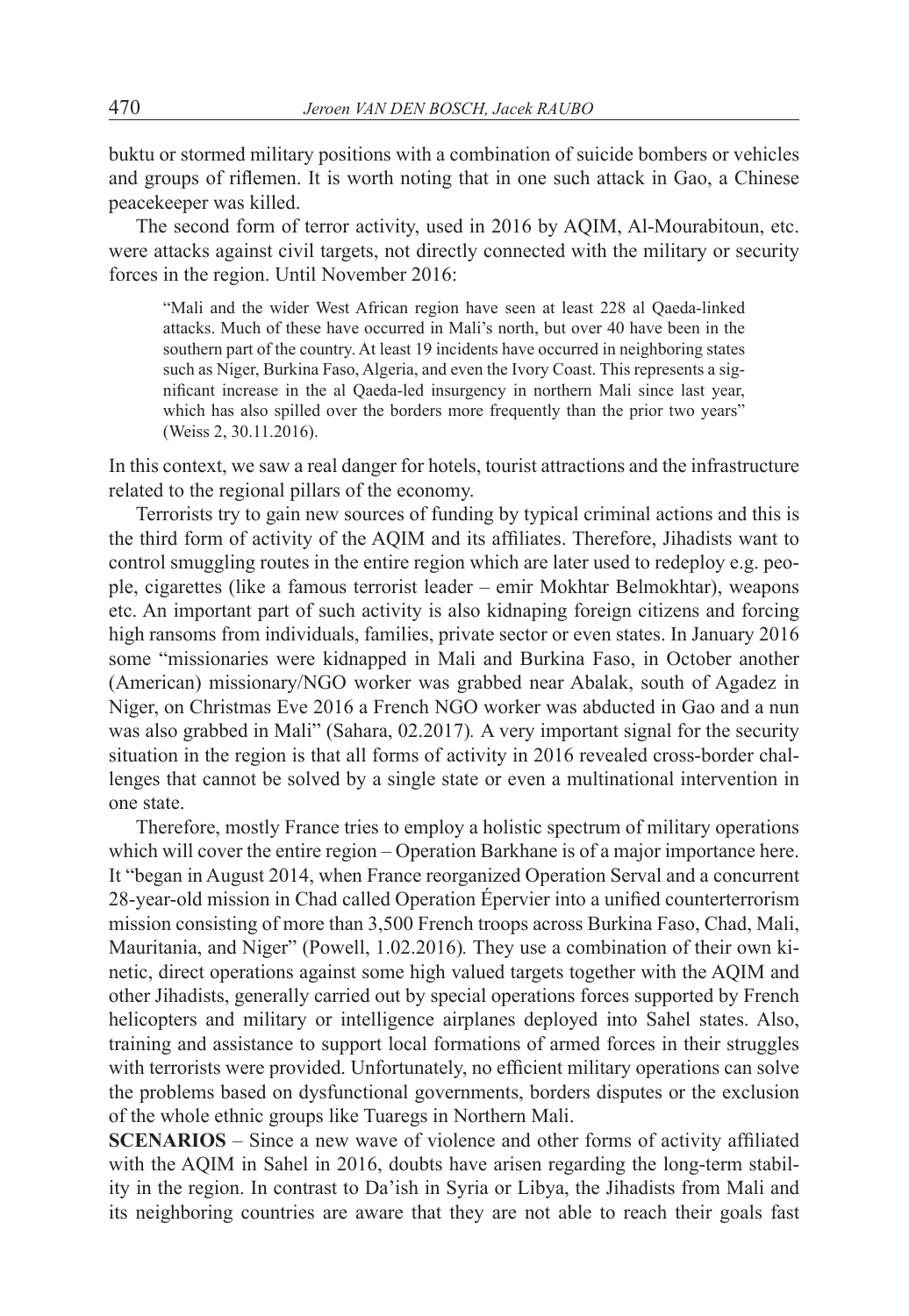right now if they use only conventional force; this is evident by the experience of Serval and Barkhane operations which left the AQIM to face the new tactic based on a combination of small operations, similar to Afghanistan, targeted at foreign troops and increasing the frequency of terrorist attacks against popular sites in major cities. Any new casualties among foreign troops, mostly from the West or even China, will have an impact on the attitude of the society and the politicians, and also on the will to continue the operations in Sahel. On the other hand, new high-profile attacks in cities, on the industrial infrastructure or tourist resorts will guarantee a better position in the global Jihadi movement in contrast to Da'ish and provide not only new recruits but also financial support to their organization.

For the international community, the situation in Mali and other regional states is a great opportunity to test a new approach to peacekeeping operations in the era of terror in Africa. These need to have a dual form because they cannot be constructed only on, even the most efficient, military action but also must involve a diplomatic form of discussion about the purposes of such regional destabilization. Unfortunately for the French foreign policy, it is more useful or plausible to accept some risky operations against terrorists but without a wider stabilization of Sahel; weaker Sahel states are better partners when it comes to the discussion about trade, natural resources or the presence of the foreign business in their territory. The present involvement of China in e.g. Mali can only further strengthen this view among the former colonial leaders, such as France.

#### *Boko Haram* **and Success without Final Victory**

However, in modern Africa there is also some other terrorist organization which actions symbolizing a highest level of brutality and cruelty, and it is *Boko Haram*. In 2009, they officially began a military and terror campaign to impose Islamic government in Nigeria. Their initial strongholds were located mostly in the north-eastern parts of country, for instance in Yobe or Borno districts and of course Sambisa forest. But, during the following years they have expanded own operations beyond Nigerian territory and threatened civil population in Niger, Chad and Cameroon. In 2014, "according to data collected by the Global Terrorism Database (GTD), it was the world's most deadly terrorist entity" (Mahmood, 2017). But, *Boko Haram* became much more famous, on a global scale, since 2014 after the attack on Chibok school. After this wellknown hostage incident, most important world players, headed by US, put a strong pressure on government from Abuja to organized efficient counterterrorist operation against *Boko Haram*. This effect has been strengthened by information that *Boko Haram* and its leader Abubakar Shekau pledged allegiance in March 2015 to Da'ish.

Regarding to these events and because of repeated terrorist attacks in various parts of Nigeria central government focused more attention on military operations against Jihadists. Therefore in 2016 at least we saw some progress in fights mostly in Nigeria where armed forces and security agencies retook control over some Nigerian regions previously controlled by Boko Haram. They also tried to build local selfdefense system based on agreements with regional leaders whose were in opposition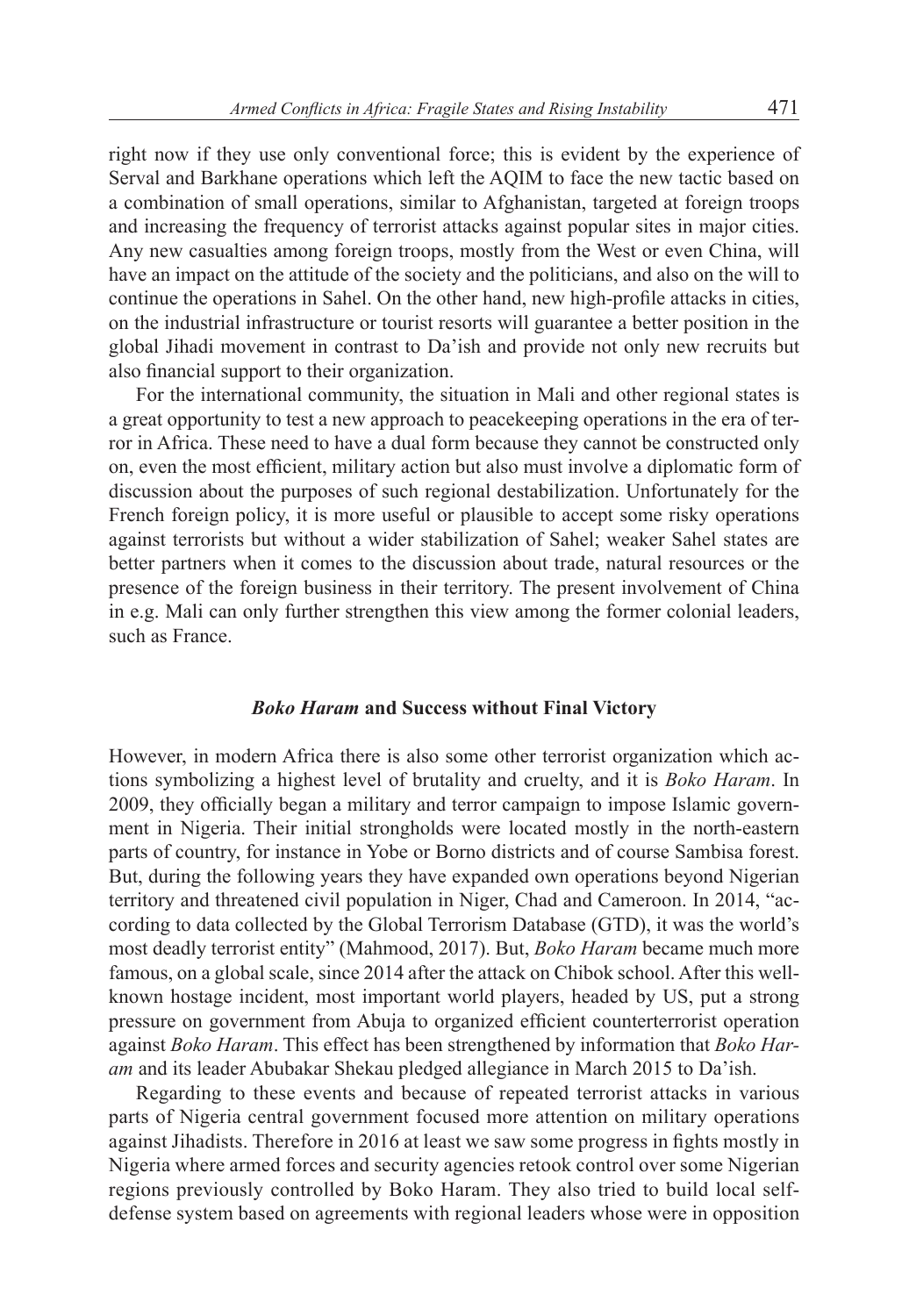to *Boko Haram*. But, perhaps most visible turning point is dated on last part of 2016 when Nigerian forces started operation in Sambisa forest. So, in a place which had been a terrorist bastion for years and which was used to training and preparing attacks in the whole country (The Telegraph, 24.12.2016). Regarding to these events and because of repeated terrorist attacks in various parts of Nigeria central government focused more attention on military operations against Jihadists. Therefore in 2016 at least we saw some progress in fights mostly in Nigeria where armed forces and security agencies retook control over some Nigerian regions previously controlled by *Boko Haram*.

But last year a Nigerian Jihadist movement was weakened not only by efficient military campaigned but also by internal problems resulting from the power struggles. In August 2016, the crack became very obvious when the Daesh named Abu Musab al-Barnawi, as the new leader of *Boko Haram*. The long-time leader of the group, Abubakar Shekau, denied he had been replaced and vowed to continue the insurgency (Onuoha, 27.11.2016). Therefore, after 2016 present capabilities of divided organization is much lower than ever before.

But it's necessary to mentioned here that not only Nigerian government has bought during last years a lot of new equipment for army mainly to defeated terrorist and invest in own military capability. Positive signals came also from Chad or Cameroon which want to secure a situation on borderlands with Nigeria. Present fights against *Boko Haram* is strongly supported by some external partners. For instance, in 2016 US resumed professional training program as a part of strategy against the terror group and, part of the new deal the Obama administration entered with President Muhammadu Buhari (Olorunyomi, 12.02.2016). Like they are constantly cooperating with Chad on counterterrorism filed for example with cyclical special operations forces maneuvers Flintlock. And on the base of US AFRICOM build other forms of regional counterterrorism cooperation.

SCENARIOS – Hitherto activity of *Boko Haram* put this organization on the list of the most dangerous world terrorist groups in history. But their successful campaign of violence during the last years drew more attention on them from the states governments and international organizations. So, even despite the Nigeria didn't overcome major problems inside their military like the corruption, external and internal pressure was too strong not to start large scale counterterrorism operations against *Boko Haram* strongholds. Because of it Jihadists lost some previous operational capabilities and they were pushed into the strategic defensive. But unfortunately, they still have effective background to organize some attacks in Nigeria or in Cameroon. But they are characterized by a smaller magnitude and they are not so bloody than before. If present Nigerian, Chadian, or Cameroonian authorities will use a last year split inside *Boko Haram* they might have a great opportunity to marginalized this organization. And in long-term perspective fully retaking a permanent control over the most dangerous territories of their own countries. But any achievements may be lost very quickly without implementing some structural programs directed to local population and people who left territories previously controlled by terrorists. But after 2016, international community is much closer to defeat Boko Haram than to do this same in case of Al Qaeda or Da'ish.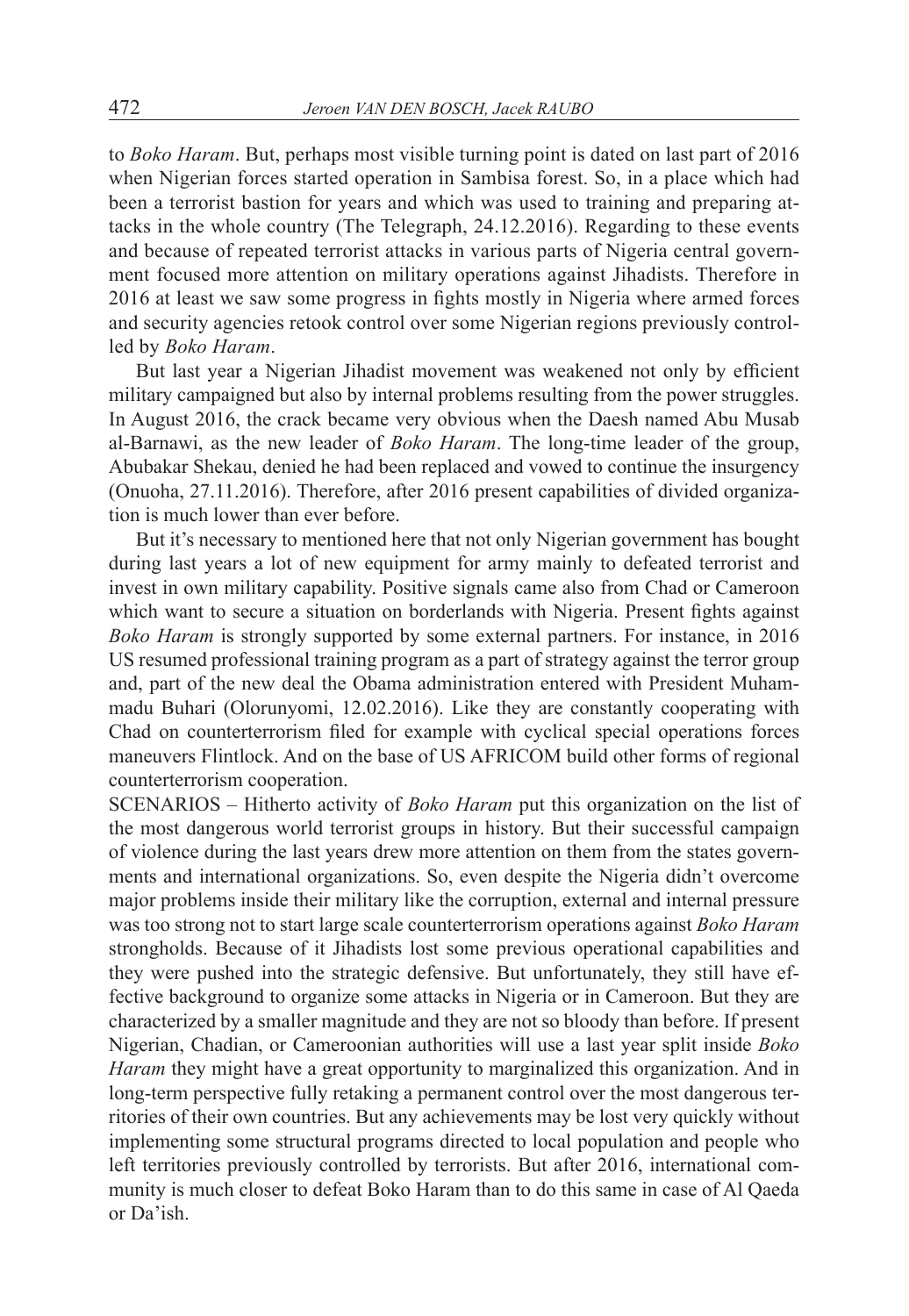#### **BIBLIOGRAPHY**

- Abu-Zaid A. (2017), *South Sudan: aftermaths of 3 years of armed conflict*, "thelancet.com," Vol. 389, 11.02.2017.
- ACLED (2015), *Country Report: Central African Republic*, "Armed Conflict Location & Event Data Project".
- African Research Bulletin (11.08.2015), *Central African Republic: Timber Companies Fuel Conflict*, "African Research Bulletin," Vol. 52, No. 7, 11.08.2015.
- Africanews (2016), *UN to intervene in border dispute between Gabon and Eq. Guinea*, "Africanews," 16.11.2016, http://www.africanews.com/2016/11/16/un-to-intervene-in-border-dispute-between-gabon-and-eq-guinea// (21.05.2017).
- Africareport (2014), *CAR: AU troops give way to UN troops*, "theafricareport.com," 16.09.2014, http://www.theafricareport.com/Central-Africa/car-au-troops-give-way-to-un-troops.html (18.05.2017).
- AIP (2014), *Ethnic Cleansing and Sectarian Killings in the Central African Republic*, "Amnesty International Publications," London, p. 30.
- AIPAC (2016), *ISIS in the Sinai Peninsula*, "AIPAC.org," http://www.aipac.org/-/media/publications/comms/mounting-threats-isis.pdf (7.06.2017).
- Al Jazeera (2016), *25 killed by bomb blast near St Mark's Cathedral*, "AlJazeera.com," 11.12.2016, http://www.aljazeera.com/news/2016/12/egypt-20-killed-bomb-blast-coptic-cathedral-161211093122198.html (7.06.2017).
- BBC (11.01.2014), *Profile: Central African Republic's Michel Djotodia*, "BBC News," http://www. bbc.com/news/world-africa-21938297 (18.05.2017).
- BBC (30.04.2014), *Senegal's Casamance MFDC rebels declare a ceasefire*, "BBC News," http:// www.bbc.com/news/world-africa-27221999 (21.05.2017).
- BBC (09.01.2016), *Egypt attack: Three tourists stabbed at Hurghada hotel*, "BBC News," http:// www.bbc.com/news/world-middle-east-35268713 (7.06.2017).
- BBC (11.01.2016), *Guide to key Libyan militias*, "BBC News," http://www.bbc.com/news/worldmiddle-east-19744533 (7.06.2017)
- BBC (28.10.2016), *Nigeria to spend \$10 bn to end conflict in oil-rich Niger Delta*, "BBC News," http://www.bbc.com/news/world-africa-37797905 (20.05.2017).
- BBC (9.12.2016), *Who are Somalia's al-Shabab?*, "BBC News," http://www.bbc.com/news/worldafrica-15336689 (7.06.2017).
- BBC (24.04.2017), *DR Congo's Kasai conflict: Voodoo rebels take on Kabila*, "BBC News," http:// www.bbc.com/news/world-africa-39587896 (21.05.2017).
- BBC (24.02.2017), *South Sudan Country Profile*, "BBC News," http://www.bbc.com/news/worldafrica-14069082 (19.05.2017).
- Biar Ajak P. (2015), *A Second Chance for South Sudan*, "Foreignpolicy.com," 20.02.2015, http:// foreignpolicy.com/2015/02/20/a-second-chance-for-south-sudan/ (20.05.2017).
- Buchanan E. (2016), *Congo-Brazzaville: Who are the 'Ninja' militiamen fighting government forces?*, "ibtimes.co.uk," 14.04.2016, http://www.ibtimes.co.uk/congo-brazzaville-who-areninja-militiamen-fighting-government-forces-1553037 (21.05.2017).
- Call C. T. (2008), *The fallacy of the "Failed State"*, "Third World Quarterly," Vol. 29, No. 8.
- Call C. T. (2011), *Beyond the "failed state": Toward conceptual alternatives*, "European Journal of International Relations," Vol. 17, No. 2.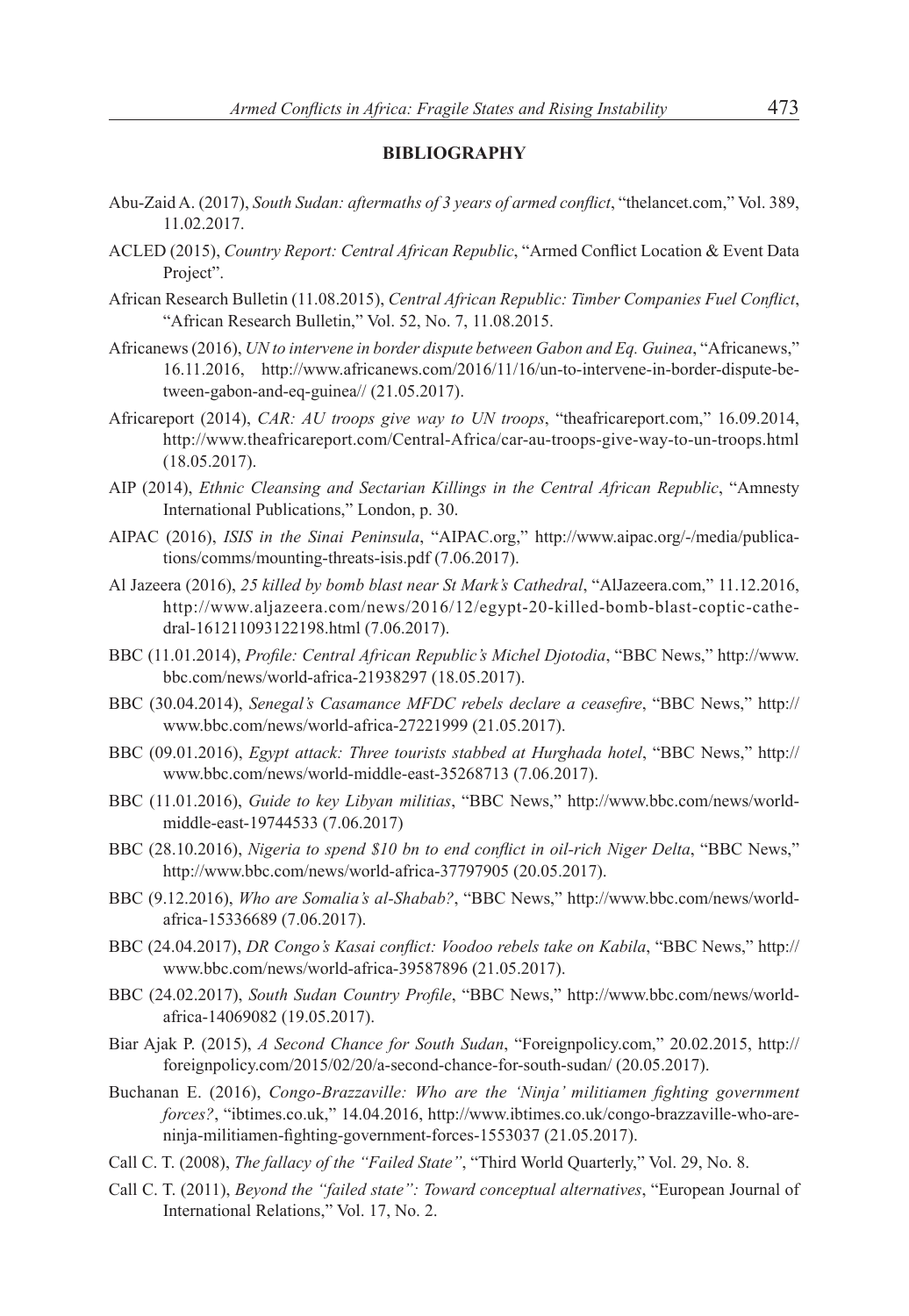- CAR CSG (2011), *Central African Republic: Country Study Guide: Volume 1 Strategic and Practical Information*, International Business Publications, Washington DC.
- CAR NRPP (2016), *Central African Republic: National Recovery and Peacebuilding Plan 2017-21*, Report by the European Union, World Bank Group, United Nations, https://eeas.europa.eu/ sites/eeas/files/car\_main\_report-a4-english-web.pdf (18.05.2017).
- Cederman L., Min B., Wimmer A. (2005), *The Ethnic Power Relations (EPR) dataset*.
- Clarke D. (2010), *Africa: Crude Continent: The Struggle for Africa's Oil Prize*, Profile books, London.
- Clowes W. (2017), *UN Renews Call for Negotiated Solution to Kasai Conflict in DRC*, "Voanews. com," 25.04.2017, http://www.voanews.com/a/un-renews-call-for-negotiated-solution-tokasai-conflict-in-central-drc/3825046.html (21.05.2017).
- Counter Extremism Project 1 (2017), *Al-Shabab*, https://www.counterextremism.com/threat/alshabab (7.06.2017).
- Counter Extremism Project 2 (2017), *Al-Mourabitoun*, https://www.counterextremism.com/threat/ al-mourabitoun (7.06.2017).
- Craze J. (2014), *Contested Borders: Continuing Tensions overthe Sudan-South Sudan Border*, "Small Arms Survey," Graduate Institute of International and Development Studies, Geneva.
- De Alessi B. (2015), *Two Fronts, One War: Evolution of the Two Areas Conflict*, 2014–15, "Small Arms Survey," Graduate Institute of International and Development Studies, Geneva.
- de Simone S. (2013), *Post-conflict decentralization: dynamics of land and power in Unity State – South Sudan*, "UNISCI Discussion Papers," No. 33.
- de Waal A. (2014), *When kleptocracy becomes insolvent: Brute causes of the civil war in South Sudan*, "African Affairs," Vol. 113, No. 452 (DOI: doi.org/10.1093/afraf/adu028).
- Deschamps M., Jallow H. B., Sooka Y. (2015), *Taking Action on Sexual Exploitation and Abuse by Peacekeepers: Report of an Independent Review on Sexual Exploitation and Abuse by International Peacekeeping Forces in the Central African Republic*, 17.08.2015, http://www. un.org/News/dh/infocus/centafricrepub/Independent-Review-Report.pdf (18.05.2017).
- Dickinson E. (2009), *The trouble with "amnesty"*, "Foreignpolicy.com," 8.10.2009, http://foreignpolicy.com/2009/10/08/the-trouble-with-amnesty/ (21.05.2017).
- Elgood G. (2016), *Egyptsecurity forceshitby twobombingsinasingleday*, "Reuters," 9.12.2016, http:// www.reuters.com/article/us-egypt-violence-blast-idUSKBN13Y0SU?il=0 (7.06.2017).
- Ferrie J. (2016), *Caught between Juba and Khartoum: The double 'game' of China*, "The East African," 1.08.2016, http://www.theeastafrican.co.ke/magazine/Caught-between-Juba-and-Khartoum/434746-3325328-qot2lqz/index.html (20.05.2017).
- Fouad A. (2016), *Islamic State's Sinai branch shifts its strategy*, "Al-Monitor," 16.03.2016, http:// www.al-monitor.com/pulse/originals/2016/03/egypt-isis-terror-attacks-sinai-military-civilians.html (7.06.2017).
- Found for Peace (2017), *Fragile State Index*, http://fundforpeace.org/fsi/ (7.06.2017).
- Gaffey C. (2016), *WhyEritrea's borderwithEthiopia is a conflictzone*, "Newsweek.com," 12.06.2016, http://www.newsweek.com/why-eritrea-border-ethiopia-conflict-zone-469739 (21.05.2017).
- Giffen A. (2016), *South Sudan*, in: *The Oxford Handbook of the Responsibility to Protect*, (eds.) A. J. Bellamy, T. Dunne, Oxford University Press, Oxford.
- Gramer R. (2016), *French Peacekeeper Pull Out as New Violence Erupts the Central African Republic*, "Foreignpolicy.com," 1.11.2016, http://foreignpolicy.com/2016/11/01/french-peacekeepers-pull-out-as-new-violence-erupts-in-the-central-african-republic/ (18.05.2017).
- Guliyev F. (2014), *Unpacking the Political Resource Curse : How Oil Fuels Personalism and Undermines Democratization*, Doctoral dissertatin, Jacobs University.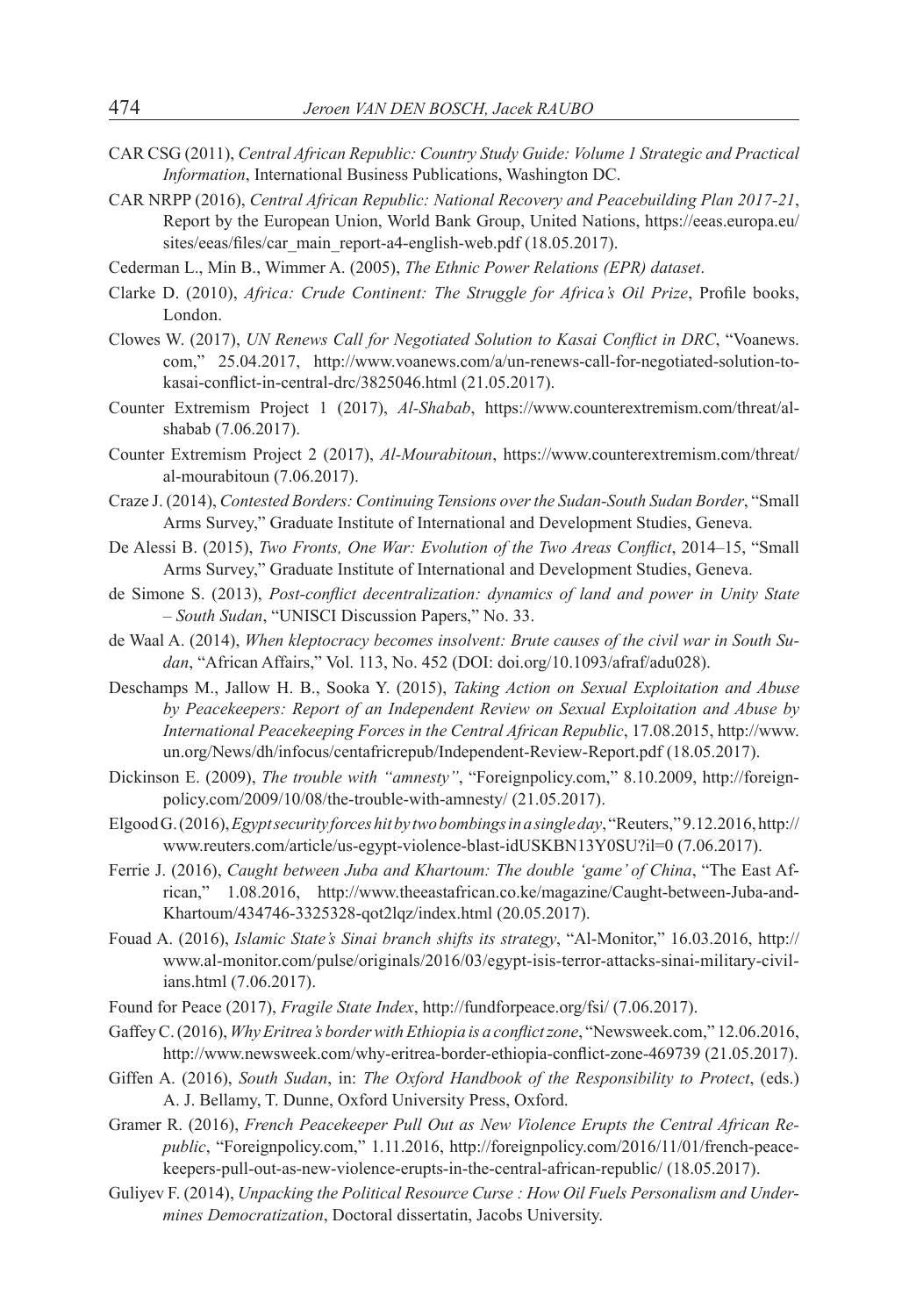- Hallmark T. (2017), *Oil And Violence In The Niger Delta Isn't Talked About Much, But It Has A Global Impact*, "Forbes," 13.02.2017, https://www.forbes.com/sites/uhenergy/2017/02/13/ oil-and-violence-in-the-niger-delta-isnt-talked-about-much-but-it-has-a-globalimpact/#18ffc00d4dc6 (20.05.2017).
- Herbert S., Dukhan N., Debos M. (2013), *State fragility in the Central African Republic: What prompted the 2013 coup?*, GSDRC, University of Birmingham, Birmingham.
- Horadam N., Cleaves S., Sorhaindo J. (2015), *Profile: Ahmed Abdi Godane (Mukhtar Abu Zubair)*, "Critical Threats," 6.01.2015, https://www.criticalthreats.org/analysis/profile-ahmed-abdigodane-mukhtar-abu-zubair (7.06.2017).
- HSBA (2015), *South Kordofan and Blue Nile Country Report*, "Asylum Research Consultancy," 1.06.2016, http://www.ecoi.net/file\_upload/90\_1464788859\_arc20160601-sudan-south-kordofan-blue-nile.pdf (21.05.2017).
- Insight on Conflict (2009), *Sudan: Conflict profrile*, "insightsonconflict.org," August 2009, https:// www.insightonconflict.org/conflicts/sudan/conflict-profile/ (21.05.2017).
- IRIN (2016), *China's dangerous double game in the Sudans*, "IRIN," 27.07.2016, https://www.irinnews.org/investigations/2016/07/27/china%E2%80%99s-dangerous-double-game-sudans (20.05.2017).
- Irish J. (2016), *Libya's Haftar says won't work with unity government until militias disbanded*, "Reuters," 20.05.2016, http://www.reuters.com/article/us-libya-security-haftar-idUSKC-N0YB2FT (7.06.2017).
- Isaacs-Martin W. (2016), *Political and Ethnic Identity in Violent Conflict: The Case of the Central African Republic*, "IJCV," Vol. 10, No. 1.
- Johnson D. H. (2014), *The Political Crisis in South Sudan*, "African Studies Review," Vol. 57, No. 3 (DOI: 10.1017/asr.2014.97).
- Kornprobst M. (2002), *The management of border disputes in African regional subsystems: comparing West Africa and the Horn of Africa*, "Modern African Studies," Vol. 40, No. 3.
- Kriel B., Cruickshank P. (2016), *Source: 'Sophisticated'laptop bomb on Somali plane got through X-ray machine*, "CNN," 11.02.2016, http://edition.cnn.com/2016/02/11/africa/somaliaplane-bomb/index.html (7.06.2017).
- Laub Z. (2013), *Security in Egypt's Sinai Peninsula*, "Council on Foreign Relations," 11.12.2013, https://www.cfr.org/backgrounder/security-egypts-sinai-peninsula (7.06.2017).
- Lockhart Smith I. (2014), *Conflict management in the Central African Republic: making genocide prevention work*, "African Security Review," Vol. 23, No. 2 (DOI: 10.1080/10246029.2014.894925).
- Louw-Vaudran L. (2014), *Central Africa Republic's new president 'a fresh start'*, "Institute for Security Studies (ISS)," 24.01.2014, https://issafrica.org/iss-today/central-african-republics-newpresident-a-fresh-start (18.05.2017).
- Mahmood O. (2017), *Boko Haram in 2016: a highly adaptable foe*, Institute for Security Studies, 7.02.2017, https://issafrica.org/iss-today/boko-haram-in-2016-a-highly-adaptable-foe (7.06.2017).
- Mahr K. (2011), *In Crumbling Sudan: Dodging Bombers with the Rebels of Blue Nile*, "Time," 20.10.2011.
- Malek M. (2016), *Maritime border dispute looms in West Africa*, "Interfax: Global Energy," 16.11.2016, http://interfaxenergy.com/gasdaily/article/22825/maritime-border-disputelooms-in-west-africa (21.05.2017).
- Malik N. (2016), *Bashir Comes in From the Cold*, "Foreignpolicy.com," 31.07.2016, http://foreignpolicy.com/2016/07/31/europes-new-best-friend-in-africa-is-an-indicted-genocidal-warcriminal/ (21.05.2017).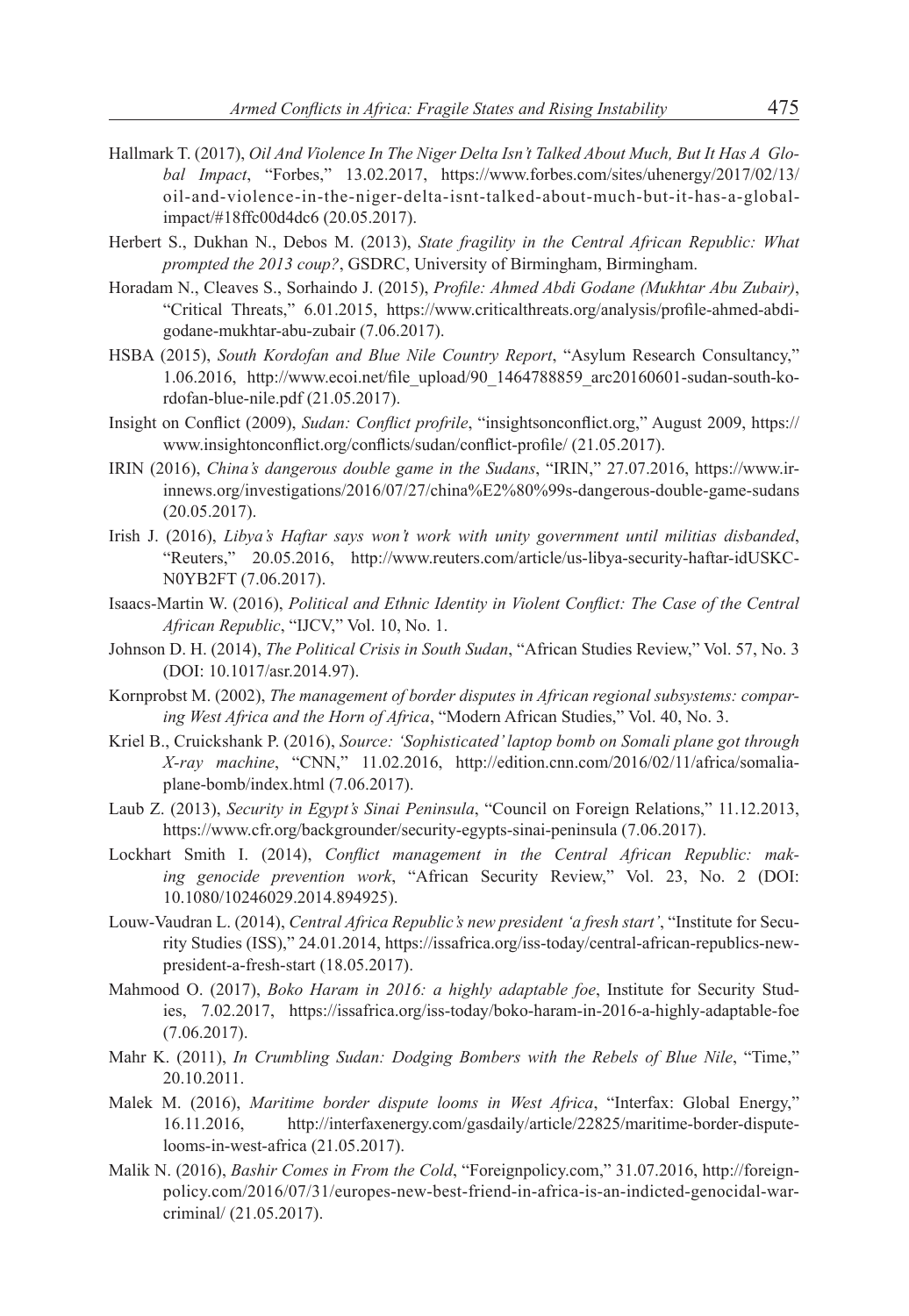- McCauley J. F. (2014), *The Political Mobilization of Ethnic and Religious Identities in Africa*, "American Political Science Review," Vol. 108, No. 4.
- McCormick T. (2013), *Can the World Still Make a Difference in the Central African Republic?*, "Foreignpolicy.com," 3.12.2013, http://foreignpolicy.com/2013/12/03/can-the-world-stillmake-a-difference-in-the-central-african-republic/ (17.05.2017).
- McCormick T. (2015), *Unrest Paralyzes Humanitarian Effort in the Central African Republic* "Foreignpolicy.com," 30.09.2015, http://foreignpolicy.com/2015/09/30/unrest-paralyzes-humanitarian-effort-in-the-central-african-republic/ (18.05.2017).
- Meservey J. (2016), *Somalia's Governance Problem*, "Foreign Affairs," 15.05.2016, https://www. foreignaffairs.com/articles/somalia/2016-05-15/somalias-governance-problem (7.06.2017).
- Miles T. (2017), *South Sudan forces killed 114 civilians around Yei in six months: U.N.*, "Reuters," 19.05.2017, http://www.reuters.com/article/us-southsudan-un-idUSKCN18F0SR (20.05.2017).
- MINUSCA (2017), *United Nations Multidimensional Integrated Stabilization Mission in the Central African Republic*, "un.org," http://www.un.org/en/peacekeeping/missions/minusca/ (18.05.2017).
- Moran B. (2014), *Hanging by a Thread*, "Foreignpolicy.com," 22.09.2014, http://foreignpolicy. com/2014/09/22/hanging-by-a-thread/ (18.05.2017).
- Morenne B. (2016), *No Charges in Sexual Abuse Case Involving French Peacekeepers*, "The New York Times," 6.01.2016, https://www.nytimes.com/2017/01/06/world/africa/french-peacekeepers-un-sexual-abuse-case-central-african-republic.html? r=0 (18.05.2017).
- Munive J. (2014), *Invisible Labour: The political Economy of Reintegration in South Sudan*, "Journal of Intervention and Statebuilding," Vol. 8, No. 4 (DOI: dx.doi.org/10.1080/17502977.2 014.964451).
- Mutiga M. (2016), *Defiant Somalis condemn Al Shabaab beach attack*, "The Guardian," 22.01.2016, https://www.theguardian.com/world/2016/jan/22/somalia-lido-beach-mogadishu-tweetlidopictures-alshabaab (7.06.2017).
- Muvunyi F. (2016), *Niger Delta's unending conflict*, "Dw.com," 16.06.2016, http://www.dw.com/en/ factbox-niger-deltas-unending-conflict/a-19326956 (20.05.2017).
- Muvunyi F. (2016), *Somalia: AMISOM plays down EU budget cut concerns*, "DW," 30.05.2016, http://www.dw.com/en/somalia-amisom-plays-down-eu-budget-cut-concerns/a-19293643 (7.06.2017).
- Mwakidue (2017), *Mixed picture for Africa in 2017 Armed Conflict Survey*, "Dw.com," 9.05.2017, http://www.dw.com/en/mixed-picture-for-africa-in-2017-armed-conflict-survey/a-38765465 (18.05.2017).
- O'grady S. (2015), *Is Khartoum Sending Weapons to Rebels in South Sudan?*, "Foreignpolicy.com," 2.06.2015, http://foreignpolicy.com/2015/06/02/is-khartoum-sending-weapons-to-rebels-insouth-sudan/ (20.05.2017).
- Oduah C. (2017), *Trouble isBrewinginNigeria'sOilCountry*, "Foreignpolicy.com," 14.06.2016, http:// foreignpolicy.com/2016/06/14/trouble-is-brewing-in-nigerias-oil-country/ (21.05.2017).
- Oilreviewafrica (2016), *Drawing the line in border disputes*, "oilreviewafrica.com," 28.12.2016, http://www.oilreviewafrica.com/exploration/exploration/drawing-the-line-in-border-disputes (21.05.2017).
- Okello C. (2016), *Kenya-Somalia maritime dispute: Whose sea is it anyway?*, "rfi.fr," 20.09.2016, http://en.rfi.fr/africa/20160919-Kenya-Somalia-dispute-Whose-sea-it-anyway (21.05.2017).
- Olorunyomi L. (2016), *US resumes training of Nigerian troops for anti-terror war*, "Premium Times," 12.02.2016, http://www.premiumtimesng.com/news/headlines/198338-us-resumestraining-nigerian-troops-anti-terror-war.html (7.06.2017).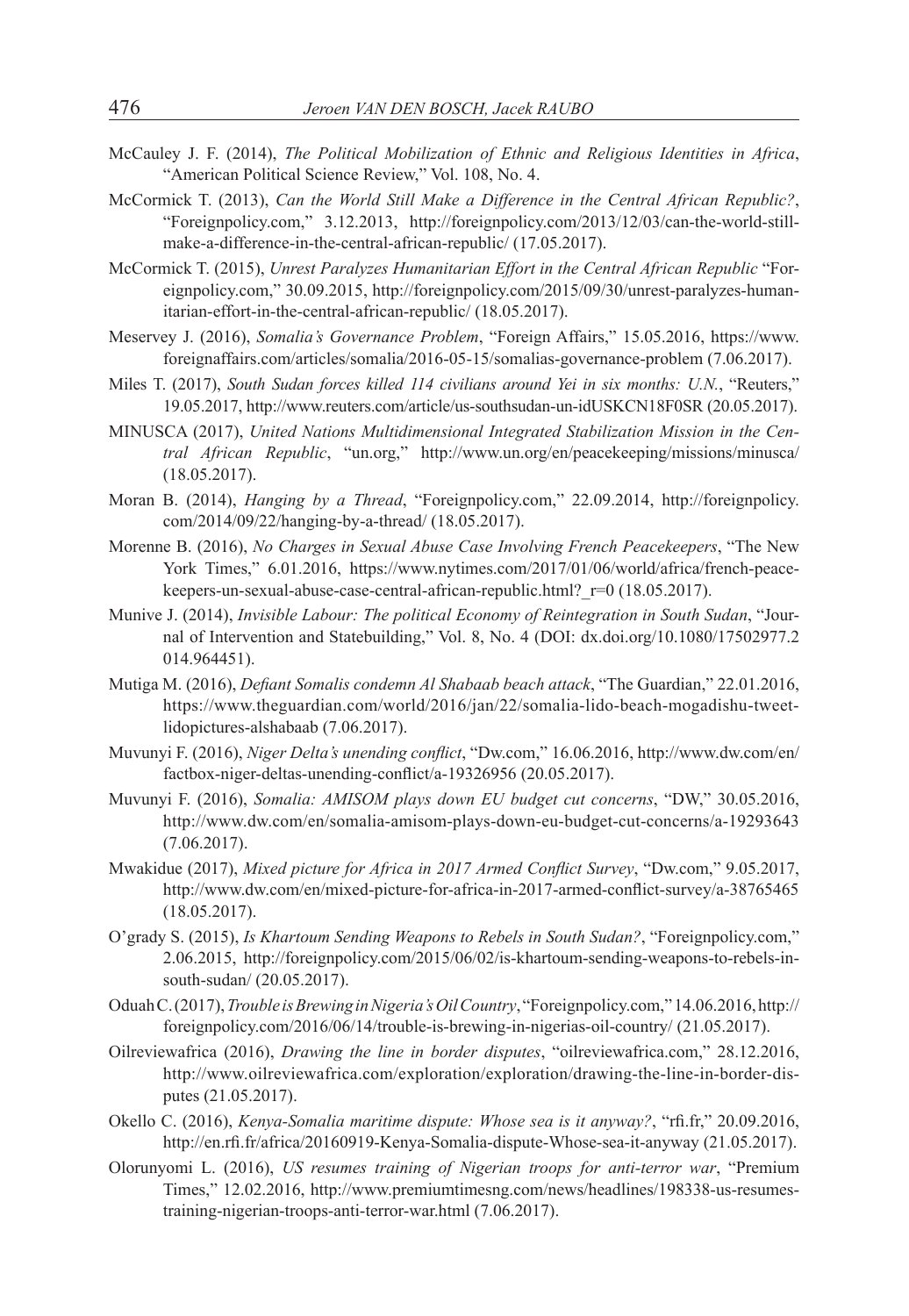- Onuoha F. C. (2016), *Split in ISIS-Aligned Boko Haram Group*, "Al Jazeera Centre for Studies," 27.11.2016, http://studies.aljazeera.net/en/reports/2016/10/split-isis-aligned-boko-haramgroup-161027113247008.html (7.06.2017).
- Pack J. (2017), *Mapping Libya's Jihadist*, "Hate-speech.org," https://www.hate-speech.org/mappinglibyas-jihadists/ (7.06.2017).
- Patinkin J., McCormick T. (2016), *Renewed Violence in South Sudan Threatens Fragile Peace Agreement*, "Foreignpolicy.com," 10.07.2016, http://foreignpolicy.com/2016/07/10/renewed-violence-in-south-sudan-threatens-fragile-peace-agreement/ (20.05.2017).
- Pendle N. (2014), *Interrupting the balance: Reconsidering the complexities of conflict in South Sudan*, "Disasters," Vol. 38, No. 2.
- Powell N. K. (2016), *A Flawed Strategy in the Sahel*, "Foreign Affairs," 1.02.2016, https://www. foreignaffairs.com/articles/west-africa/2016-02-01/flawed-strategy-sahel (7.06.2017).
- Raubo J. (2017), *Afrykańskie siły antyterrorystyczne na celowniku Al-Kaidy. Fiasko misji w Somalii?*, "Defence24," http://www.defence24.pl/293880,afrykanskie-sily-antyterrorystyczne-nacelowniku-al-kaidy-fiasko-misji-w-somalii (7.06.2017).
- Reeves E. (2016), *Don't Forget Dafur*, "The New York Times," 11.02.2016, https://www.nytimes. com/2016/02/12/opinion/dont-forget-darfur.html?\_r=0 (21.05.2017).
- Reuters (01.08.2016), *Angolan rebels claim more casualties in oil-rich Cabinda*, "Reuters.com," http://www.reuters.com/article/us-angola-war-cabinda-idUSKCN10C2AN (21.05.2017).
- Reuters (08.08.2016), *Death toll in Angola's oil-rich Cabinda rises to nearly 40*, "Reuters.com," http://www.reuters.com/article/us-angola-war-cabinda-idUSKCN10J1BG (21.05.2017).
- Sahara Overland (2017), *Kidnappings*, 02.2017, https://sahara-overland.com/kidnappings/ (7.06.2017).
- Salau T. (2016), *This is how Malawi and Tanzania can resolve their lake border dispute.* "ventures," 7.12.2016, http://venturesafrica.com/malawi-tanzania-lake-border-dispute-why-the-unshould-rule-in-favour-of-malawi/ (21.05.2017).
- Sharp J. M. (2017), *Egypt: Background and U.S. Relations*, "CRS," 24.03.2017, https://fas.org/sgp/ crs/mideast/RL33003.pdf (7.06.2017).
- Shay S. (2017), *Egypt – The Hasm Terrorist Group*, "ICT," 19.03.2017, https://www.ict.org.il/Article/1965/egypt-the-hasm-terrorist-group (7.06.2017).
- Sky News (2015), *Al Shabaab: Deadly Campaign Of Terror Attacks*, "news.sky.com," 2.04.2015, http://news.sky.com/story/al-shabaab-deadly-campaign-of-terror-attacks-10365174 (7.06.2017).
- Stewart F. (2012), *Horizontal inequalities and conflict*, in: *Elgar Handbook of Civil War and Fragile States*, (eds.) G. K. Brown, A. Langer, Edward Elgar Publishing, Cheltenham (UK), Northampton, MA (USA).
- Sudan Tribune (30.07.2016), *Machar says his troops may soon march on Juba*, "Sudan Tribune," http://www.sudantribune.com/spip.php?article59772 (20.05.2017).
- Targeted News Service (2014), *The Central African Republic's Hidden Conflict*, "Targeted News Service," Washington DC.
- The East African (09.01.2017), *Burundi picks a hill to launch fresh attack on Rwanda*, https://www. theeastafrican.co.ke/news/Burundi-and-Rwanda-in-territorial-dispute-over-a-hill/2558- 3510958-item-0-u1ap8a/index.html (21.05.2017).
- The East African (21.01.2017), *Fear of return of M23 rebels now fuels tensions in eastern DRC*, http://www.theeastafrican.co.ke/news/Fear-of-return-of-M23-rebels-now-fuels-tensions--ineastern-DRC-/2558-3781826-38a3x7z/index.html (21.05.2017).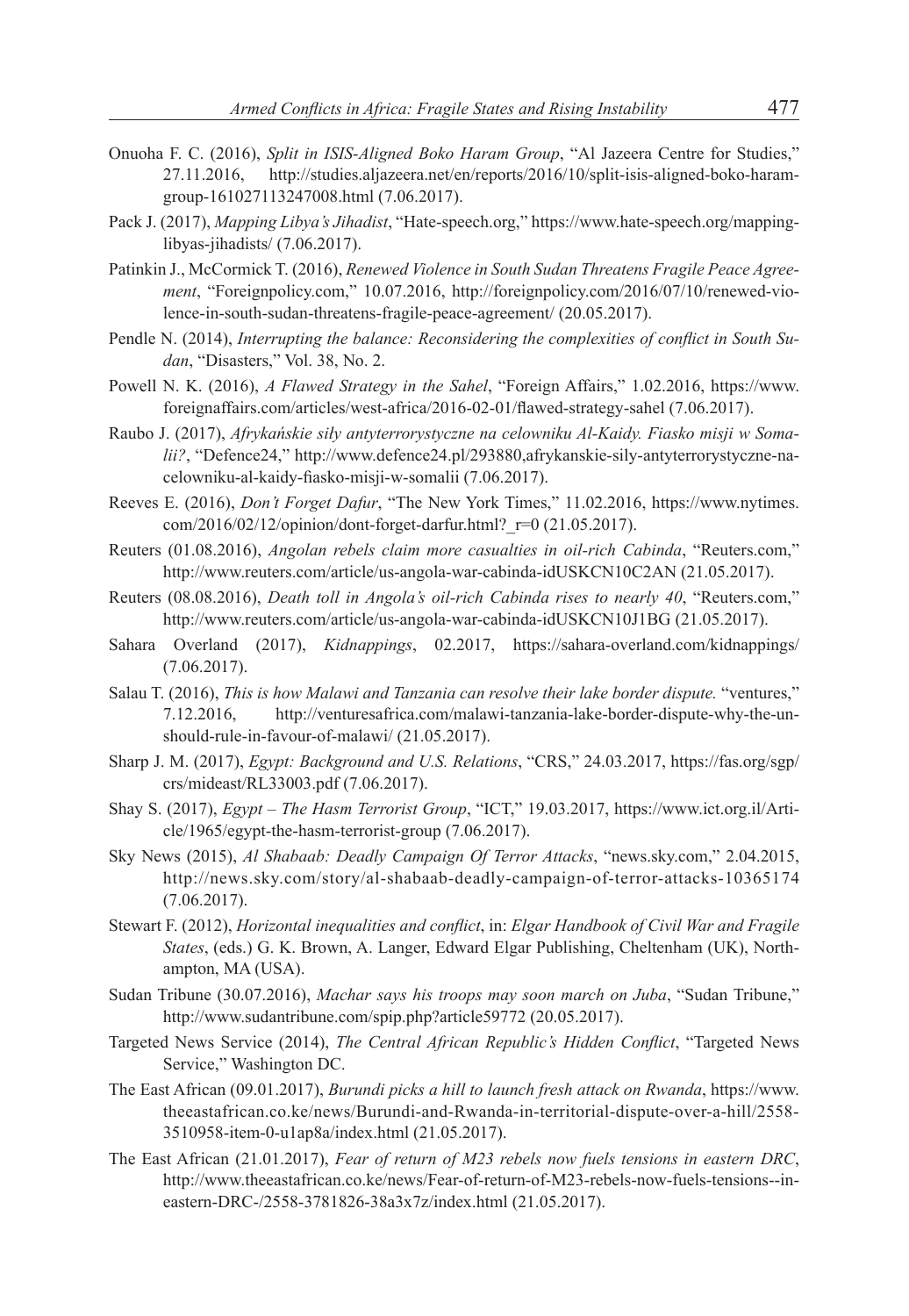- The Economist (2016), *Egypt is hit by terror attacks*, "economist.com," 17.12.2016, http://www. economist.com/news/middle-east-and-africa/21711734-terrorism-egypt-compoundspresidents-problems-egypt-hit-terror (7.06.2017).
- The Guardian (02.05.2017), *There's more violence in Darfur now, not less*, "The Guardian," https:// www.theguardian.com/world/2017/may/02/theres-more-violence-in-darfur-now-not-less (21.05.2017).
- The Guardian (26.06.2016), *Al Shabaablaunches fatal attack on Mogadishu hotel*, "The Guardian," 26.06.2016, https://www.theguardian.com/world/2016/jun/25/al-shabaab-launch-attack-onmogadishu-hotel (7.06.2017).
- The Guardian (29.01.2016), *UN finds more cases of child abuse by European troops in CAR*, "The Guardian," 29.01.2016, https://www.theguardian.com/world/2016/jan/29/un-finds-morecases-of-child-abuse-by-european-troops-in-car (18.05.2017).
- The Guardian (29.11.2016), *Libyan general Khalifa Haftar meets Russian minister to seek help*, "The Guardian," 29.11.2016, https://www.theguardian.com/world/2016/nov/29/libyan-generalkhalifa-haftar-meets-russian-minister-to-seek-help (7.06.2017).
- The Herald (2014), *Regime Change: France's objective in CAR*, "The Herald," 14.01.2014, http:// www.herald.co.zw/regime-change-frances-objective-in-car/ (18.05.2017).
- The Japan Times (03.10.2016), *Ninja rebels attack Congo train, kill 14, including children*, "japantimes.co.jp," http://www.japantimes.co.jp/news/2016/10/03/world/ninja-rebels-attack-congo-train-kill-14-including-children/#.WSHJTmiGOUl (21.05.2017).
- The Telegraph (2016), *Boko Haram ousted from last remaining stronghold in the Sambisa forest, says Nigerian president*, "Telegraph.co.uk," 24.12.2016, http://www.telegraph.co.uk/ news/2016/12/24/boko-haram-ousted-last-remaining-stronghold-sambisa-forest-says/ (7.06.2017).
- Toaldo M. (2017), *Political actors. A Quick Guide to Libya's Main Players*, European Council on Foreign Relations, http://www.ecfr.eu/mena/mapping\_libya\_conflict (7.06.2017).
- Uldom K. (2016), *N'Delta Militants: More Groups Declare Ceasefire*, "Reports Afrique news," 22.08.2016, http://www.reportsafrique.com/2016/08/ndelta-militants-groups-declare-ceasefire/ (20.05.2017).
- UNHCR (2016), *Some 13,000 displaced by Ninja clashes in Republic of Congo*, "unhcr.org," 9.12.2016, http://www.unhcr.org/news/briefing/2016/12/584a77ab4/13000-displaced-ninjaclashes-republic-congo.html (21.05.2017).
- UNMISS (2017), *United Nations Mission in South Sudan*, "un.org," https://unmiss.unmissions.org/ background (20.05.2017).
- USIP (26.09.2016), *The Current Situation in the Central African Republic*, "United States Institute of Peace," 26.09.2016, https://www.usip.org/node/91931 (18.05.2017).
- Vasselier A. (2016), *Chinese Foreign Policy in South Sudan: the View from the Ground*, "China Brief," Vol. 16, No. 13, 22.08.2016, https://jamestown.org/program/chinese-foreign-policyin-south-sudan-the-view-from-the-ground/ (20.05.2017).
- Weiss C. (2016), *Tunisian AQIM branch claims attack on troops in Kasserine*, "Long War Journal," 1.09.2016, http://www.longwarjournal.org/archives/2016/09/tunisian-aqim-branch-claimsattack-on-troops-in-kasserine.php (7.06.2017).
- Wintour P. (2016), *Isisloses control of Libyan city of Sirte*, "The Guardian," 15.12.2016, https://www. theguardian.com/world/2016/dec/05/isis-loses-control-of-libyan-city-of-sirte (7.06.2017).
- Wrong M. (2016), *Africa's Hottest Frozen Border Boils Over*, "Foreignpolicy.com," 20.06.2016, http://foreignpolicy.com/2016/06/20/africas-hottest-frozen-border-boils-over-eritrea-ethiopia-war/ (21.05.2017).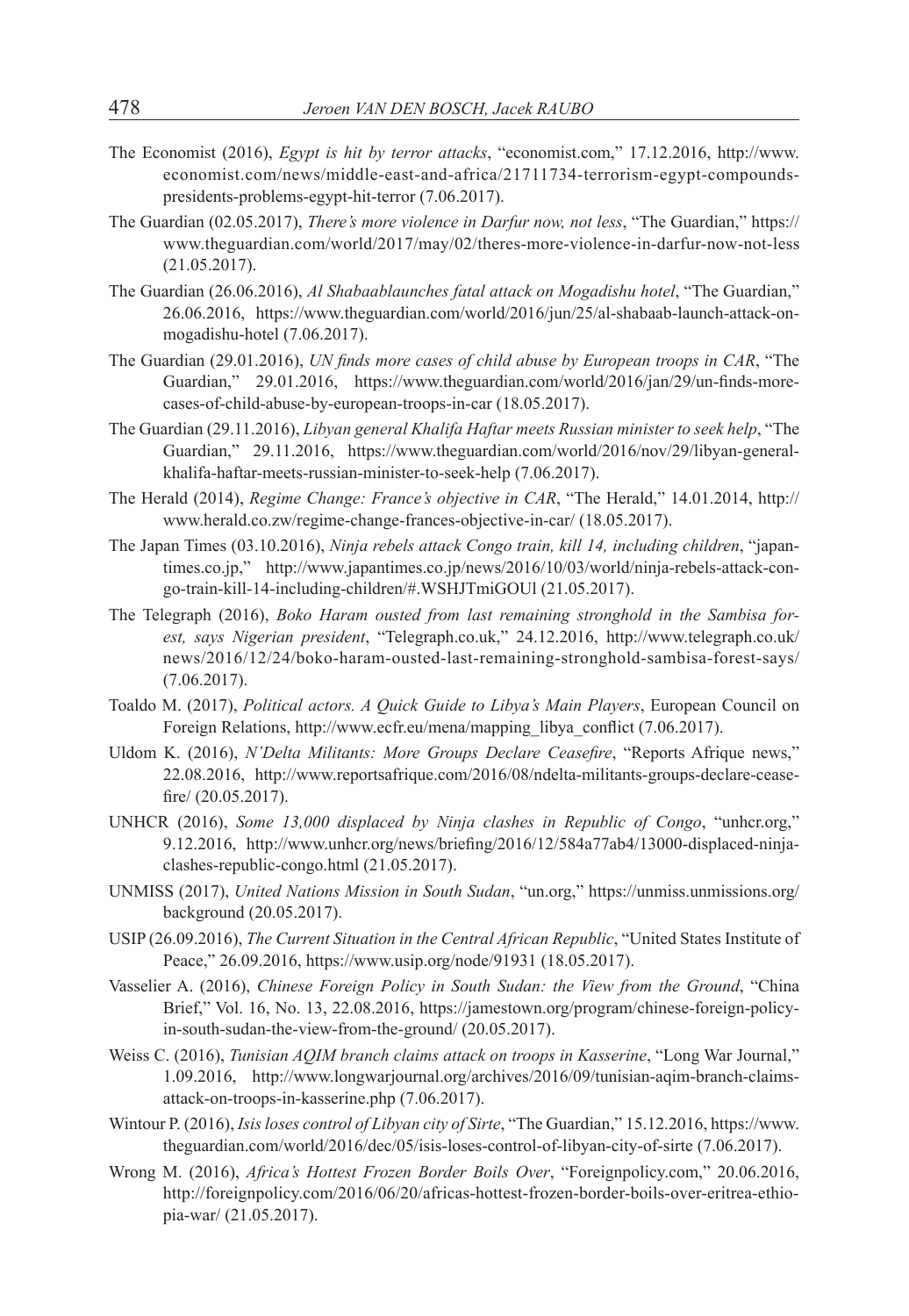- Ylönen A. (2014), *Dwindling but surviving: South Sudan and external involvement in the current crisis*, "Review of African Political Economy," Vol. 41, No. 141 (DOI: 10.1080/03056244.2014.907780).
- Zambakari C. (2013), *South Sudan and the nation-building project: Lessons and challenges*, "International Journal of African Renaissance Studies – Mulit-, Inter- and Transdisciplinarity," Vol. 8, No. 1 (DOI: 10.1080/18186874.2013.834552).
- Zartman I. W. (ed.) (2016), *Casamance: Understanding Conflict 2016 Conflict Management and African Studies Programs Student Field Trip to Senegal*, John Hopkins Schools of Advanced International Studies.

#### **ABSTRACT**

The first part of this article provides an overview of the development of entrenched armed conflicts in Sub Saharan Africa which continue or have resurfaced in 2016. The author (JVdB) aims to expose the underlying causes and nature of the violent contestation by drawing of the works of C. T. Call in order to break open the black box of 'failed states' and analyze their legitimacy, capacity and security gaps separately. In addition the author will provide short scenarios of how these conflicts are likely to evolve in the short and medium-term and which (structural) factors will dominate these trends. The second part of this article (by JR) mainly aims at presenting the basic preconditions for the activities of the major terrorist organizations in Africa. With emphasis on the importance of the north-east and north-west regions of this continent in context of terrorist threats. Hence the initial focus was put on Somalia, which as a permanent fragile state remains under the increased influence of the Jihadist organization Al Shabaab, which is an organization with a high potential for increased capacity in the coming years. Next, was sketched out the situation in Egypt, considering, in essence, the activity of the so-called Islamic State in Sinai Peninsula. In this Analysis it also pointed to the intricate internal situation in modern Libya after so-called Arab Spring and international military intervention, where, despite earlier appearances, the terrorist threat was too much positioned, mostly by comprised to the internal conflict between the different Libyan political parties. Finally, efforts were made to illustrate the current terrorist activity in the Mali area, highlighting the importance of Al Qaeda branch AQIM and the situation in Nigeria where Boko Haram group operates.

**Keywords:** Al Shabaab, Al Qaeda of Islamic Maghreb, Angola, AQIM, Boko Haram, CAR, Congo (Brazzaville), Da`ish, so-called Islamic State

# **KONFLIKTY ZBROJNE W AFRYCE: PAŃSTWA KRUCHE I ROSNĄCA NIESTABILNOŚĆ**

#### **STRESZCZENIE**

W pierwszej części artykułu zaprezentowano przegląd wybranych konfliktów zbrojnych w Afryce Subsaharyjskiej, które toczyły się lub wybuchły ponownie w 2016 r. Autor (JVdB) postawił sobie za cel wskazanie przyczyn i charakteru brutalnych sporów, przede wszystkim poprzez odwołanie się do prac C. T. Call`a. Dążąc tym samym do rozpatrzenia dylematów związanych z "państwami upadłymi", analizy problemu legitymizacji władzy, czy też poprzez określenie głównych możliwości oraz dysfunkcji z zakresu bezpieczeństwa, w szczegółowo rozpatrywanych przypadkach. Ponadto, Autor sformułował także scenariusze, starając się wy